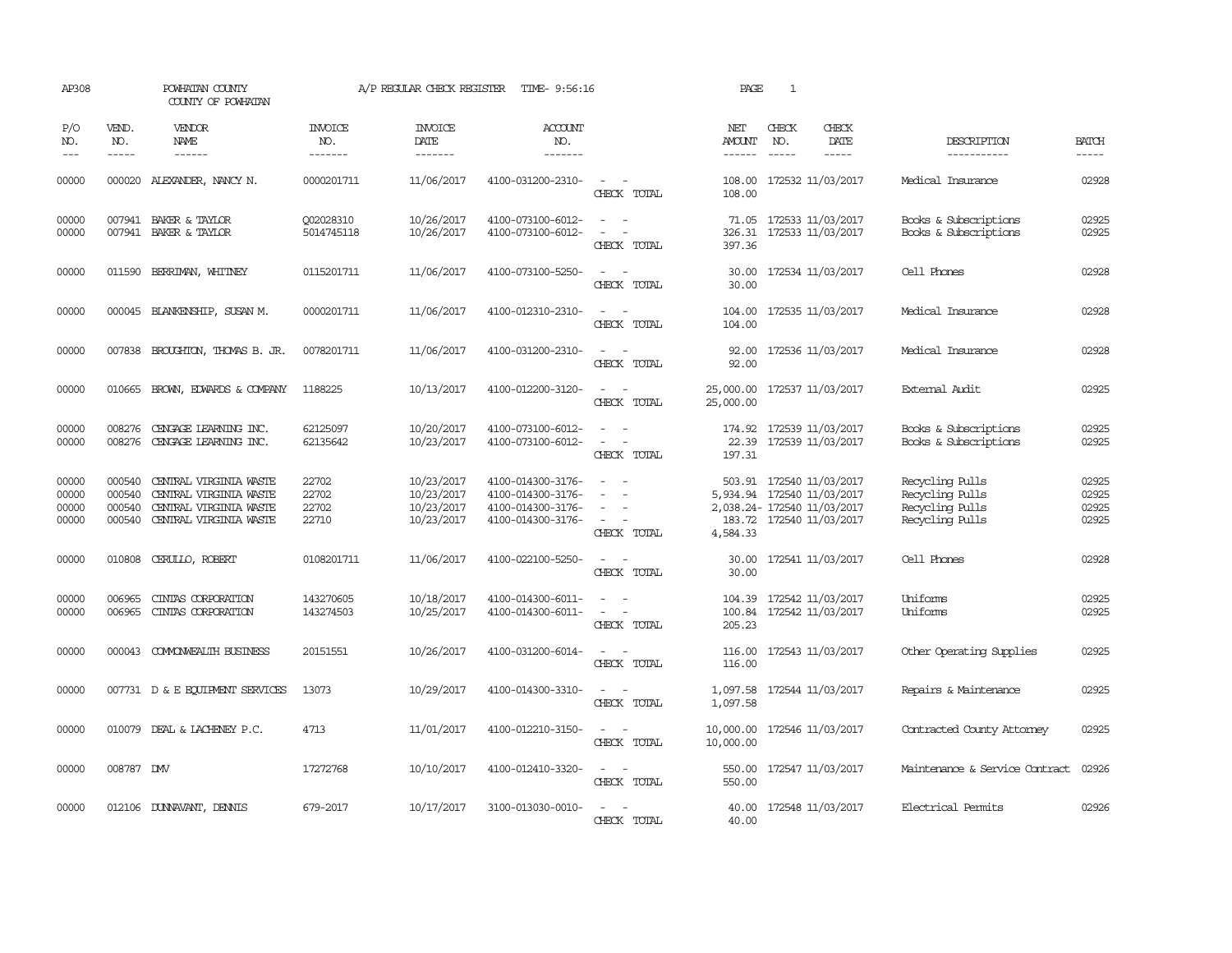| AP308               |                             | POWHATAN COUNTY<br>COUNTY OF POWHATAN                 |                                  | A/P REGULAR CHECK REGISTER        | TIME- 9:56:16                          |                                                                                                                                                 | PAGE                       | 2                             |                                               |                                                   |                             |
|---------------------|-----------------------------|-------------------------------------------------------|----------------------------------|-----------------------------------|----------------------------------------|-------------------------------------------------------------------------------------------------------------------------------------------------|----------------------------|-------------------------------|-----------------------------------------------|---------------------------------------------------|-----------------------------|
| P/O<br>NO.<br>$---$ | VEND.<br>NO.<br>$- - - - -$ | VENDOR<br>NAME<br>$- - - - - -$                       | <b>INVOICE</b><br>NO.<br>------- | <b>INVOICE</b><br>DATE<br>------- | ACCOUNT<br>NO.<br>-------              |                                                                                                                                                 | NET<br>AMOUNT<br>------    | CHECK<br>NO.<br>$\frac{1}{2}$ | CHECK<br>DATE<br>$- - - - -$                  | DESCRIPTION<br>-----------                        | <b>BATCH</b><br>$- - - - -$ |
| 00000               |                             | 001380 FORD, SUSAN P.                                 | 0013201711                       | 11/06/2017                        | 4100-012310-2310-                      | $\sim$ $ \sim$<br>CHECK TOTAL                                                                                                                   | 104.00                     |                               | 104.00 172549 11/03/2017                      | Medical Insurance                                 | 02928                       |
| 00000<br>00000      | 007620                      | 007620 GILLESPIE, CYNIHIA T.<br>GILLESPIE, CYNIHIA T. | PERDIEM 11/12<br>TUITION REIMBUR | 10/26/2017<br>10/07/2017          | 4100-031210-5540-<br>4100-012220-7003- | $\sim$<br>$\overline{a}$<br>$\equiv$<br>CHECK TOTAL                                                                                             | 255.00<br>594.00<br>849.00 |                               | 172550 11/03/2017<br>172550 11/03/2017        | Conferences and Training<br>Tuition reimbursement | 02926<br>02926              |
| 00000               |                             | 007564 HOLMAN, VIVIAN                                 | CONFERENCE10/17                  | 10/27/2017                        | 4100-031210-5540-                      | $\frac{1}{2} \left( \frac{1}{2} \right) \left( \frac{1}{2} \right) = \frac{1}{2} \left( \frac{1}{2} \right)$<br>CHECK TOTAL                     | 150.87                     |                               | 150.87 172553 11/03/2017                      | Conferences and Training                          | 02926                       |
| 00000               |                             | 011790 HOUTSMA, DONALD                                | <b>BRISTOL 11/12</b>             | 10/19/2017                        | 4100-032200-5540-                      | $\sim$ 100 $\sim$<br>CHECK TOTAL                                                                                                                | 280.50<br>280.50           |                               | 172554 11/03/2017                             | Travel - Convention & Educatio                    | 02926                       |
| 00000<br>00000      |                             | 010487 IBM CORPORATION<br>010487 IBM CORPORATION      | <b>O5211FW</b><br><b>05211FW</b> | 11/01/2017<br>11/01/2017          | 4100-095101-9300-<br>4100-095101-9301- | $\sim$<br>$\sim$<br>$\frac{1}{2} \left( \frac{1}{2} \right) \left( \frac{1}{2} \right) = \frac{1}{2} \left( \frac{1}{2} \right)$<br>CHECK TOTAL | 41.62<br>854.57            |                               | 812.95 172555 11/03/2017<br>172555 11/03/2017 | AS400 Lease - Principal<br>AS400 Lease - Interest | 02926<br>02926              |
| 00000               |                             | 007874 JONES, LINDA HOLLIN                            | 0078201711                       | 11/06/2017                        | 4100-012220-5250-                      | $\sim$ 100 $\sim$<br>CHECK TOTAL                                                                                                                | 30.00<br>30.00             |                               | 172556 11/03/2017                             | Cell Phones                                       | 02928                       |
| 00000               |                             | 011973 KURNOS, JULIANNE N.                            | 0119201711                       | 11/06/2017                        | 4100-081100-5250-                      | $\sim$<br>CHECK TOTAL                                                                                                                           | 30.00<br>30.00             |                               | 172557 11/03/2017                             | Cell Phones                                       | 02928                       |
| 00000               |                             | 009705 MEYER, ANDREW D.                               | 6994741A                         | 10/06/2017                        | 4100-021200-3150-                      | $\sim$<br>$\sim$<br>CHECK TOTAL                                                                                                                 | 120.00<br>120.00           |                               | 172558 11/03/2017                             | Outside Counsel                                   | 02926                       |
| 00000               |                             | 011595 NOLAN, THOMAS P.                               | APCO FALL CONF                   | 10/24/2017                        | 4100-031210-5540-                      | $\sim$ 100 $\sim$<br>CHECK TOTAL                                                                                                                | 194.74                     |                               | 194.74 172559 11/03/2017                      | Conferences and Training                          | 02926                       |
| 00000               |                             | 009281 OVERDRIVE, INC.                                | 013690017060154                  | 10/24/2017                        | 4100-073100-6012-                      | $\sim$<br>$\sim$<br>CHECK TOTAL                                                                                                                 | 295.69<br>295.69           |                               | 172560 11/03/2017                             | Books & Subscriptions                             | 02926                       |
| 00000               |                             | 011646 PEOPLEREADY, INC                               | 22807477                         | 10/17/2017                        | 4100-014300-3200-                      | $\sim$ 100 $\sim$<br>CHECK TOTAL                                                                                                                | 329.94<br>329.94           |                               | 172561 11/03/2017                             | Temporary Labor                                   | 02926                       |
| 00000               |                             | 009638 POE, INEZ L                                    | 0096201711                       | 11/06/2017                        | 4100-013200-2310-                      | $\sim$ $\sim$<br>CHECK TOTAL                                                                                                                    | 120.00<br>120.00           |                               | 172562 11/03/2017                             | Medical Insurance                                 | 02928                       |
| 00000               | 011929                      | POMPEI, ANDREW                                        | 0119201711                       | 11/06/2017                        | 4100-081100-5250-                      | $\overline{\phantom{a}}$<br>CHECK TOTAL                                                                                                         | 30.00<br>30.00             |                               | 172563 11/03/2017                             | Cell Phones                                       | 02928                       |
| 00000               |                             | 001980 POORE, FRANCES                                 | 0019201711                       | 11/06/2017                        | 4100-012100-2310-                      | $\overline{\phantom{a}}$<br>CHECK TOTAL                                                                                                         | 88.00<br>88.00             |                               | 172564 11/03/2017                             | Medical Insurance                                 | 02928                       |
| 00000               |                             | 006043 POWERS, KATHRYN C.                             | 0060201711                       | 11/06/2017                        | 4100-021600-2310-                      | $\sim$ $\sim$<br>CHECK TOTAL                                                                                                                    | 120.00<br>120.00           |                               | 172565 11/03/2017                             | Medical Insurance                                 | 02928                       |
| 00000               |                             | 001250 POWHATAN AUTO & TRACTOR                        | 472073                           | 10/25/2017                        | 4100-014300-6008-                      | $\frac{1}{2} \left( \frac{1}{2} \right) \left( \frac{1}{2} \right) = \frac{1}{2} \left( \frac{1}{2} \right)$<br>CHECK TOTAL                     | 29.48<br>29.48             |                               | 172566 11/03/2017                             | Gas/Grease/Oil                                    | 02926                       |
| 00000               |                             | 006914 POWHATAN AUTO REPAIR                           | 920                              | 10/16/2017                        | 4100-031200-6009-                      | $\sim$<br>$\sim$<br>CHECK TOTAL                                                                                                                 | 250.89                     |                               | 250.89 172567 11/03/2017                      | Auto Parts/Repairs                                | 02926                       |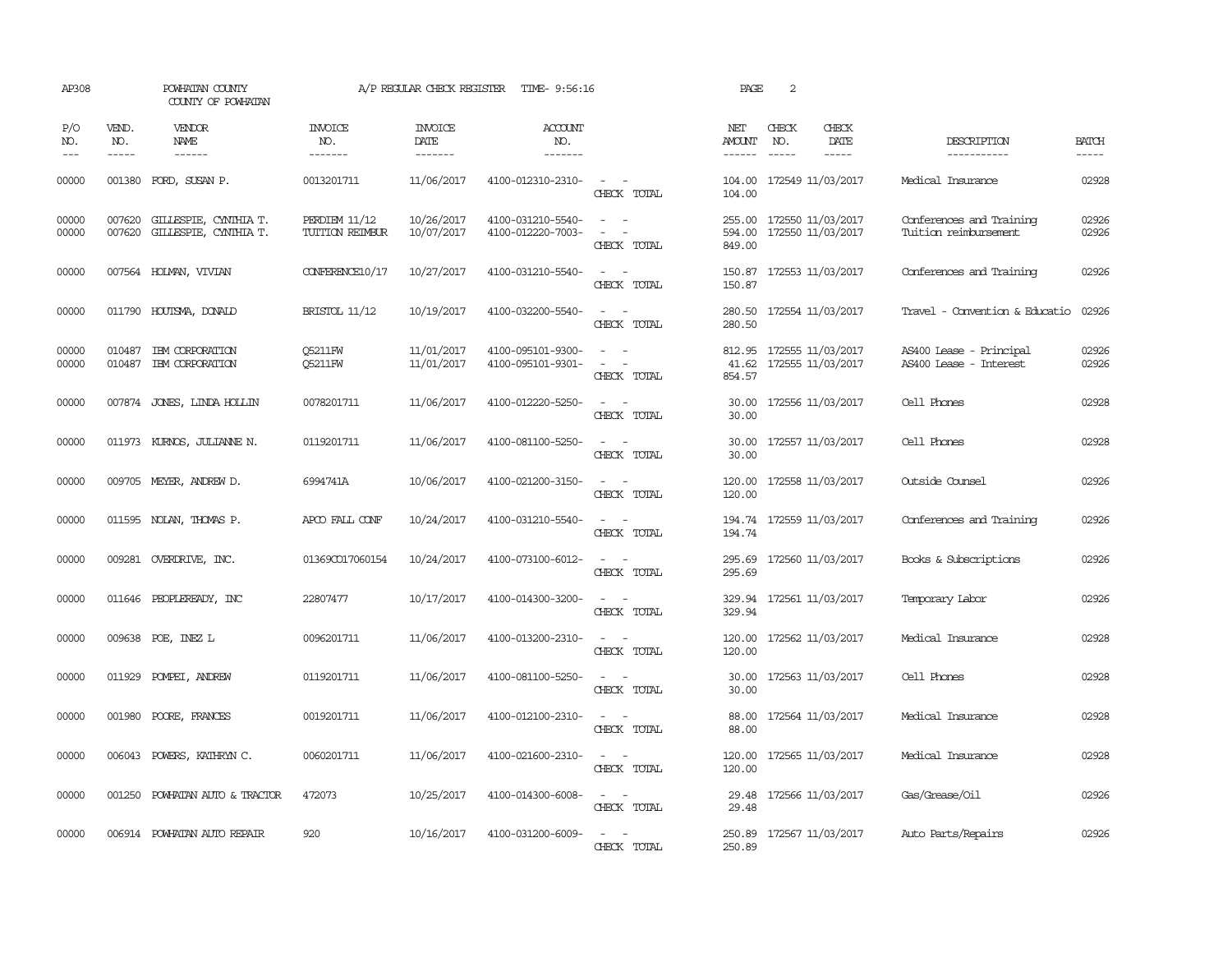| AP308                                                                                                    |                                                                                                            | POWHATAN COUNTY<br>COUNTY OF POWHATAN                                                                                                                                                                                                                                                               |                                                                                                                                                                      | A/P REGULAR CHECK REGISTER                                                                                                                                           | TIME- 9:56:16                                                                                                                                                                                                                                            |                                                          | PAGE                                    | 3                                                                                                                                                                                                                                                                                                          |                                                                                                                                                                                                                                  |                                                                                                          |
|----------------------------------------------------------------------------------------------------------|------------------------------------------------------------------------------------------------------------|-----------------------------------------------------------------------------------------------------------------------------------------------------------------------------------------------------------------------------------------------------------------------------------------------------|----------------------------------------------------------------------------------------------------------------------------------------------------------------------|----------------------------------------------------------------------------------------------------------------------------------------------------------------------|----------------------------------------------------------------------------------------------------------------------------------------------------------------------------------------------------------------------------------------------------------|----------------------------------------------------------|-----------------------------------------|------------------------------------------------------------------------------------------------------------------------------------------------------------------------------------------------------------------------------------------------------------------------------------------------------------|----------------------------------------------------------------------------------------------------------------------------------------------------------------------------------------------------------------------------------|----------------------------------------------------------------------------------------------------------|
| P/O<br>NO.<br>$---$                                                                                      | VEND.<br>NO.<br>-----                                                                                      | VENDOR<br><b>NAME</b><br>------                                                                                                                                                                                                                                                                     | INVOICE<br>NO.<br>-------                                                                                                                                            | <b>INVOICE</b><br>DATE<br>-------                                                                                                                                    | <b>ACCOUNT</b><br>NO.<br>-------                                                                                                                                                                                                                         |                                                          | NET<br><b>AMOUNT</b><br>$- - - - - -$   | CHECK<br>CHECK<br>DATE<br>NO.<br>$- - - - -$<br>$- - - - -$                                                                                                                                                                                                                                                | DESCRIPTION<br>-----------                                                                                                                                                                                                       | <b>BATCH</b><br>-----                                                                                    |
| 00000<br>00000                                                                                           | 006928<br>006928                                                                                           | POWHATAN COUNTY DEPT. OF<br>POWHATAN COUNTY DEPT. OF                                                                                                                                                                                                                                                | PETER CHANG<br>SHEETZ/WALMART                                                                                                                                        | 10/26/2017<br>10/28/2017                                                                                                                                             | 4100-053910-5643-<br>4100-053910-5643-                                                                                                                                                                                                                   | $\equiv$<br>$\overline{\phantom{a}}$<br>CHECK TOTAL      | 25.77<br>250.00<br>275.77               | 172569 11/03/2017<br>172569 11/03/2017                                                                                                                                                                                                                                                                     | PCCAA Services - Federal CSBG<br>PCCAA Services - Federal CSBG                                                                                                                                                                   | 02926<br>02926                                                                                           |
| 00000                                                                                                    | 008294                                                                                                     | POWHATAN COUNTY PUBLIC                                                                                                                                                                                                                                                                              | 0082201711                                                                                                                                                           | 11/06/2017                                                                                                                                                           | 4100-031200-2310-                                                                                                                                                                                                                                        | $\sim$<br>CHECK TOTAL                                    | 681.50<br>681.50                        | 172570 11/03/2017                                                                                                                                                                                                                                                                                          | Medical Insurance                                                                                                                                                                                                                | 02928                                                                                                    |
| 00000                                                                                                    | 010777                                                                                                     | PRESEARCH BACKGROUND                                                                                                                                                                                                                                                                                | 59157-85                                                                                                                                                             | 10/01/2017                                                                                                                                                           | 4100-083500-7002-                                                                                                                                                                                                                                        | CHECK TOTAL                                              | 9.95<br>9.95                            | 172571 11/03/2017                                                                                                                                                                                                                                                                                          | Criminal History/Background Ch                                                                                                                                                                                                   | 02926                                                                                                    |
| 00000<br>00000<br>00000<br>00000                                                                         | 006474<br>006474<br>006474                                                                                 | PROGRESSIVE AUTO WORKS<br>PROGRESSIVE AUTO WORKS<br>PROGRESSIVE AUTO WORKS<br>006474 PROGRESSIVE AUTO WORKS                                                                                                                                                                                         | 0035279<br>0035290<br>0035291<br>0035295                                                                                                                             | 10/26/2017<br>10/25/2017<br>10/26/2017<br>10/25/2017                                                                                                                 | 4100-031200-6009-<br>4100-035100-6009-<br>4100-031200-6009-<br>4100-031200-6008-                                                                                                                                                                         | $\sim$<br>$\equiv$<br>CHECK TOTAL                        | 1,669.15<br>716.93<br>55.86<br>2,458.14 | 172572 11/03/2017<br>16.20 172572 11/03/2017<br>172572 11/03/2017<br>172572 11/03/2017                                                                                                                                                                                                                     | Auto Parts/Repairs<br>Auto Parts/Repairs<br>Auto Parts/Repairs<br>Gas/Grease/Oil                                                                                                                                                 | 02926<br>02926<br>02926<br>02926                                                                         |
| 00000                                                                                                    |                                                                                                            | 006945 RECORDED BOOKS, LLC                                                                                                                                                                                                                                                                          | 75616815                                                                                                                                                             | 10/25/2017                                                                                                                                                           | 4100-073100-6012-                                                                                                                                                                                                                                        | $\sim$<br>CHECK TOTAL                                    | 593.52<br>593.52                        | 172574 11/03/2017                                                                                                                                                                                                                                                                                          | Books & Subscriptions                                                                                                                                                                                                            | 02926                                                                                                    |
| 00000                                                                                                    |                                                                                                            | 009077 REYNOLDS, SHIRLEY                                                                                                                                                                                                                                                                            | 0090201711                                                                                                                                                           | 11/06/2017                                                                                                                                                           | 4100-031200-2310-                                                                                                                                                                                                                                        | CHECK TOTAL                                              | 96.00<br>96.00                          | 172575 11/03/2017                                                                                                                                                                                                                                                                                          | Medical Insurance                                                                                                                                                                                                                | 02928                                                                                                    |
| 00000                                                                                                    |                                                                                                            | 011800 SCHARDEIN, BRET                                                                                                                                                                                                                                                                              | 0118201711                                                                                                                                                           | 11/06/2017                                                                                                                                                           | 4100-081100-5250-                                                                                                                                                                                                                                        | CHECK TOTAL                                              | 30.00<br>30.00                          | 172576 11/03/2017                                                                                                                                                                                                                                                                                          | Cell Phones                                                                                                                                                                                                                      | 02928                                                                                                    |
| 00000                                                                                                    |                                                                                                            | 010282 SCHUBERT, CHARLA                                                                                                                                                                                                                                                                             | 0102201711                                                                                                                                                           | 11/06/2017                                                                                                                                                           | 4100-012200-5250-                                                                                                                                                                                                                                        | CHECK TOTAL                                              | 30.00<br>30.00                          | 172577 11/03/2017                                                                                                                                                                                                                                                                                          | Cell Phones                                                                                                                                                                                                                      | 02928                                                                                                    |
| 00000                                                                                                    |                                                                                                            | 012104 SHELDON, GREGORY R.                                                                                                                                                                                                                                                                          | 8035123                                                                                                                                                              | 9/29/2017                                                                                                                                                            | 4100-021200-3150-                                                                                                                                                                                                                                        | $\omega_{\rm{max}}$ , $\omega_{\rm{max}}$<br>CHECK TOTAL | 120.00<br>120.00                        | 172578 11/03/2017                                                                                                                                                                                                                                                                                          | Outside Counsel                                                                                                                                                                                                                  | 02926                                                                                                    |
| 00000<br>00000<br>00000<br>00000<br>00000<br>00000<br>00000<br>00000<br>00000<br>00000<br>00000<br>00000 | 008578<br>008578<br>008578<br>008578<br>008578<br>008578<br>008578<br>008578<br>008578<br>008578<br>008578 | STAPLES BUSINESS AD-<br>STAPLES BUSINESS AD-<br>STAPLES BUSINESS AD-<br>STAPLES BUSINESS AD-<br>STAPLES BUSINESS AD-<br>STAPLES BUSINESS AD-<br>STAPLES BUSINESS AD-<br>STAPLES BUSINESS AD-<br>STAPLES BUSINESS AD-<br>STAPLES BUSINESS AD-<br>STAPLES BUSINESS AD-<br>008578 STAPLES BUSINESS AD- | 3355716273<br>3355865291<br>3355865292<br>3356297207<br>3356353039<br>3356421803<br>3356421803<br>3356421803<br>3356421804<br>3356517965<br>3356517966<br>3356517968 | 10/11/2017<br>10/13/2017<br>10/13/2017<br>10/17/2017<br>10/18/2017<br>10/19/2017<br>10/19/2017<br>10/19/2017<br>10/19/2017<br>10/20/2017<br>10/20/2017<br>10/20/2017 | 4100-083500-6001-<br>4100-083500-6001-<br>4100-083500-6001-<br>4100-083500-6001-<br>4100-083500-6001-<br>4100-012510-6001-<br>4100-012100-6001-<br>4100-034100-6001-<br>4100-012510-6001-<br>4100-022100-6001-<br>4100-031200-6001-<br>4100-083500-6001- | $\equiv$<br>$\equiv$<br>CHECK TOTAL                      | 6.95<br>6.21<br>9.29<br>38.82<br>344.29 | 100.45 172579 11/03/2017<br>36.99 172579 11/03/2017<br>2.25- 172579 11/03/2017<br>55.90 172579 11/03/2017<br>22.40- 172579 11/03/2017<br>36.37 172579 11/03/2017<br>172579 11/03/2017<br>172579 11/03/2017<br>172579 11/03/2017<br>172579 11/03/2017<br>41.97 172579 11/03/2017<br>35.99 172579 11/03/2017 | Office Supplies<br>Office Supplies<br>Office Supplies<br>Office Supplies<br>Office Supplies<br>Office Supplies<br>Office Supplies<br>Office Supplies<br>Office Supplies<br>Office Supplies<br>Office Supplies<br>Office Supplies | 02926<br>02926<br>02926<br>02927<br>02927<br>02927<br>02927<br>02927<br>02927<br>02927<br>02927<br>02927 |
| 00000                                                                                                    | 008578                                                                                                     | STAPLES BUSINESS AD-                                                                                                                                                                                                                                                                                | 3356517969                                                                                                                                                           | 10/20/2017                                                                                                                                                           | 4100-083500-6001-                                                                                                                                                                                                                                        | $ -$<br>CHECK TOTAL                                      | 35.99<br>35.99                          | 172580 11/03/2017                                                                                                                                                                                                                                                                                          | Office Supplies                                                                                                                                                                                                                  | 02927                                                                                                    |
| 00000                                                                                                    |                                                                                                            | 006569 STICKELS, RANDAL LEE                                                                                                                                                                                                                                                                         | 0065201711                                                                                                                                                           | 11/06/2017                                                                                                                                                           | 4100-031200-2310-                                                                                                                                                                                                                                        | CHECK TOTAL                                              | 72.00<br>72.00                          | 172581 11/03/2017                                                                                                                                                                                                                                                                                          | Medical Insurance                                                                                                                                                                                                                | 02928                                                                                                    |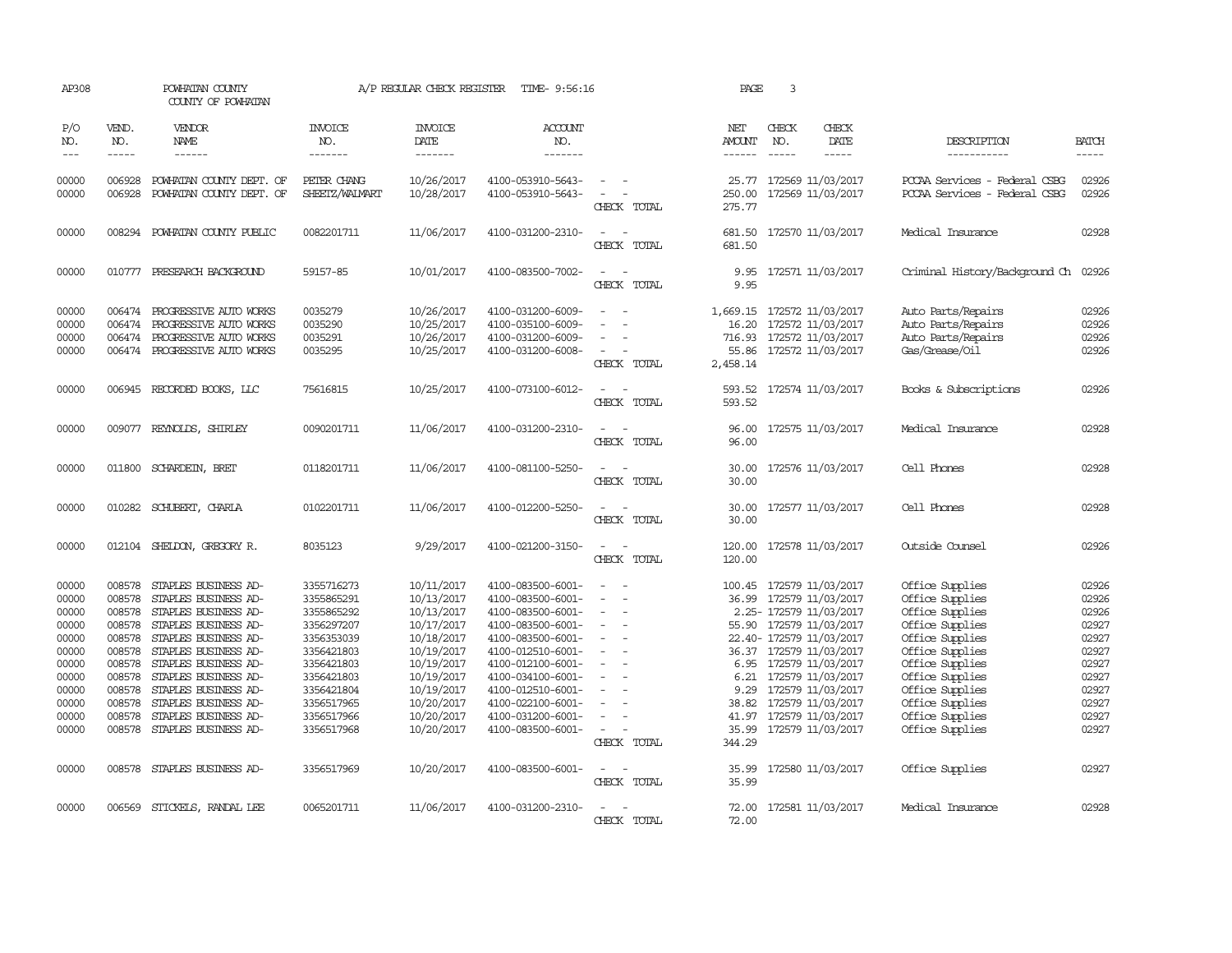| AP308                                     |                                      | POWHATAN COUNTY<br>COUNTY OF POWHATAN                                                                           |                                                                  | A/P REGULAR CHECK REGISTER                                         | TIME- 9:56:16                                                                                         |                                                                                                                             | PAGE                                        | 4                             |                                                                                                                           |                                                                                                                           |                                           |
|-------------------------------------------|--------------------------------------|-----------------------------------------------------------------------------------------------------------------|------------------------------------------------------------------|--------------------------------------------------------------------|-------------------------------------------------------------------------------------------------------|-----------------------------------------------------------------------------------------------------------------------------|---------------------------------------------|-------------------------------|---------------------------------------------------------------------------------------------------------------------------|---------------------------------------------------------------------------------------------------------------------------|-------------------------------------------|
| P/O<br>NO.<br>$---$                       | VEND.<br>NO.<br>$- - - - -$          | <b>VENDOR</b><br>NAME<br>------                                                                                 | <b>INVOICE</b><br>NO.<br>-------                                 | <b>INVOICE</b><br>DATE<br>-------                                  | <b>ACCOUNT</b><br>NO.<br>-------                                                                      |                                                                                                                             | NET<br>AMOUNT<br>------                     | CHECK<br>NO.<br>$\frac{1}{2}$ | CHECK<br>DATE<br>$- - - - -$                                                                                              | DESCRIPTION<br>-----------                                                                                                | <b>BATCH</b><br>-----                     |
| 00000                                     |                                      | 007115 STOKES, GARLAND KENNETH                                                                                  | 0071201711                                                       | 11/06/2017                                                         | 4100-031200-2310-                                                                                     | $\sim$<br>CHECK TOTAL                                                                                                       | 68.00<br>68.00                              |                               | 172582 11/03/2017                                                                                                         | Medical Insurance                                                                                                         | 02928                                     |
| 00000                                     |                                      | 007543 SYDNOR, LEON                                                                                             | EVCC 10/17                                                       | 10/23/2017                                                         | 4100-032200-5815-                                                                                     | $\equiv$<br>$\sim$<br>CHECK TOTAL                                                                                           | 384.00<br>384.00                            |                               | 172583 11/03/2017                                                                                                         | Training/Seminars                                                                                                         | 02927                                     |
| 00000                                     |                                      | 011169 VERIZON                                                                                                  | 8043780915 1017                                                  | 10/25/2017                                                         | 4100-032220-5230-                                                                                     | CHECK TOTAL                                                                                                                 | 92.61                                       |                               | 92.61 172584 11/03/2017                                                                                                   | Telephone System                                                                                                          | 02927                                     |
| 00000                                     |                                      | 009455 WALL, LINDA L.                                                                                           | CONF 10/4-5/17                                                   | 10/30/2017                                                         | 4100-012210-5540-                                                                                     | $\equiv$<br>$\sim$<br>CHECK TOTAL                                                                                           | 376.31                                      |                               | 376.31 172585 11/03/2017                                                                                                  | Conferences & Training                                                                                                    | 02927                                     |
| 00000                                     |                                      | 002080 WOODCOCK, LYNN T.                                                                                        | 0020201711                                                       | 11/06/2017                                                         | 4100-031200-2310-                                                                                     | $\sim$ $\sim$<br>CHECK TOTAL                                                                                                | 108.00<br>108.00                            |                               | 172586 11/03/2017                                                                                                         | Medical Insurance                                                                                                         | 02928                                     |
| 00000                                     |                                      | 012105 WORKSPACE 101 LLC                                                                                        | 1024                                                             | 10/20/2017                                                         | 4100-012100-6001-                                                                                     | $\sim$<br>$\sim$<br>CHECK TOTAL                                                                                             | 2,500.00<br>2,500.00                        |                               | 172587 11/03/2017                                                                                                         | Office Supplies                                                                                                           | 02927                                     |
| 00000                                     |                                      | 012099 A RIFKIN COMPANY                                                                                         | 4175466                                                          | 10/30/2017                                                         | 4100-013200-6001-                                                                                     | $\overline{\phantom{a}}$<br>CHECK TOTAL                                                                                     | 186.09<br>186.09                            |                               | 172589 11/09/2017                                                                                                         | Office Supplies                                                                                                           | 02934                                     |
| 00000                                     |                                      | 007812 ABS TECHNOLOGY ARCHITECTS                                                                                | INV0028820                                                       | 10/31/2017                                                         | 4100-012510-6014-                                                                                     | $\overline{\phantom{a}}$<br>$\overline{\phantom{a}}$<br>CHECK TOTAL                                                         | 505.00<br>505.00                            |                               | 172590 11/09/2017                                                                                                         | Other Operating Supplies                                                                                                  | 02933                                     |
| 00000<br>00000<br>00000<br>00000          | 006175<br>006175<br>006175           | ADAMS OIL COMPANY, INC.<br>ADAMS OIL COMPANY, INC.<br>ADAMS OIL COMPANY, INC.<br>006175 ADAMS OIL COMPANY, INC. | 10/6/17<br>00596<br>00596 10/16/17<br>10/25/17<br>00596<br>28650 | 10/06/2017<br>10/16/2017<br>10/25/2017<br>10/04/2017               | 4100-014500-6008-<br>4100-014500-6008-<br>4100-014500-6008-<br>4100-014500-6008-                      | $\equiv$<br>CHECK TOTAL                                                                                                     | 77.66<br>82.65<br>87.36<br>352.50<br>600.17 |                               | 172591 11/09/2017<br>172591 11/09/2017<br>172591 11/09/2017<br>172591 11/09/2017                                          | Gas/Grease/Oil<br>Gas/Grease/Oil<br>Gas/Grease/Oil<br>Gas/Grease/Oil                                                      | 02934<br>02934<br>02934<br>02934          |
| 00000                                     |                                      | 012126 ADCOCK, RICHARD                                                                                          | <b>OCTOBER'17 TERM</b>                                           | 11/01/2017                                                         | 4100-021100-1700-                                                                                     | $\sim$<br>CHECK TOTAL                                                                                                       | 60.00<br>60.00                              |                               | 172592 11/09/2017                                                                                                         | COMP: Jurors & Witnesses                                                                                                  | 02930                                     |
| 00000                                     |                                      | 011434 AGA JANITORIAL SOLUTIONS,                                                                                | 2163                                                             | 10/30/2017                                                         | 4100-014100-3180-                                                                                     | $\sim$ 100 $\sim$ 100 $\sim$<br>CHECK TOTAL                                                                                 | 772.00<br>772.00                            |                               | 172593 11/09/2017                                                                                                         | Cleaning Service                                                                                                          | 02931                                     |
| 00000                                     |                                      | 008743 ALEXANDER, KAREN B.                                                                                      | MILEAGE 11/6/17                                                  | 11/06/2017                                                         | 4100-013200-5510-                                                                                     | CHECK TOTAL                                                                                                                 | 61.53<br>61.53                              |                               | 172595 11/09/2017                                                                                                         | Travel/Mileage/Parking/Tolls                                                                                              | 02934                                     |
| 00000                                     |                                      | 011585 ATLANTIC TACTICAL, INC.                                                                                  | SI-80606873                                                      | 10/31/2017                                                         | 4100-031200-6010-                                                                                     | $\frac{1}{2} \left( \frac{1}{2} \right) \left( \frac{1}{2} \right) = \frac{1}{2} \left( \frac{1}{2} \right)$<br>CHECK TOTAL | 2,658.50<br>2,658.50                        |                               | 172596 11/09/2017                                                                                                         | Ammition                                                                                                                  | 02934                                     |
| 00000<br>00000<br>00000<br>00000<br>00000 | 007941<br>007941<br>007941<br>007941 | BAKER & TAYLOR<br>BAKER & TAYLOR<br>BAKER & TAYLOR<br>BAKER & TAYLOR<br>007941 BAKER & TAYLOR                   | 002499620<br>Q02742900<br>5014749795<br>5014753162<br>5014754652 | 10/31/2017<br>11/03/2017<br>10/31/2017<br>11/01/2017<br>11/03/2017 | 4100-073100-6012-<br>4100-073100-6012-<br>4100-073100-6012-<br>4100-073100-6012-<br>4100-073100-6012- | $\equiv$<br>$\equiv$<br>CHECK TOTAL                                                                                         | 90.29<br>505.95<br>1,227.94                 |                               | 31.04 172597 11/09/2017<br>172597 11/09/2017<br>108.87 172597 11/09/2017<br>172597 11/09/2017<br>491.79 172597 11/09/2017 | Books & Subscriptions<br>Books & Subscriptions<br>Books & Subscriptions<br>Books & Subscriptions<br>Books & Subscriptions | 02934<br>02934<br>02934<br>02934<br>02934 |
| 00000<br>00000                            | 008668<br>008668                     | BANK OF AMERICA<br>BANK OF AMERICA                                                                              | 11/01/2017<br>11/01/2017                                         | 11/01/2017<br>11/01/2017                                           | 4100-073100-6014-<br>4100-073100-6014-                                                                | $\sim$                                                                                                                      |                                             |                               | .00 172598 11/09/2017<br>43.92 172598 11/09/2017                                                                          | Library Supplies<br>Library Supplies                                                                                      | 02944<br>02944                            |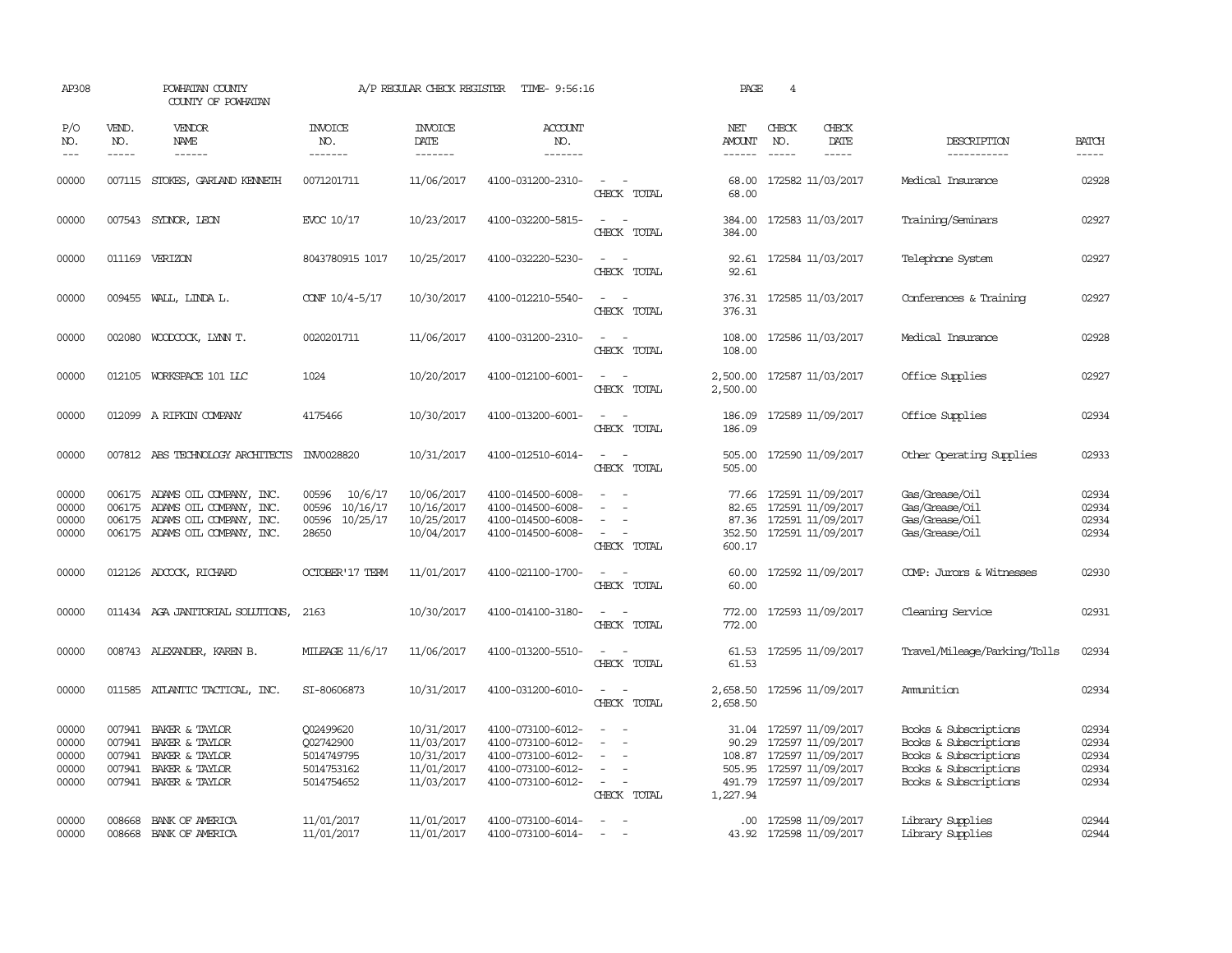| AP308                           |                             | POWHATAN COUNTY<br>COUNTY OF POWHATAN |                                  | A/P REGULAR CHECK REGISTER         | TIME- 9:56:16                                                      | PAGE                    | 5                             |                                              |                                                |                       |
|---------------------------------|-----------------------------|---------------------------------------|----------------------------------|------------------------------------|--------------------------------------------------------------------|-------------------------|-------------------------------|----------------------------------------------|------------------------------------------------|-----------------------|
| P/O<br>NO.<br>$\qquad \qquad -$ | VEND.<br>NO.<br>$- - - - -$ | VENDOR<br>NAME<br>$- - - - - -$       | <b>INVOICE</b><br>NO.<br>------- | INVOICE<br>DATE<br>$- - - - - - -$ | <b>ACCOUNT</b><br>NO.<br>-------                                   | NET<br>AMOUNT<br>------ | CHECK<br>NO.<br>$\frac{1}{2}$ | CHECK<br>DATE<br>$- - - - -$                 | DESCRIPTION<br>-----------                     | <b>BATCH</b><br>----- |
| 00000                           | 008668                      | BANK OF AMERICA                       | 11/01/2017                       | 11/01/2017                         | 4100-012200-5540-CS3-                                              | 85.00                   |                               | 172598 11/09/2017                            | VGFOA Conference                               | 02944                 |
| 00000                           | 008668                      | BANK OF AMERICA                       | 11/01/2017                       | 11/01/2017                         | 4100-014100-3310-                                                  | 34.20                   |                               | 172598 11/09/2017                            | Repairs & Maintenance                          | 02944                 |
| 00000                           | 008668                      | BANK OF AMERICA                       | 11/01/2017                       | 11/01/2017                         | 4100-014100-6004-<br>$\equiv$                                      | 599.00                  |                               | 172598 11/09/2017                            | Tools and Equipment                            | 02944                 |
| 00000                           | 008668                      | BANK OF AMERICA                       | 11/01/2017                       | 11/01/2017                         | 4100-013200-6001-                                                  | 6.84                    |                               | 172598 11/09/2017                            | Office Supplies                                | 02944                 |
| 00000                           | 008668                      | BANK OF AMERICA                       | 11/01/2017                       | 11/01/2017                         | 4100-012410-3321-<br>$\overline{\phantom{a}}$                      | 19.95                   |                               | 172598 11/09/2017                            | BAI.NET Credit Card Fees                       | 02944                 |
| 00000                           | 008668                      | BANK OF AMERICA                       | 11/01/2017                       | 11/01/2017                         | 4100-012220-5210-<br>$\overline{\phantom{a}}$                      | 6.59                    |                               | 172598 11/09/2017                            | Postage                                        | 02944                 |
| 00000                           | 008668                      | BANK OF AMERICA                       | 11/01/2017                       | 11/01/2017                         | 4100-013200-5210-<br>$\overline{\phantom{a}}$                      | 49.00                   |                               | 172598 11/09/2017                            | Postage                                        | 02944                 |
| 00000                           | 008668                      | BANK OF AMERICA                       | 11/01/2017                       | 11/01/2017                         | 4100-013200-5210-                                                  | 105.70                  |                               | 172598 11/09/2017                            | Postage                                        | 02944                 |
| 00000                           | 008668                      | BANK OF AMERICA                       | 11/01/2017                       | 11/01/2017                         | 4100-013200-5210-                                                  | 49.00                   |                               | 172598 11/09/2017                            | Postage                                        | 02944                 |
| 00000                           | 008668                      | BANK OF AMERICA                       | 11/01/2017                       | 11/01/2017                         | 4100-073100-5210-<br>$\overline{\phantom{a}}$                      |                         |                               | 11.41 172598 11/09/2017                      | Postage                                        | 02944                 |
| 00000                           | 008668                      | BANK OF AMERICA                       | 11/01/2017                       | 11/01/2017                         | 4100-073100-5210-<br>$\overline{\phantom{a}}$                      | 5.94                    |                               | 172598 11/09/2017                            | Postage                                        | 02944                 |
| 00000                           | 008668                      | BANK OF AMERICA                       | 11/01/2017                       | 11/01/2017                         | 4100-073100-5210-<br>$\overline{\phantom{a}}$                      | 4.59                    |                               | 172598 11/09/2017                            | Postage                                        | 02944                 |
| 00000                           | 008668                      | BANK OF AMERICA                       | 11/01/2017                       | 11/01/2017                         | 4100-073100-5210-<br>$\equiv$                                      | 5.00                    |                               | 172598 11/09/2017                            | Postage                                        | 02944                 |
| 00000                           | 008668                      | BANK OF AMERICA                       | 11/01/2017                       | 11/01/2017                         | 4100-073100-5210-<br>$\overline{\phantom{a}}$                      | 5.94                    |                               | 172598 11/09/2017                            | Postage                                        | 02944                 |
| 00000                           | 008668                      | BANK OF AMERICA                       | 11/01/2017                       | 11/01/2017                         | 4100-073100-5210-<br>$\equiv$                                      | 8.91                    |                               | 172598 11/09/2017                            | Postage                                        | 02944                 |
| 00000                           | 008668                      | BANK OF AMERICA                       | 11/01/2017                       | 11/01/2017                         | 4100-083500-5210-                                                  | 3.00                    |                               | 172598 11/09/2017                            | Postage                                        | 02944                 |
| 00000                           | 008668                      | BANK OF AMERICA                       | 11/01/2017                       | 11/01/2017                         | 4100-013200-6001-<br>$\equiv$                                      | 26.34                   |                               | 172598 11/09/2017                            | Office Supplies                                | 02944                 |
| 00000                           | 008668                      | BANK OF AMERICA                       | 11/01/2017                       | 11/01/2017                         | 4100-032200-5130-                                                  | 24.48                   |                               | 172598 11/09/2017                            | Water                                          | 02944                 |
| 00000                           | 008668                      | BANK OF AMERICA                       | 11/01/2017                       | 11/01/2017                         | 4100-073100-6001-                                                  | 41.36                   |                               | 172598 11/09/2017                            | Office Supplies                                | 02944                 |
| 00000                           | 008668                      | BANK OF AMERICA                       | 11/01/2017                       | 11/01/2017                         | 4100-083500-6001-                                                  | 2.98                    |                               | 172598 11/09/2017                            | Office Supplies                                | 02944                 |
| 00000                           | 008668                      | BANK OF AMERICA                       | 11/01/2017                       | 11/01/2017                         | 4100-083500-6014-<br>$\equiv$                                      | 18.92                   |                               | 172598 11/09/2017                            | Other Operating Supplies                       | 02944                 |
| 00000                           | 008668                      | BANK OF AMERICA                       | 11/01/2017                       | 11/01/2017                         | 4100-032200-5600-                                                  | 12.13                   |                               | 172598 11/09/2017                            | Community Education                            | 02944                 |
| 00000                           | 008668                      | BANK OF AMERICA                       | 11/01/2017                       | 11/01/2017                         | 4100-032200-5600-                                                  | 7.74                    |                               | 172598 11/09/2017                            | Community Education                            | 02944                 |
| 00000                           | 008668                      | BANK OF AMERICA                       | 11/01/2017                       | 11/01/2017                         | 4100-012510-6002-<br>$\equiv$                                      | 104.99                  |                               | 172598 11/09/2017                            | Computer Equipment-non-capital                 | 02944                 |
| 00000                           | 008668                      | BANK OF AMERICA                       | 11/01/2017                       | 11/01/2017                         | 4100-012510-6002-<br>$\overline{\phantom{a}}$                      | 41.01                   |                               | 172598 11/09/2017                            | Computer Equipment-non-capital                 | 02944                 |
| 00000                           | 008668                      | BANK OF AMERICA                       | 11/01/2017                       | 11/01/2017                         | 4100-012510-6002-<br>$\equiv$                                      | 682.26                  |                               | 172598 11/09/2017                            | Computer Equipment-non-capital                 | 02944                 |
| 00000                           | 008668                      | BANK OF AMERICA                       | 11/01/2017                       | 11/01/2017                         | 4100-012510-6002-<br>$\overline{\phantom{a}}$                      | 43.09                   |                               | 172598 11/09/2017                            | Computer Equipment-non-capital                 | 02944                 |
| 00000                           | 008668                      | BANK OF AMERICA                       | 11/01/2017                       | 11/01/2017                         | 4100-012510-6002-<br>$\sim$                                        |                         |                               | 119.96 172598 11/09/2017                     | Computer Equipment-non-capital                 | 02944                 |
| 00000                           | 008668                      | BANK OF AMERICA                       | 11/01/2017                       | 11/01/2017                         | 4100-021600-5540-                                                  |                         |                               | 12.00- 172598 11/09/2017                     | Travel and Education                           | 02944                 |
| 00000                           | 008668                      | BANK OF AMERICA                       | 11/01/2017                       | 11/01/2017                         | 4100-021600-6001-                                                  | 10.99                   |                               | 172598 11/09/2017                            | Office Supplies                                | 02944                 |
| 00000                           | 008668                      | BANK OF AMERICA                       | 11/01/2017                       | 11/01/2017                         | 4100-021600-6001-<br>$\equiv$                                      | 54.12                   |                               | 172598 11/09/2017                            | Office Supplies                                | 02944                 |
| 00000                           | 008668                      | BANK OF AMERICA                       | 11/01/2017                       | 11/01/2017                         | 4100-032200-3310-                                                  | 64.66                   |                               | 172598 11/09/2017                            | Equipment Repair                               | 02944                 |
| 00000                           | 008668                      | BANK OF AMERICA                       | 11/01/2017                       | 11/01/2017                         | 4100-073100-6014-                                                  | 65.63                   |                               | 172598 11/09/2017                            | Library Supplies                               | 02944                 |
| 00000                           | 008668                      | BANK OF AMERICA                       | 11/01/2017                       | 11/01/2017                         | 4100-073100-6014-<br>$\overline{\phantom{a}}$                      | 7.13                    |                               | 172598 11/09/2017                            | Library Supplies                               | 02944                 |
| 00000                           | 008668                      | BANK OF AMERICA                       | 11/01/2017                       | 11/01/2017                         | 4100-012200-6001-<br>$\equiv$                                      | 14.98                   |                               | 172598 11/09/2017                            | Office Supplies                                | 02944                 |
| 00000<br>00000                  | 008668<br>008668            | BANK OF AMERICA<br>BANK OF AMERICA    | 11/01/2017                       | 11/01/2017                         | 4100-014100-3310-                                                  | 20.98                   |                               | 172598 11/09/2017                            | Repairs & Maintenance                          | 02944<br>02944        |
|                                 | 008668                      |                                       | 11/01/2017                       | 11/01/2017                         | 4100-014100-3310-<br>$\equiv$                                      | 37.92                   |                               | 172598 11/09/2017                            | Repairs & Maintenance                          |                       |
| 00000<br>00000                  | 008668                      | BANK OF AMERICA<br>BANK OF AMERICA    | 11/01/2017                       | 11/01/2017<br>11/01/2017           | 4100-014100-3310-<br>4100-014100-3310-<br>$\overline{\phantom{a}}$ | 351.30                  |                               | 35.94 172598 11/09/2017<br>172598 11/09/2017 | Repairs & Maintenance<br>Repairs & Maintenance | 02944<br>02944        |
| 00000                           | 008668                      | BANK OF AMERICA                       | 11/01/2017<br>11/01/2017         | 11/01/2017                         | 4100-011010-5840-<br>$\overline{\phantom{a}}$                      | 101.77                  |                               | 172598 11/09/2017                            | Meeting Expense                                | 02944                 |
| 00000                           | 008668                      | BANK OF AMERICA                       | 11/01/2017                       | 11/01/2017                         | 4100-013200-6001-<br>$\overline{\phantom{a}}$                      | 49.80                   |                               | 172598 11/09/2017                            | Office Supplies                                | 02944                 |
| 00000                           | 008668                      | BANK OF AMERICA                       | 11/01/2017                       | 11/01/2017                         | 4100-013200-6001-<br>$\overline{\phantom{a}}$                      | 180.34                  |                               | 172598 11/09/2017                            | Office Supplies                                | 02944                 |
| 00000                           | 008668                      | BANK OF AMERICA                       | 11/01/2017                       | 11/01/2017                         | 4100-013200-6001-<br>$\overline{\phantom{a}}$                      | 4.19                    |                               | 172598 11/09/2017                            | Office Supplies                                | 02944                 |
| 00000                           | 008668                      | BANK OF AMERICA                       | 11/01/2017                       | 11/01/2017                         | 4100-014500-3190-                                                  | 15.98                   |                               | 172598 11/09/2017                            | Grounds Maintenance                            | 02944                 |
| 00000                           | 008668                      | BANK OF AMERICA                       | 11/01/2017                       | 11/01/2017                         | 4100-083500-6014-<br>$\equiv$                                      | 27.96                   |                               | 172598 11/09/2017                            | Other Operating Supplies                       | 02944                 |
| 00000                           | 008668                      | BANK OF AMERICA                       | 11/01/2017                       | 11/01/2017                         | 4100-012220-5570-                                                  | 20.00                   |                               | 172598 11/09/2017                            | Interview Expense                              | 02944                 |
| 00000                           | 008668                      | BANK OF AMERICA                       | 11/01/2017                       | 11/01/2017                         | 4100-012100-5510-                                                  | 2.50                    |                               | 172598 11/09/2017                            | Travel/Mileage/Parking/Tolls                   | 02944                 |
| 00000                           | 008668                      | BANK OF AMERICA                       | 11/01/2017                       | 11/01/2017                         | 4100-073100-6002-                                                  | 319.92                  |                               | 172598 11/09/2017                            | Computer Equipment-non-capital                 | 02944                 |
| 00000                           | 008668                      | BANK OF AMERICA                       | 11/01/2017                       | 11/01/2017                         | 4100-014100-6100-                                                  | 448.99                  |                               | 172598 11/09/2017                            | Personal Protective Equipment                  | 02944                 |
| 00000                           | 008668                      | BANK OF AMERICA                       | 11/01/2017                       | 11/01/2017                         | 4100-032200-5600-<br>$\overline{\phantom{a}}$                      |                         |                               | 77.61 172598 11/09/2017                      | Community Education                            | 02944                 |
| 00000                           | 008668                      | BANK OF AMERICA                       | 11/01/2017                       | 11/01/2017                         | 4100-032200-5600-<br>$\sim$                                        | 51.39                   |                               | 172598 11/09/2017                            | Community Education                            | 02944                 |
|                                 |                             |                                       |                                  |                                    |                                                                    |                         |                               |                                              |                                                |                       |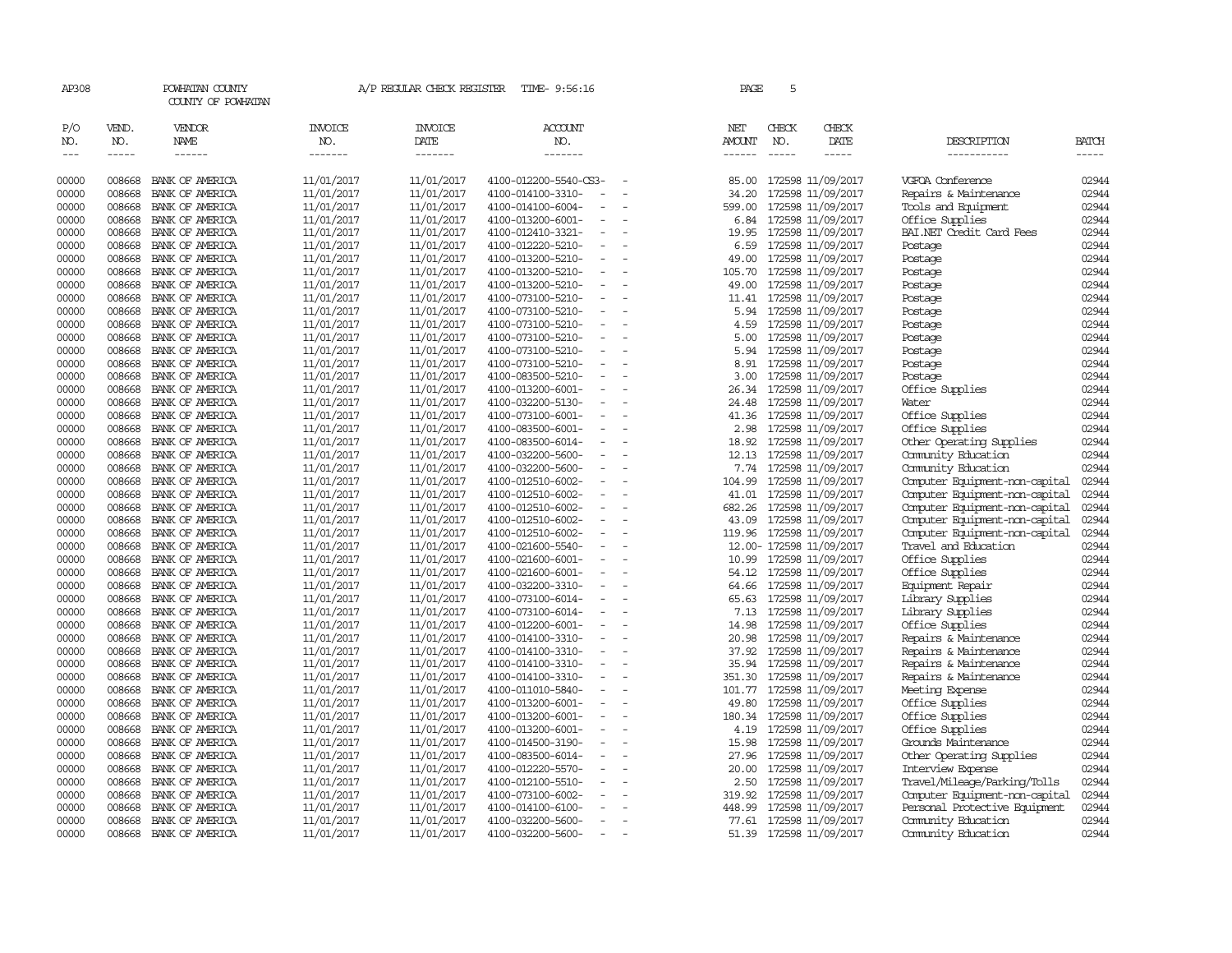| AP308               |                             | POWHATAN COUNTY<br>COUNTY OF POWHATAN  |                                  | A/P REGULAR CHECK REGISTER               | TIME- 9:56:16                    |                          |             | PAGE                                  | 6                             |                        |                                |                       |
|---------------------|-----------------------------|----------------------------------------|----------------------------------|------------------------------------------|----------------------------------|--------------------------|-------------|---------------------------------------|-------------------------------|------------------------|--------------------------------|-----------------------|
| P/O<br>NO.<br>$---$ | VEND.<br>NO.<br>$- - - - -$ | VENDOR<br><b>NAME</b><br>$- - - - - -$ | <b>INVOICE</b><br>NO.<br>------- | <b>INVOICE</b><br><b>DATE</b><br>------- | <b>ACCOUNT</b><br>NO.<br>------- |                          |             | NET<br><b>AMOUNT</b><br>$- - - - - -$ | CHECK<br>NO.<br>$\frac{1}{2}$ | CHECK<br>DATE<br>----- | DESCRIPTION<br>-----------     | <b>BATCH</b><br>----- |
|                     |                             |                                        |                                  |                                          |                                  |                          |             |                                       |                               |                        |                                |                       |
| 00000               | 008668                      | BANK OF AMERICA                        | 11/01/2017                       | 11/01/2017                               | 4100-012100-5540-                |                          |             | 344.58                                |                               | 172598 11/09/2017      | Conference & Training          | 02944                 |
| 00000               | 008668                      | BANK OF AMERICA                        | 11/01/2017                       | 11/01/2017                               | 4100-012310-5540-                |                          |             | 121.23                                |                               | 172598 11/09/2017      | Conferences & Training         | 02944                 |
| 00000               | 008668                      | BANK OF AMERICA                        | 11/01/2017                       | 11/01/2017                               | 4100-013200-6001-                | $\omega$                 |             | 46.04                                 |                               | 172598 11/09/2017      | Office Supplies                | 02944                 |
| 00000               | 008668                      | BANK OF AMERICA                        | 11/01/2017                       | 11/01/2017                               | 4100-013200-6001-                |                          |             | 9.65                                  |                               | 172598 11/09/2017      | Office Supplies                | 02944                 |
| 00000               | 008668                      | BANK OF AMERICA                        | 11/01/2017                       | 11/01/2017                               | 4100-083500-6009-                |                          |             | 44.90                                 |                               | 172598 11/09/2017      | Auto Parts and Repairs         | 02944                 |
| 00000               | 008668                      | BANK OF AMERICA                        | 11/01/2017                       | 11/01/2017                               | 4100-013200-6001-                | $\equiv$                 |             | 489.92                                |                               | 172598 11/09/2017      | Office Supplies                | 02944                 |
| 00000               | 008668                      | BANK OF AMERICA                        | 11/01/2017                       | 11/01/2017                               | 4100-034100-6001-                |                          |             | 22.99                                 |                               | 172598 11/09/2017      | Office Supplies                | 02944                 |
| 00000               | 008668                      | BANK OF AMERICA                        | 11/01/2017                       | 11/01/2017                               | 4100-081100-6001-                |                          |             | 22.99                                 |                               | 172598 11/09/2017      | Office Supplies                | 02944                 |
| 00000               | 008668                      | BANK OF AMERICA                        | 11/01/2017                       | 11/01/2017                               | 4100-032200-6001-                | $\equiv$                 |             | 540.00                                |                               | 172598 11/09/2017      | Stationery/Office Supplies     | 02944                 |
| 00000               | 008668                      | BANK OF AMERICA                        | 11/01/2017                       | 11/01/2017                               | 4100-014400-5540-                |                          |             | 27.00                                 |                               | 172598 11/09/2017      | Travel - Convention & Educatio | 02944                 |
| 00000               | 008668                      | BANK OF AMERICA                        | 11/01/2017                       | 11/01/2017                               | 4100-031210-3310-                | $\equiv$                 |             | 17.45                                 |                               | 172598 11/09/2017      | Repairs and Maintenance        | 02944                 |
| 00000               | 008668                      | BANK OF AMERICA                        | 11/01/2017                       | 11/01/2017                               | 4100-073100-6012-                |                          |             | 15.00                                 |                               | 172598 11/09/2017      | Books & Subscriptions          | 02944                 |
| 00000               | 008668                      | BANK OF AMERICA                        | 11/01/2017                       | 11/01/2017                               | 4100-012510-5260-                | $\sim$                   |             | 209.97                                |                               | 172598 11/09/2017      | Internet Usage                 | 02944                 |
| 00000               | 008668                      | BANK OF AMERICA                        | 11/01/2017                       | 11/01/2017                               | 4100-081100-6001-                | $\sim$                   |             | 153.00                                |                               | 172598 11/09/2017      | Office Supplies                | 02944                 |
| 00000               | 008668                      | BANK OF AMERICA                        | 11/01/2017                       | 11/01/2017                               | 4100-034100-3140-                |                          |             | 49.00                                 |                               | 172598 11/09/2017      | Professional Services          | 02944                 |
| 00000               | 008668                      | BANK OF AMERICA                        | 11/01/2017                       | 11/01/2017                               | 4100-032200-5540-                | $\overline{\phantom{a}}$ |             | 398.40                                |                               | 172598 11/09/2017      | Travel - Convention & Educatio | 02944                 |
| 00000               | 008668                      | BANK OF AMERICA                        | 11/01/2017                       | 11/01/2017                               | 4100-032200-5540-                | $\sim$                   |             | 100.52                                |                               | 172598 11/09/2017      | Travel - Convention & Educatio | 02944                 |
| 00000               | 008668                      | BANK OF AMERICA                        | 11/01/2017                       | 11/01/2017                               | 4100-012200-5510-                |                          |             | 140.00                                |                               | 172598 11/09/2017      | Travel/Mileage/Parking/Tolls   | 02944                 |
| 00000               | 008668                      | BANK OF AMERICA                        | 11/01/2017                       | 11/01/2017                               | 4100-031210-5540-                | $\sim$                   |             | 30.00                                 |                               | 172598 11/09/2017      | Conferences and Training       | 02944                 |
| 00000               | 008668                      | BANK OF AMERICA                        | 11/01/2017                       | 11/01/2017                               | 4100-012410-6008-                | $\overline{\phantom{a}}$ |             | 15.08                                 |                               | 172598 11/09/2017      | Gas/Grease/Oil                 | 02944                 |
| 00000               | 008668                      | BANK OF AMERICA                        | 11/01/2017                       | 11/01/2017                               | 4100-035500-6008-                |                          |             | 15.44                                 |                               | 172598 11/09/2017      | Gas/Grease/Oil                 | 02944                 |
| 00000               | 008668                      | BANK OF AMERICA                        | 11/01/2017                       | 11/01/2017                               | 4100-035500-6008-                | $\overline{\phantom{a}}$ |             | 12.24                                 |                               | 172598 11/09/2017      | Gas/Grease/Oil                 | 02944                 |
| 00000               | 008668                      | BANK OF AMERICA                        | 11/01/2017                       | 11/01/2017                               | 4100-035500-6008-                |                          |             | 10.27                                 |                               | 172598 11/09/2017      | Gas/Grease/Oil                 | 02944                 |
| 00000               | 008668                      | BANK OF AMERICA                        | 11/01/2017                       | 11/01/2017                               | 4100-012200-5130-                |                          |             | 5.00                                  |                               | 172598 11/09/2017      | Water                          | 02944                 |
| 00000               | 008668                      | BANK OF AMERICA                        | 11/01/2017                       | 11/01/2017                               | 4100-012510-5260-                | $\sim$                   |             | 55.00                                 |                               | 172598 11/09/2017      | Internet Usage                 | 02944                 |
| 00000               | 008668                      | BANK OF AMERICA                        | 11/01/2017                       | 11/01/2017                               | 4100-031210-5540-                | $\overline{\phantom{a}}$ |             | 35.70                                 |                               | 172598 11/09/2017      | Conferences and Training       | 02944                 |
| 00000               | 008668                      | BANK OF AMERICA                        | 11/01/2017                       | 11/01/2017                               | 4100-012510-3320-                | $\overline{\phantom{a}}$ |             | 9.99                                  |                               | 172598 11/09/2017      | Maintenance & Service Contract | 02944                 |
| 00000               | 008668                      | BANK OF AMERICA                        | 11/01/2017                       | 11/01/2017                               | 4100-012200-5540-CS3-            |                          |             | 141.23                                |                               | 172598 11/09/2017      | VGFOA Conference               | 02944                 |
| 00000               | 008668                      | BANK OF AMERICA                        | 11/01/2017                       | 11/01/2017                               | 4100-031210-5540-                |                          |             | 153.89                                |                               | 172598 11/09/2017      | Conferences and Training       | 02944                 |
| 00000               | 008668                      | BANK OF AMERICA                        | 11/01/2017                       | 11/01/2017                               | 4100-031210-5540-                |                          |             | 461.67                                |                               | 172598 11/09/2017      | Conferences and Training       | 02944                 |
| 00000               | 008668                      | BANK OF AMERICA                        | 11/01/2017                       | 11/01/2017                               | 4100-031210-5540-                |                          |             | 20.28                                 |                               | 172598 11/09/2017      | Conferences and Training       | 02944                 |
| 00000               | 008668                      | BANK OF AMERICA                        | 11/01/2017                       | 11/01/2017                               | 4100-031210-5540-                | $\sim$                   |             | 6.00                                  |                               | 172598 11/09/2017      | Conferences and Training       | 02944                 |
| 00000               | 008668                      | BANK OF AMERICA                        | 11/01/2017                       | 11/01/2017                               | 4100-073100-6002-                |                          |             | 50.00                                 |                               | 172598 11/09/2017      | Computer Equipment-non-capital | 02944                 |
| 00000               | 008668                      | BANK OF AMERICA                        | 11/01/2017                       | 11/01/2017                               | 4100-012510-3320-                |                          |             | 130.00                                |                               | 172598 11/09/2017      | Maintenance & Service Contract | 02944                 |
| 00000               | 008668                      | BANK OF AMERICA                        | 11/01/2017                       | 11/01/2017                               | 4100-012100-6001-                | $\overline{\phantom{a}}$ |             | 155.40                                |                               | 172598 11/09/2017      | Office Supplies                | 02944                 |
| 00000               | 008668                      | BANK OF AMERICA                        | 11/01/2017                       | 11/01/2017                               | 4100-012220-3140-                | $\overline{a}$           |             | 2,550.00                              |                               | 172598 11/09/2017      | Professional Services          | 02944                 |
| 00000               | 008668                      | BANK OF AMERICA                        | 11/01/2017                       | 11/01/2017                               | 4100-012220-3140-                |                          |             | 750.00                                |                               | 172598 11/09/2017      | Professional Services          | 02944                 |
| 00000               | 008668                      | BANK OF AMERICA                        | 11/01/2017                       | 11/01/2017                               | 4100-073100-6015-                | $\equiv$                 |             | 50.00                                 |                               | 172598 11/09/2017      | Summer Reading Program         | 02944                 |
| 00000               | 008668                      | BANK OF AMERICA                        | 11/01/2017                       | 11/01/2017                               | 4100-012100-5540-                |                          |             | 129.95                                |                               | 172598 11/09/2017      | Conference & Training          | 02944                 |
| 00000               | 008668                      | BANK OF AMERICA                        | 11/01/2017                       | 11/01/2017                               | 4100-081100-5540-                |                          |             | 350.00                                |                               | 172598 11/09/2017      | Conferences & Training         | 02944                 |
| 00000               | 008668                      | BANK OF AMERICA                        | 11/01/2017                       | 11/01/2017                               | 4100-081100-5540-                | $\equiv$                 |             | 201.66                                |                               | 172598 11/09/2017      | Conferences & Training         | 02944                 |
| 00000               | 008668                      | BANK OF AMERICA                        | 11/01/2017                       | 11/01/2017                               | 4100-013200-6001-                |                          |             | 105.72                                |                               | 172598 11/09/2017      | Office Supplies                | 02944                 |
| 00000               | 008668                      | BANK OF AMERICA                        | 11/01/2017                       | 11/01/2017                               | 4100-014100-6004-                |                          |             | 495.00                                |                               | 172598 11/09/2017      | Tools and Equipment            | 02944                 |
| 00000               | 008668                      | BANK OF AMERICA                        | 11/01/2017                       | 11/01/2017                               | 4100-013200-3310-                | $\equiv$                 |             | 69.60                                 |                               | 172598 11/09/2017      | Labor - Voting Machines        | 02944                 |
| 00000               | 008668                      | BANK OF AMERICA                        | 11/01/2017                       | 11/01/2017                               | 4100-035500-5540-                |                          |             | 10.00                                 |                               | 172598 11/09/2017      | Conferences & Training         | 02944                 |
| 00000               | 008668                      | BANK OF AMERICA                        | 11/01/2017                       | 11/01/2017                               | 4100-035500-5810-                | $\sim$ $-$               | $\sim$      | 96.00                                 |                               | 172598 11/09/2017      | Dues/Association Memberships   | 02944                 |
|                     |                             |                                        |                                  |                                          |                                  |                          | CHECK TOTAL | 12,989.11                             |                               |                        |                                |                       |
| 00000               |                             | 011063 BEAGLE, ANDREW D.               | OCTOBER 2017                     | 11/01/2017                               | 4100-032200-3320-                |                          |             | 525.00                                |                               | 172599 11/09/2017      | Maintenance & Service Contract | 02931                 |
|                     |                             |                                        |                                  |                                          |                                  |                          | CHECK TOTAL | 525.00                                |                               |                        |                                |                       |
|                     |                             |                                        |                                  |                                          |                                  |                          |             |                                       |                               |                        |                                |                       |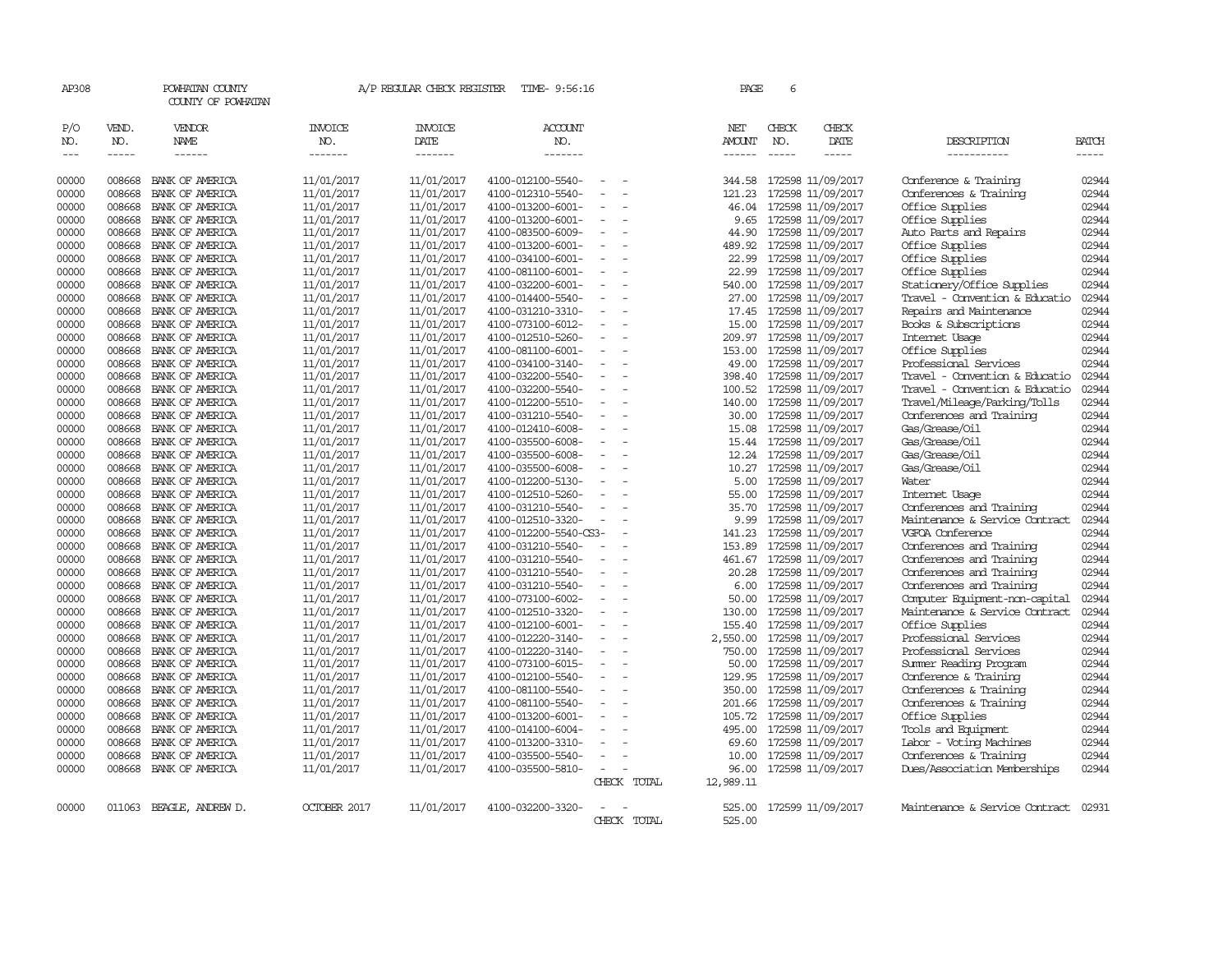| AP308               |                             | POWHATAN COUNTY<br>COUNTY OF POWHATAN |                                  | A/P REGULAR CHECK REGISTER               | TIME- 9:56:16                          |                          | PAGE                           | $7\phantom{.0}$                                                                                                                                                                                                                                                                                                                                                                                                                              |                                                      |                       |
|---------------------|-----------------------------|---------------------------------------|----------------------------------|------------------------------------------|----------------------------------------|--------------------------|--------------------------------|----------------------------------------------------------------------------------------------------------------------------------------------------------------------------------------------------------------------------------------------------------------------------------------------------------------------------------------------------------------------------------------------------------------------------------------------|------------------------------------------------------|-----------------------|
| P/O<br>NO.<br>$---$ | VEND.<br>NO.<br>$- - - - -$ | VENDOR<br>NAME<br>$- - - - - -$       | <b>INVOICE</b><br>NO.<br>------- | <b>INVOICE</b><br><b>DATE</b><br>------- | <b>ACCOUNT</b><br>NO.<br>-------       |                          | NET<br><b>AMOUNT</b><br>------ | CHECK<br>CHECK<br>NO.<br>DATE<br>$\frac{1}{2} \frac{1}{2} \frac{1}{2} \frac{1}{2} \frac{1}{2} \frac{1}{2} \frac{1}{2} \frac{1}{2} \frac{1}{2} \frac{1}{2} \frac{1}{2} \frac{1}{2} \frac{1}{2} \frac{1}{2} \frac{1}{2} \frac{1}{2} \frac{1}{2} \frac{1}{2} \frac{1}{2} \frac{1}{2} \frac{1}{2} \frac{1}{2} \frac{1}{2} \frac{1}{2} \frac{1}{2} \frac{1}{2} \frac{1}{2} \frac{1}{2} \frac{1}{2} \frac{1}{2} \frac{1}{2} \frac{$<br>$- - - - -$ | DESCRIPTION<br>-----------                           | <b>BATCH</b><br>----- |
| 00000               | 005025                      | BENJ. FRANKLIN                        | 38865                            | 10/23/2017                               | 4100-013200-6001-                      | CHECK TOTAL              | 101.10<br>101.10               | 172600 11/09/2017                                                                                                                                                                                                                                                                                                                                                                                                                            | Office Supplies                                      | 02934                 |
| 00000               | 012123                      | BOOTH, HERMAN                         | OCTOBER'17 2017                  | 11/01/2017                               | 4100-021100-1700-                      | $\sim$<br>CHECK TOTAL    | 30.00<br>30.00                 | 172601 11/09/2017                                                                                                                                                                                                                                                                                                                                                                                                                            | COMP: Jurors & Witnesses                             | 02930                 |
| 00000               |                             | 011010 BOX ALARM TEES                 | 172                              | 11/03/2017                               | 4100-031210-6011-                      | CHECK TOTAL              | 174.00<br>174.00               | 172602 11/09/2017                                                                                                                                                                                                                                                                                                                                                                                                                            | Uniforms - PPE                                       | 02933                 |
| 00000               |                             | 008564 BRIDGFORTH, BASKERVILLE        | <b>EOY NOMINATION</b>            | 11/08/2017                               | 100-000200-0001-                       | $\sim$<br>CHECK TOTAL    | 100.00                         | 100.00 172603 11/09/2017                                                                                                                                                                                                                                                                                                                                                                                                                     | Payroll - Clearing Account                           | 02934                 |
| 00000<br>00000      | 011439                      | 011439 BUSINESS CARD<br>BUSINESS CARD | 10/27/2017<br>10/27/2017         | 10/27/2017<br>10/27/2017                 | 4100-035100-6014-<br>4100-035100-6014- | $\sim$                   | $.00 \cdot$<br>23.75           | 172604 11/09/2017<br>172604 11/09/2017                                                                                                                                                                                                                                                                                                                                                                                                       | Other Operating Supplies<br>Other Operating Supplies | 02943<br>02943        |
| 00000               |                             | 011439 BUSINESS CARD                  | 10/27/2017                       | 10/27/2017                               | 4100-031200-5210-                      |                          | 15.99                          | 172604 11/09/2017                                                                                                                                                                                                                                                                                                                                                                                                                            | Postage                                              | 02943                 |
| 00000               |                             | 011439 BUSINESS CARD                  | 10/27/2017                       | 10/27/2017                               | 4100-031200-5210-                      | $\equiv$                 | 100.00                         | 172604 11/09/2017                                                                                                                                                                                                                                                                                                                                                                                                                            | Postage                                              | 02943                 |
| 00000               |                             | 011439 BUSINESS CARD                  | 10/27/2017                       | 10/27/2017                               | 4100-031710-5210-                      |                          | 15.99                          | 172604 11/09/2017                                                                                                                                                                                                                                                                                                                                                                                                                            | Postage                                              | 02943                 |
| 00000               |                             | 011439 BUSINESS CARD                  | 10/27/2017                       | 10/27/2017                               | 4100-035100-6014-                      |                          |                                | 9.19 172604 11/09/2017                                                                                                                                                                                                                                                                                                                                                                                                                       | Other Operating Supplies                             | 02943                 |
| 00000               |                             | 011439 BUSINESS CARD                  | 10/27/2017                       | 10/27/2017                               | 4100-031200-6014-                      | $\equiv$                 | 49.98                          | 172604 11/09/2017                                                                                                                                                                                                                                                                                                                                                                                                                            | Other Operating Supplies                             | 02943                 |
| 00000               |                             | 011439 BUSINESS CARD                  | 10/27/2017                       | 10/27/2017                               | 4100-031200-6014-                      |                          | 98.26                          | 172604 11/09/2017                                                                                                                                                                                                                                                                                                                                                                                                                            | Other Operating Supplies                             | 02943                 |
| 00000               |                             | 011439 BUSINESS CARD                  | 10/27/2017                       | 10/27/2017                               | 4100-031200-6014-                      |                          | 9.99                           | 172604 11/09/2017                                                                                                                                                                                                                                                                                                                                                                                                                            | Other Operating Supplies                             | 02943                 |
| 00000               |                             | 011439 BUSINESS CARD                  | 10/27/2017                       | 10/27/2017                               | 4100-031200-6014-                      |                          | 42.79                          | 172604 11/09/2017                                                                                                                                                                                                                                                                                                                                                                                                                            | Other Operating Supplies                             | 02943                 |
| 00000               |                             | 011439 BUSINESS CARD                  | 10/27/2017                       | 10/27/2017                               | 4100-031200-6014-                      |                          | 57.98                          | 172604 11/09/2017                                                                                                                                                                                                                                                                                                                                                                                                                            | Other Operating Supplies                             | 02943                 |
| 00000               |                             | 011439 BUSINESS CARD                  | 10/27/2017                       | 10/27/2017                               | 4100-035100-6014-                      |                          |                                | 21.94 172604 11/09/2017                                                                                                                                                                                                                                                                                                                                                                                                                      | Other Operating Supplies                             | 02943                 |
| 00000               |                             | 011439 BUSINESS CARD                  | 10/27/2017                       | 10/27/2017                               | 4100-031200-6014-                      |                          | 81.35                          | 172604 11/09/2017                                                                                                                                                                                                                                                                                                                                                                                                                            | Other Operating Supplies                             | 02943                 |
| 00000               |                             | 011439 BUSINESS CARD                  | 10/27/2017                       | 10/27/2017                               | 4100-031200-6014-                      |                          | 27.40                          | 172604 11/09/2017                                                                                                                                                                                                                                                                                                                                                                                                                            | Other Operating Supplies                             | 02943                 |
| 00000               |                             | 011439 BUSINESS CARD                  | 10/27/2017                       | 10/27/2017                               | 4100-031200-5550-                      |                          |                                | 5.67 172604 11/09/2017                                                                                                                                                                                                                                                                                                                                                                                                                       | Prisoner Extradition                                 | 02943                 |
| 00000               |                             | 011439 BUSINESS CARD                  | 10/27/2017                       | 10/27/2017                               | 4100-031200-5540-                      |                          |                                | 250.00 172604 11/09/2017                                                                                                                                                                                                                                                                                                                                                                                                                     | Conferences & Training                               | 02943                 |
| 00000               |                             | 011439 BUSINESS CARD                  | 10/27/2017                       | 10/27/2017                               | 4100-031200-6001-                      | $\overline{\phantom{a}}$ |                                | 184.28 172604 11/09/2017                                                                                                                                                                                                                                                                                                                                                                                                                     | Office Supplies                                      | 02943                 |
| 00000               | 011439                      | BUSINESS CARD                         | 10/27/2017                       | 10/27/2017                               | 4100-035100-6014-                      |                          | 218.73                         | 172604 11/09/2017                                                                                                                                                                                                                                                                                                                                                                                                                            | Other Operating Supplies                             | 02943                 |
| 00000               | 011439                      | <b>BUSINESS CARD</b>                  | 10/27/2017                       | 10/27/2017                               | 4100-035100-6022-                      |                          | 81.33                          | 172604 11/09/2017                                                                                                                                                                                                                                                                                                                                                                                                                            | Dog Food/Supplies                                    | 02943                 |
| 00000               |                             | 011439 BUSINESS CARD                  | 10/27/2017                       | 10/27/2017                               | 4100-031200-5550-                      | $\equiv$                 |                                | 29.43 172604 11/09/2017                                                                                                                                                                                                                                                                                                                                                                                                                      | Prisoner Extradition                                 | 02943                 |
| 00000               |                             | 011439 BUSINESS CARD                  | 10/27/2017                       | 10/27/2017                               | 4100-031200-6001-                      |                          | 55.85                          | 172604 11/09/2017                                                                                                                                                                                                                                                                                                                                                                                                                            | Office Supplies                                      | 02943                 |
| 00000               |                             | 011439 BUSINESS CARD                  | 10/27/2017                       | 10/27/2017                               | 4100-031200-6014-                      |                          | 147.29                         | 172604 11/09/2017                                                                                                                                                                                                                                                                                                                                                                                                                            | Other Operating Supplies                             | 02943                 |
| 00000               |                             | 011439 BUSINESS CARD                  | 10/27/2017                       | 10/27/2017                               | 4100-031200-5550-                      | $\equiv$                 |                                | 40.43 172604 11/09/2017                                                                                                                                                                                                                                                                                                                                                                                                                      | Prisoner Extradition                                 | 02943                 |
| 00000               |                             | 011439 BUSINESS CARD                  | 10/27/2017                       | 10/27/2017                               | 4100-031200-6014-                      |                          | 300.52                         | 172604 11/09/2017                                                                                                                                                                                                                                                                                                                                                                                                                            | Other Operating Supplies                             | 02943                 |
| 00000               |                             | 011439 BUSINESS CARD                  | 10/27/2017                       | 10/27/2017                               | 4100-031200-6011-                      | $\sim$                   |                                | 30.00 172604 11/09/2017                                                                                                                                                                                                                                                                                                                                                                                                                      | Uniforms                                             | 02943                 |
|                     |                             |                                       |                                  |                                          |                                        | CHECK TOTAL              | 1,898.14                       |                                                                                                                                                                                                                                                                                                                                                                                                                                              |                                                      |                       |
| 00000               |                             | 011610 BUSINESS CARD                  | 10/27/2017                       | 10/27/2017                               | 4100-035100-6022-                      |                          |                                | 00 172605 11/09/2017                                                                                                                                                                                                                                                                                                                                                                                                                         | Dog Food/Supplies                                    | 02942                 |
| 00000               |                             | 011610 BUSINESS CARD                  | 10/27/2017                       | 10/27/2017                               | 4100-035100-6022-                      |                          | 115.00                         | 172605 11/09/2017                                                                                                                                                                                                                                                                                                                                                                                                                            | Dog Food/Supplies                                    | 02942                 |
| 00000               |                             | 011610 BUSINESS CARD                  | 10/27/2017                       | 10/27/2017                               | 4100-035100-6022-                      |                          | 77.38                          | 172605 11/09/2017                                                                                                                                                                                                                                                                                                                                                                                                                            | Dog Food/Supplies                                    | 02942                 |
| 00000               |                             | 011610 BUSINESS CARD                  | 10/27/2017                       | 10/27/2017                               | 4100-035100-6022-                      |                          | 104.99                         | 172605 11/09/2017                                                                                                                                                                                                                                                                                                                                                                                                                            | Dog Food/Supplies                                    | 02942                 |
| 00000               |                             | 011610 BUSINESS CARD                  | 10/27/2017                       | 10/27/2017                               | 4100-035100-6022-                      |                          |                                | 40.51 172605 11/09/2017                                                                                                                                                                                                                                                                                                                                                                                                                      | Dog Food/Supplies                                    | 02942                 |
| 00000               |                             | 011610 BUSINESS CARD                  | 10/27/2017                       | 10/27/2017                               | 4100-035100-6014-                      |                          |                                | 133.01 172605 11/09/2017                                                                                                                                                                                                                                                                                                                                                                                                                     | Other Operating Supplies                             | 02942                 |
| 00000               |                             | 011610 BUSINESS CARD                  | 10/27/2017                       | 10/27/2017                               | 4100-035100-6014-                      |                          | 113.56                         | 172605 11/09/2017                                                                                                                                                                                                                                                                                                                                                                                                                            | Other Operating Supplies                             | 02942                 |
| 00000               | 011610                      | <b>BUSINESS CARD</b>                  | 10/27/2017                       | 10/27/2017                               | 4100-035100-6014-                      |                          | 50.48                          | 172605 11/09/2017                                                                                                                                                                                                                                                                                                                                                                                                                            | Other Operating Supplies                             | 02942                 |
| 00000               | 011610                      | BUSINESS CARD                         | 10/27/2017                       | 10/27/2017                               | 4100-031200-6014-                      |                          | 44.42                          | 172605 11/09/2017                                                                                                                                                                                                                                                                                                                                                                                                                            | Other Operating Supplies                             | 02942                 |
| 00000               |                             | 011610 BUSINESS CARD                  | 10/27/2017                       | 10/27/2017                               | 4100-035100-6014-                      | $\overline{\phantom{a}}$ |                                | 58.57 172605 11/09/2017                                                                                                                                                                                                                                                                                                                                                                                                                      | Other Operating Supplies                             | 02942                 |
|                     |                             |                                       |                                  |                                          |                                        | CHECK TOTAL              | 737.92                         |                                                                                                                                                                                                                                                                                                                                                                                                                                              |                                                      |                       |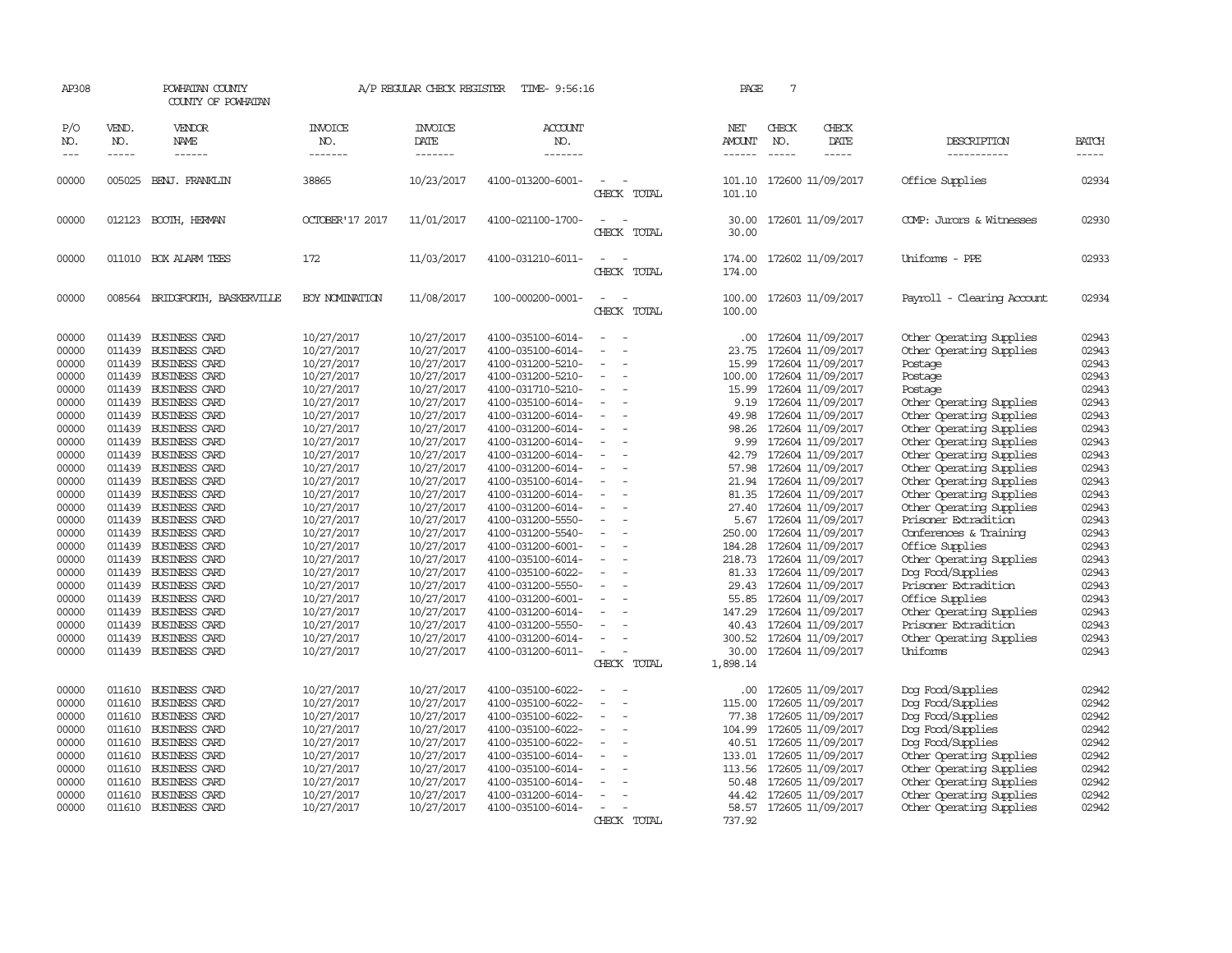| AP308                                                                                  |                                      | POWHATAN COUNTY<br>COUNTY OF POWHATAN                                                                                                                                                                                                                                                                                                 |                                                                                        | A/P REGULAR CHECK REGISTER                                                                                                               | TIME- 9:56:16                                                                                                                                                                                                  |                                                                                                                 | PAGE                                                                        | 8                                                                                                                                                                                                                                   |                              |                                                                                                                                                                                                                                                                                                                           |                                                                                        |
|----------------------------------------------------------------------------------------|--------------------------------------|---------------------------------------------------------------------------------------------------------------------------------------------------------------------------------------------------------------------------------------------------------------------------------------------------------------------------------------|----------------------------------------------------------------------------------------|------------------------------------------------------------------------------------------------------------------------------------------|----------------------------------------------------------------------------------------------------------------------------------------------------------------------------------------------------------------|-----------------------------------------------------------------------------------------------------------------|-----------------------------------------------------------------------------|-------------------------------------------------------------------------------------------------------------------------------------------------------------------------------------------------------------------------------------|------------------------------|---------------------------------------------------------------------------------------------------------------------------------------------------------------------------------------------------------------------------------------------------------------------------------------------------------------------------|----------------------------------------------------------------------------------------|
| P/O<br>NO.<br>$---$                                                                    | VEND.<br>NO.<br>$- - - - -$          | VENDOR<br>NAME<br>$- - - - - -$                                                                                                                                                                                                                                                                                                       | <b>INVOICE</b><br>NO.<br>-------                                                       | <b>INVOICE</b><br><b>DATE</b><br>-------                                                                                                 | <b>ACCOUNT</b><br>NO.<br>-------                                                                                                                                                                               |                                                                                                                 | NET<br><b>AMOUNT</b><br>------                                              | CHECK<br>NO.<br>$- - - - -$                                                                                                                                                                                                         | CHECK<br>DATE<br>$- - - - -$ | DESCRIPTION<br>-----------                                                                                                                                                                                                                                                                                                | <b>BATCH</b><br>-----                                                                  |
| 00000<br>00000                                                                         |                                      | 011611 BUSINESS CARD<br>011611 BUSINESS CARD                                                                                                                                                                                                                                                                                          | 10/27/2017<br>10/27/2017                                                               | 10/27/2017<br>10/27/2017                                                                                                                 | 4100-035100-6014-<br>4100-035100-6014-                                                                                                                                                                         | $\overline{\phantom{a}}$<br>$\overline{\phantom{a}}$<br>CHECK TOTAL                                             | $.00 \times$<br>3.08<br>3.08                                                | 172606 11/09/2017<br>172606 11/09/2017                                                                                                                                                                                              |                              | Other Operating Supplies<br>Other Operating Supplies                                                                                                                                                                                                                                                                      | 02941<br>02941                                                                         |
| 00000<br>00000                                                                         | 007509<br>007509                     | CAPITALIRISTATE<br>CAPITALIRISTATE                                                                                                                                                                                                                                                                                                    | S030491886.001<br>S030735004.001                                                       | 9/27/2017<br>10/20/2017                                                                                                                  | 4100-031200-6002-<br>4100-014100-3310-                                                                                                                                                                         | CHECK TOTAL                                                                                                     | 128.34<br>709.80<br>838.14                                                  | 172608 11/09/2017<br>172608 11/09/2017                                                                                                                                                                                              |                              | Computer Equipment-non-capital<br>Repairs & Maintenance                                                                                                                                                                                                                                                                   | 02931<br>02934                                                                         |
| 00000                                                                                  | 011223                               | CENTRAL DISTRICT COR                                                                                                                                                                                                                                                                                                                  | <b>OTRYLY MTG 1217</b>                                                                 | 11/08/2017                                                                                                                               | 4100-012310-5540-                                                                                                                                                                                              | $\overline{\phantom{a}}$<br>CHECK TOTAL                                                                         | 100.00<br>100.00                                                            | 172612 11/09/2017                                                                                                                                                                                                                   |                              | Conferences & Training                                                                                                                                                                                                                                                                                                    | 02934                                                                                  |
| 00000<br>00000<br>00000<br>00000                                                       | 006965<br>006965<br>006965<br>006965 | CINIAS CORPORATION<br>CINIAS CORPORATION<br>CINIAS CORPORATION<br>CINIAS CORPORATION                                                                                                                                                                                                                                                  | 143270604<br>143270604<br>143274501<br>143274501                                       | 10/18/2017<br>10/18/2017<br>10/25/2017<br>10/25/2017                                                                                     | 4100-014100-6011-<br>4100-014500-6011-<br>4100-014100-6011-<br>4100-014500-6011-                                                                                                                               | $\overline{\phantom{a}}$<br>$\equiv$<br>CHECK TOTAL                                                             | 62.70<br>64.13<br>62.70<br>253.66                                           | 172613 11/09/2017<br>172613 11/09/2017<br>172613 11/09/2017<br>64.13 172613 11/09/2017                                                                                                                                              |                              | Uniforms<br>Uniforms<br>Uniforms<br>Uniforms                                                                                                                                                                                                                                                                              | 02934<br>02934<br>02934<br>02934                                                       |
| 00000<br>00000<br>00000<br>00000<br>00000<br>00000<br>00000<br>00000<br>00000<br>00000 | 007341<br>007341<br>007341           | 007341 CLAWS & PAWS ANIMAL CARE<br>CLAWS & PAWS ANIMAL CARE<br>CLAWS & PAWS ANIMAL CARE<br>CLAWS & PAWS ANIMAL CARE<br>007341 CLAWS & PAWS ANIMAL CARE<br>007341 CLAWS & PAWS ANIMAL CARE<br>007341 CLAWS & PAWS ANIMAL CARE<br>007341 CLAWS & PAWS ANIMAL CARE<br>007341 CLAWS & PAWS ANIMAL CARE<br>007341 CLAWS & PAWS ANIMAL CARE | 84760<br>84870<br>84896<br>84958<br>85081<br>85140<br>85153<br>85161<br>85181<br>85211 | 10/06/2017<br>10/10/2017<br>10/11/2017<br>10/19/2017<br>10/20/2017<br>10/23/2017<br>10/24/2017<br>10/24/2017<br>10/25/2017<br>10/26/2017 | 4100-035100-3110-<br>4100-035100-3110-<br>4100-035100-3110-<br>4100-035100-3110-<br>4100-035100-3110-<br>4100-035100-5614-<br>4100-035100-3110-<br>4100-035100-3110-<br>4100-035100-3110-<br>4100-035100-3110- | $\equiv$<br>$\overline{\phantom{a}}$<br>$\sim$<br>$\overline{\phantom{a}}$<br>$\equiv$<br>$\sim$<br>CHECK TOTAL | 108.10<br>125.80<br>260.70<br>22.00<br>74.78<br>102.80<br>92.53<br>1,227.97 | 100.30 172614 11/09/2017<br>172614 11/09/2017<br>172614 11/09/2017<br>172614 11/09/2017<br>110.30 172614 11/09/2017<br>172614 11/09/2017<br>172614 11/09/2017<br>172614 11/09/2017<br>230.66 172614 11/09/2017<br>172614 11/09/2017 |                              | Professional Health Services<br>Professional Health Services<br>Professional Health Services<br>Professional Health Services<br>Professional Health Services<br>Initial shots/visit costs<br>Professional Health Services<br>Professional Health Services<br>Professional Health Services<br>Professional Health Services | 02935<br>02935<br>02935<br>02935<br>02935<br>02935<br>02935<br>02935<br>02935<br>02935 |
| 00000                                                                                  |                                      | 007341 CLAWS & PAWS ANIMAL CARE                                                                                                                                                                                                                                                                                                       | 85224                                                                                  | 10/27/2017                                                                                                                               | 4100-035100-5614-                                                                                                                                                                                              | $\overline{\phantom{a}}$<br>$\sim$<br>CHECK TOTAL                                                               | 90.00<br>90.00                                                              | 172615 11/09/2017                                                                                                                                                                                                                   |                              | Initial shots/visit costs                                                                                                                                                                                                                                                                                                 | 02935                                                                                  |
| 00000                                                                                  |                                      | 012121 CLODFELTER, TODD                                                                                                                                                                                                                                                                                                               | <b>OCTOBER'17 TERM</b>                                                                 | 11/01/2017                                                                                                                               | 4100-021100-1700-                                                                                                                                                                                              | $\sim$<br>CHECK TOTAL                                                                                           | 30.00<br>30.00                                                              | 172616 11/09/2017                                                                                                                                                                                                                   |                              | COMP: Jurors & Witnesses                                                                                                                                                                                                                                                                                                  | 02930                                                                                  |
| 00000                                                                                  |                                      | 012117 CONNER, CHRISTOPHER                                                                                                                                                                                                                                                                                                            | <b>OCTOBER'17 TERM</b>                                                                 | 11/01/2017                                                                                                                               | 4100-021100-1700-                                                                                                                                                                                              | $ -$<br>CHECK TOTAL                                                                                             | 30.00<br>30.00                                                              | 172617 11/09/2017                                                                                                                                                                                                                   |                              | COMP: Jurors & Witnesses                                                                                                                                                                                                                                                                                                  | 02930                                                                                  |
| 00000                                                                                  | 000327                               | COUNTY SEAT RESTAURANT                                                                                                                                                                                                                                                                                                                | LUNCH 10/31/17                                                                         | 10/31/2017                                                                                                                               | 4100-011010-5840-                                                                                                                                                                                              | CHECK TOTAL                                                                                                     | 749.29<br>749.29                                                            | 172618 11/09/2017                                                                                                                                                                                                                   |                              | Meeting Expense                                                                                                                                                                                                                                                                                                           | 02935                                                                                  |
| 00000                                                                                  |                                      | 012115 DAMATO, LINDA                                                                                                                                                                                                                                                                                                                  | <b>OCTOBER'17 TERM</b>                                                                 | 11/01/2017                                                                                                                               | 4100-021100-1700-                                                                                                                                                                                              | CHECK TOTAL                                                                                                     | 30.00<br>30.00                                                              | 172619 11/09/2017                                                                                                                                                                                                                   |                              | COMP: Jurors & Witnesses                                                                                                                                                                                                                                                                                                  | 02930                                                                                  |
| 00000                                                                                  |                                      | 012116 DAVIS, DAWN                                                                                                                                                                                                                                                                                                                    | <b>CCTOBER'17 TERM</b>                                                                 | 10/31/2017                                                                                                                               | 4100-021100-1700-                                                                                                                                                                                              | CHECK TOTAL                                                                                                     | 30.00<br>30.00                                                              | 172621 11/09/2017                                                                                                                                                                                                                   |                              | COMP: Jurors & Witnesses                                                                                                                                                                                                                                                                                                  | 02930                                                                                  |
| 00000                                                                                  | 008787 DMV                           |                                                                                                                                                                                                                                                                                                                                       | 17304761                                                                               | 10/31/2017                                                                                                                               | 4100-031200-6014-                                                                                                                                                                                              | $\overline{\phantom{a}}$<br>CHECK TOTAL                                                                         | 10.00<br>10.00                                                              | 172622 11/09/2017                                                                                                                                                                                                                   |                              | Other Operating Supplies                                                                                                                                                                                                                                                                                                  | 02935                                                                                  |
| 00000                                                                                  |                                      | 000860 DOMINION ENERGY VIRGINIA                                                                                                                                                                                                                                                                                                       | 0432180008 1017                                                                        | 10/31/2017                                                                                                                               | 4100-014600-5110-                                                                                                                                                                                              | $\sim$                                                                                                          |                                                                             | 316.84 172623 11/09/2017                                                                                                                                                                                                            |                              | Electricity                                                                                                                                                                                                                                                                                                               | 02936                                                                                  |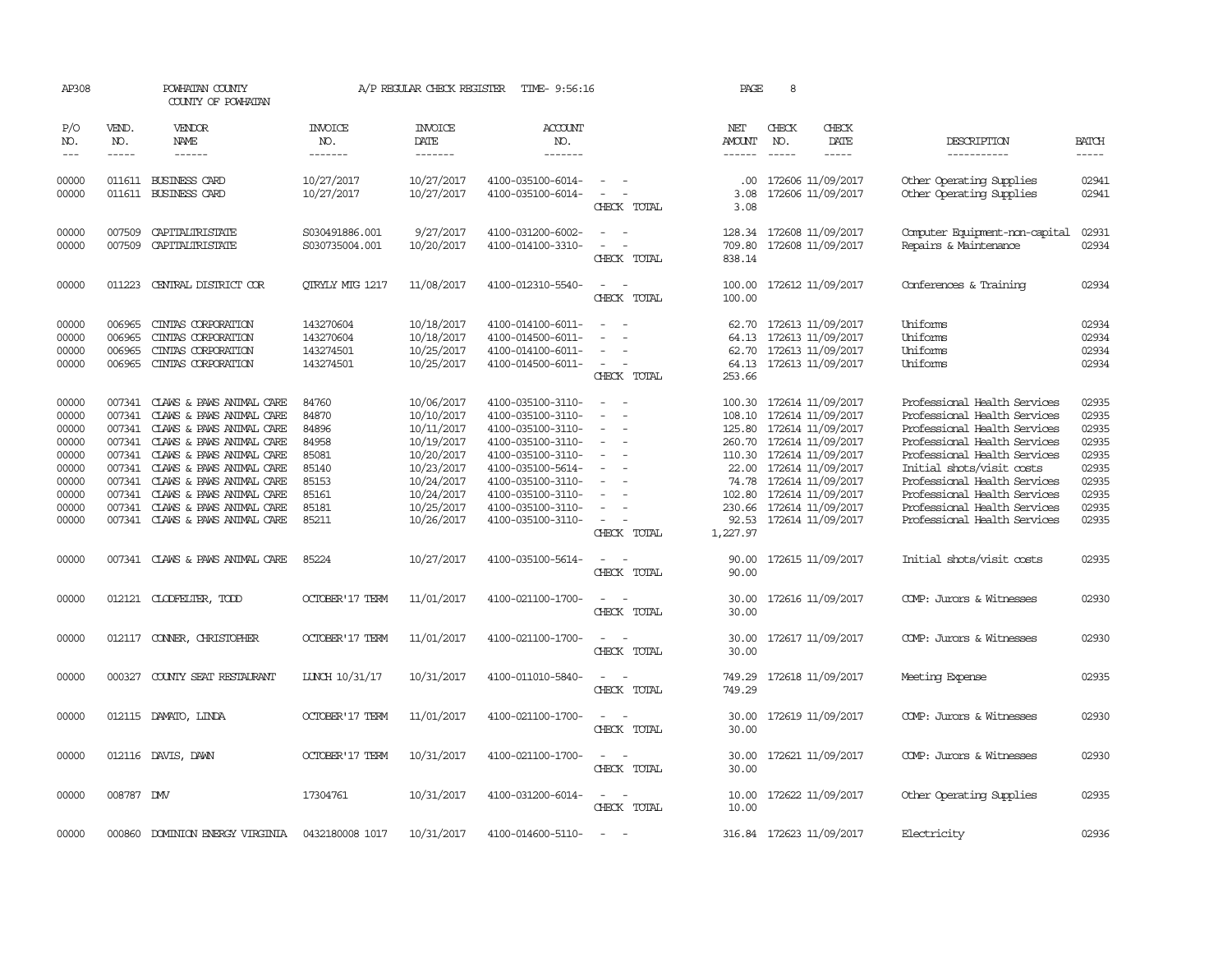| AP308                 |                               | POWHATAN COUNTY<br>COUNTY OF POWHATAN |                                  | A/P REGULAR CHECK REGISTER                | TIME- 9:56:16                    |                                                                                                              |             | PAGE                                  | 9                           |                            |                                |                       |
|-----------------------|-------------------------------|---------------------------------------|----------------------------------|-------------------------------------------|----------------------------------|--------------------------------------------------------------------------------------------------------------|-------------|---------------------------------------|-----------------------------|----------------------------|--------------------------------|-----------------------|
| P/O<br>NO.<br>$- - -$ | VEND.<br>NO.<br>$\frac{1}{2}$ | VENDOR<br>NAME<br>$- - - - - -$       | <b>INVOICE</b><br>NO.<br>------- | <b>INVOICE</b><br>DATE<br>$- - - - - - -$ | <b>ACCOUNT</b><br>NO.<br>------- |                                                                                                              |             | NET<br><b>AMOUNT</b><br>$- - - - - -$ | CHECK<br>NO.<br>$- - - - -$ | CHECK<br>DATE<br>$\cdots$  | DESCRIPTION<br>-----------     | <b>BATCH</b><br>----- |
| 00000                 | 000860                        | DOMINION ENERGY VIRGINIA              | 0863807277 1017                  | 10/31/2017                                | 4100-014600-5110-                | $\sim$                                                                                                       |             |                                       |                             | 110.91 172623 11/09/2017   | Electricity                    | 02936                 |
| 00000                 | 000860                        | DOMINION ENERGY VIRGINIA              | 1223507334 1017                  | 10/31/2017                                | 4100-014300-5110-                | $\overline{\phantom{a}}$                                                                                     |             | 127.30                                |                             | 172623 11/09/2017          | Electricity                    | 02936                 |
| 00000                 | 000860                        | DOMINION ENERGY VIRGINIA              | 1498464559 1017                  | 10/31/2017                                | 4100-014600-5110-                | $\sim$                                                                                                       |             |                                       |                             | 61.06 172623 11/09/2017    | Electricity                    | 02936                 |
| 00000                 | 000860                        | DOMINION ENERGY VIRGINIA              | 1982170001 1017                  | 10/31/2017                                | 4100-014100-5110-                | $\overline{\phantom{a}}$                                                                                     |             |                                       |                             | 11.47 172623 11/09/2017    | Electricity                    | 02936                 |
| 00000                 | 000860                        | DOMINION ENERGY VIRGINIA              | 2142337506 1017                  | 10/31/2017                                | 4100-014600-5110-                | $\overline{\phantom{a}}$                                                                                     |             |                                       |                             | 65.55 172623 11/09/2017    | Electricity                    | 02936                 |
| 00000                 | 000860                        | DOMINION ENERGY VIRGINIA              | 2312285006 1017                  | 10/31/2017                                | 4100-014100-5110-                | $\sim$                                                                                                       |             | 36.66                                 |                             | 172623 11/09/2017          | Electricity                    | 02936                 |
| 00000                 | 000860                        | DOMINION ENERGY VIRGINIA              | 2346327501 1017                  | 10/31/2017                                | 4100-031200-5110-                | $\sim$                                                                                                       |             |                                       |                             | 1,538.79 172623 11/09/2017 | Electricity                    | 02936                 |
| 00000                 | 000860                        | DOMINION ENERGY VIRGINIA              | 2346327501 1017                  | 10/31/2017                                | 4100-014100-5110-                | $\sim$                                                                                                       |             | 1,538.79                              |                             | 172623 11/09/2017          | Electricity                    | 02936                 |
|                       |                               |                                       |                                  |                                           |                                  |                                                                                                              | CHECK TOTAL | 3,807.37                              |                             |                            |                                |                       |
| 00000                 | 000860                        | DOMINION ENERGY VIRGINIA              | 2352270009 1017                  | 10/31/2017                                | 4100-014100-5110-                | $\overline{\phantom{a}}$                                                                                     |             | 48.53                                 |                             | 172624 11/09/2017          | Electricity                    | 02936                 |
| 00000                 | 000860                        | DOMINION ENERGY VIRGINIA              | 2442170003 1017                  | 10/31/2017                                | 4100-014100-5110-                | $\overline{\phantom{a}}$                                                                                     |             | 986.78                                |                             | 172624 11/09/2017          | Electricity                    | 02936                 |
| 00000                 | 000860                        | DOMINION ENERGY VIRGINIA              | 2462222502 1017                  | 10/31/2017                                | 4100-014100-5110-                | $\equiv$                                                                                                     |             | 3,098.98                              |                             | 172624 11/09/2017          | Electricity                    | 02936                 |
| 00000                 | 000860                        | DOMINION ENERGY VIRGINIA              | 2476067034 1017                  | 10/31/2017                                | 4100-014100-5110-                | $\sim$                                                                                                       |             |                                       |                             | 100.40 172624 11/09/2017   | Electricity                    | 02936                 |
| 00000                 | 000860                        | DOMINION ENERGY VIRGINIA              | 2912605595 1017                  | 10/31/2017                                | 4100-014100-5110-                | $\overline{\phantom{a}}$                                                                                     |             |                                       |                             | 78.64 172624 11/09/2017    | Electricity                    | 02936                 |
| 00000                 | 000860                        | DOMINION ENERGY VIRGINIA              | 2932352368 1017                  | 10/02/2017                                | 4100-032220-5110-                | $\equiv$                                                                                                     |             |                                       |                             | 20.63 172624 11/09/2017    | Electricity                    | 02936                 |
| 00000                 | 000860                        | DOMINION ENERGY VIRGINIA              | 2972120006 1017                  | 10/31/2017                                | 4100-014100-5110-                | $\overline{\phantom{a}}$                                                                                     |             |                                       |                             | 1,095.80 172624 11/09/2017 | Electricity                    | 02936                 |
| 00000                 | 000860                        | DOMINION ENERGY VIRGINIA              | 3451094936 1017                  | 10/31/2017                                | 4100-014600-5110-                | $\sim$                                                                                                       |             |                                       |                             | 221.17 172624 11/09/2017   | Electricity                    | 02936                 |
|                       |                               |                                       |                                  |                                           |                                  |                                                                                                              | CHECK TOTAL | 5,650.93                              |                             |                            |                                |                       |
| 00000                 | 000860                        | DOMINION ENERGY VIRGINIA              | 3496131156 1017                  | 10/31/2017                                | 4100-014100-5110-                | $\sim$ $  -$                                                                                                 |             |                                       |                             | 13.71 172625 11/09/2017    | Electricity                    | 02936                 |
| 00000                 | 000860                        | DOMINION ENERGY VIRGINIA              | 3507951824 1017                  | 10/31/2017                                | 4100-014600-5110-                | $\equiv$                                                                                                     |             | 146.63                                |                             | 172625 11/09/2017          | Electricity                    | 02936                 |
| 00000                 | 000860                        | DOMINION ENERGY VIRGINIA              | 4691491015 1017                  | 10/31/2017                                | 4100-014600-5110-                | $\overline{\phantom{a}}$                                                                                     |             |                                       |                             | 110.91 172625 11/09/2017   | Electricity                    | 02936                 |
| 00000                 | 000860                        | DOMINION ENERGY VIRGINIA              | 4732217502 1017                  | 10/31/2017                                | 4100-014600-5110-                | $\overline{\phantom{a}}$                                                                                     |             |                                       |                             | 142.12 172625 11/09/2017   | Electricity                    | 02936                 |
| 00000                 | 000860                        | DOMINION ENERGY VIRGINIA              | 5652237503 1017                  | 10/31/2017                                | 4100-014600-5110-                | $\overline{\phantom{a}}$                                                                                     |             |                                       |                             | 167.78 172625 11/09/2017   | Electricity                    | 02936                 |
| 00000                 | 000860                        | DOMINION ENERGY VIRGINIA              | 6024003557 1117                  | 11/01/2017                                | 4100-014100-5110-                | $\equiv$                                                                                                     |             |                                       |                             | 22.12 172625 11/09/2017    | Electricity                    | 02936                 |
| 00000                 | 000860                        | DOMINION ENERGY VIRGINIA              | 7765134072 1017                  | 10/26/2017                                | 4100-014100-5110-                | $\overline{\phantom{a}}$                                                                                     |             |                                       |                             | 637.47 172625 11/09/2017   | Electricity                    | 02936                 |
| 00000                 | 000860                        | DOMINION ENERGY VIRGINIA              | 8971069334 1017                  | 10/31/2017                                | 4100-014300-5110-                | $\sim$                                                                                                       |             |                                       |                             | 67.96 172625 11/09/2017    | Electricity                    | 02936                 |
|                       |                               |                                       |                                  |                                           |                                  |                                                                                                              | CHECK TOTAL | 1,308.70                              |                             |                            |                                |                       |
| 00000                 |                               | 000860 DOMINION ENERGY VIRGINIA       | 9750120975 1017                  | 10/02/2017                                | 4100-032220-5110-                | $\sim$ $ \sim$                                                                                               |             | 1,848.04                              |                             | 172626 11/09/2017          | Electricity                    | 02936                 |
|                       |                               |                                       |                                  |                                           |                                  |                                                                                                              | CHECK TOTAL | 1,848.04                              |                             |                            |                                |                       |
| 00000                 |                               | 012114 DOWDLE, CHASE                  | <b>OCTOBER'17 TERM</b>           | 11/01/2017                                | 4100-021100-1700-                | $\sim$ $ \sim$                                                                                               |             | 30.00                                 |                             | 172627 11/09/2017          | COMP: Jurors & Witnesses       | 02930                 |
|                       |                               |                                       |                                  |                                           |                                  |                                                                                                              | CHECK TOTAL | 30.00                                 |                             |                            |                                |                       |
| 00000                 |                               | 011160 DUNIVAN, DAVID                 | <b>EOY NOMINATION</b>            | 11/08/2017                                | 100-000200-0001-                 | $\frac{1}{2} \left( \frac{1}{2} \right) \left( \frac{1}{2} \right) = \frac{1}{2} \left( \frac{1}{2} \right)$ |             | 100.00                                |                             | 172628 11/09/2017          | Payroll - Clearing Account     | 02934                 |
|                       |                               |                                       |                                  |                                           |                                  |                                                                                                              | CHECK TOTAL | 100.00                                |                             |                            |                                |                       |
|                       |                               |                                       |                                  |                                           |                                  |                                                                                                              |             |                                       |                             |                            |                                |                       |
| 00000                 |                               | 012120 DUTY, DAVID                    | <b>OCTOBER' 17 TERM</b>          | 11/01/2017                                | 4100-021100-1700-                | $\overline{\phantom{a}}$                                                                                     |             | 30.00                                 |                             | 172629 11/09/2017          | COMP: Jurors & Witnesses       | 02930                 |
|                       |                               |                                       |                                  |                                           |                                  |                                                                                                              | CHECK TOTAL | 30.00                                 |                             |                            |                                |                       |
| 00000                 | 008235                        | ELECTION SERVICES ONLINE,             | 1571                             | 10/30/2017                                | 4100-013200-3170-                |                                                                                                              |             | 3,503.00                              |                             | 172630 11/09/2017          | Programming Voting Machines    | 02935                 |
| 00000                 |                               | 008235 ELECTION SERVICES ONLINE,      | 1571                             | 10/30/2017                                | 4100-013200-3500-                | $\sim 100$<br>$\overline{\phantom{a}}$                                                                       |             |                                       |                             | 4,639.42 172630 11/09/2017 | Printing & Binding             | 02935                 |
|                       |                               |                                       |                                  |                                           |                                  |                                                                                                              | CHECK TOTAL | 8,142.42                              |                             |                            |                                |                       |
| 00000                 | 011224                        | ELECTRONIC SYSTEMS, INC.              | IN810357                         | 10/24/2017                                | 4100-035100-3320-                | $\overline{\phantom{a}}$                                                                                     |             |                                       |                             | 14.38 172631 11/09/2017    | Landscaping - Animal Control   | 02931                 |
| 00000                 | 011224                        | ELECTRONIC SYSTEMS, INC.              | IN810357                         | 10/24/2017                                | 4100-014300-3320-                |                                                                                                              |             | 2.55                                  |                             | 172631 11/09/2017          | Maintenance and Service Contra | 02931                 |
| 00000                 | 011224                        | ELECTRONIC SYSTEMS, INC.              | IN810357                         | 10/24/2017                                | 4100-012100-3320-                | $\equiv$                                                                                                     |             |                                       |                             | 16.94 172631 11/09/2017    | Maintenance & Service Contract | 02931                 |
| 00000                 |                               | 011224 ELECTRONIC SYSTEMS, INC.       | IN810357                         | 10/24/2017                                | 4100-012310-3320-                | $\overline{\phantom{a}}$                                                                                     |             |                                       |                             | 48.26 172631 11/09/2017    | Maintenance & Service Contract | 02931                 |
| 00000                 | 011224                        | ELECTRONIC SYSTEMS, INC.              | IN810357                         | 10/24/2017                                | 4100-031210-3320-                | $\overline{a}$                                                                                               |             |                                       |                             | 31.32 172631 11/09/2017    | Maintenance and Service Contra | 02931                 |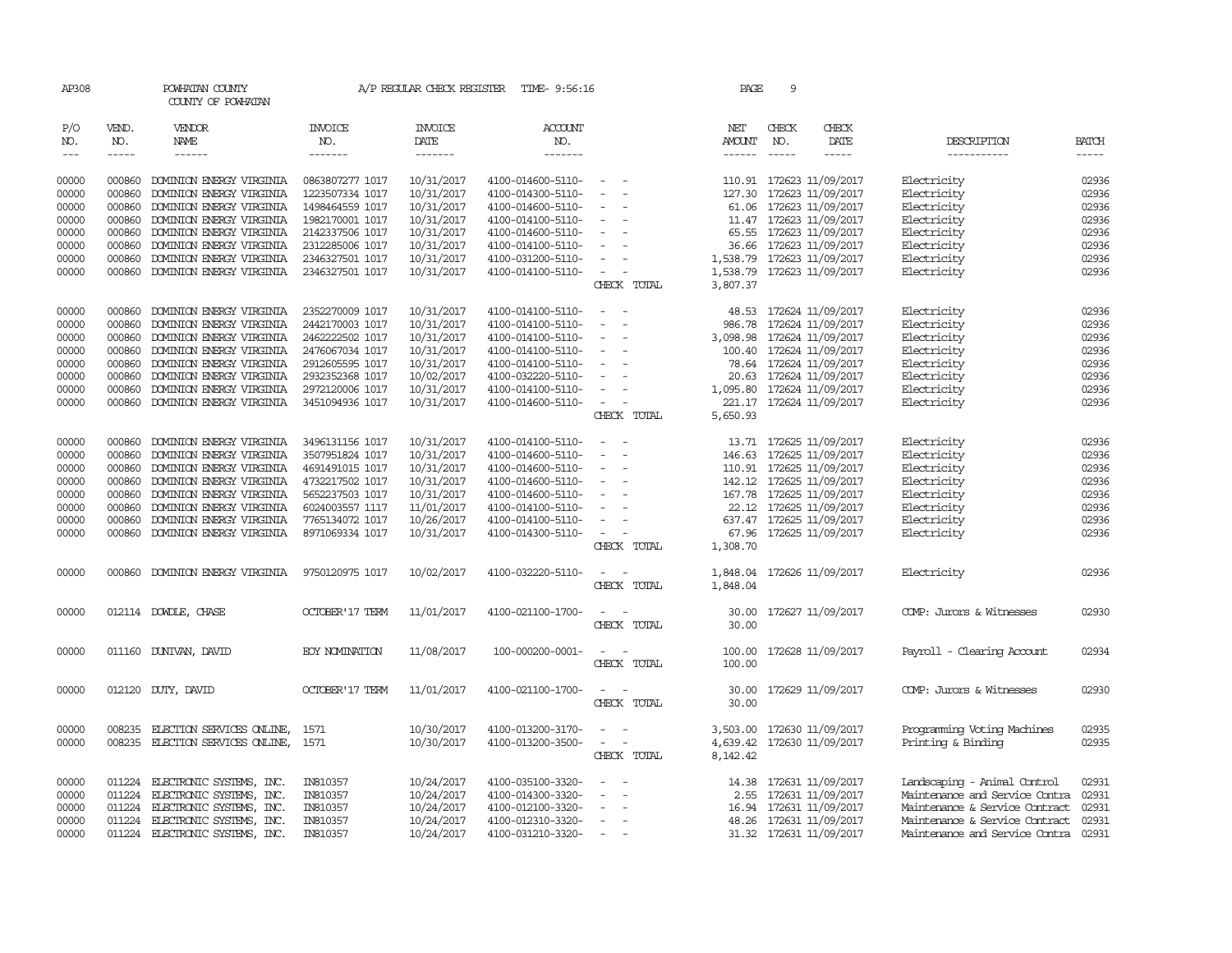| AP308                                                       |                  | POWHATAN COUNTY<br>COUNTY OF POWHATAN                                                                                                                                                                                               |                                                                                  | A/P REGULAR CHECK REGISTER                                                                     | TIME- 9:56:16                                                                                                                                   |                                                                                 | PAGE                       | 10                            |                                                                                                                                                                             |                                                                                                                                                                                                                                       |                                                    |
|-------------------------------------------------------------|------------------|-------------------------------------------------------------------------------------------------------------------------------------------------------------------------------------------------------------------------------------|----------------------------------------------------------------------------------|------------------------------------------------------------------------------------------------|-------------------------------------------------------------------------------------------------------------------------------------------------|---------------------------------------------------------------------------------|----------------------------|-------------------------------|-----------------------------------------------------------------------------------------------------------------------------------------------------------------------------|---------------------------------------------------------------------------------------------------------------------------------------------------------------------------------------------------------------------------------------|----------------------------------------------------|
| P/O<br>NO.<br>$\qquad \qquad - -$                           | VEND.<br>NO.     | VENDOR<br>NAME<br>------                                                                                                                                                                                                            | <b>INVOICE</b><br>NO.<br>-------                                                 | <b>INVOICE</b><br>DATE<br>--------                                                             | <b>ACCOUNT</b><br>NO.<br>-------                                                                                                                |                                                                                 | NET<br>AMOUNT<br>------    | CHECK<br>NO.<br>$\frac{1}{2}$ | CHECK<br>DATE<br>-----                                                                                                                                                      | DESCRIPTION<br>-----------                                                                                                                                                                                                            | <b>BATCH</b>                                       |
| 00000<br>00000<br>00000<br>00000<br>00000<br>00000<br>00000 | 011224<br>011224 | 011224 ELECTRONIC SYSTEMS, INC.<br>ELECTRONIC SYSTEMS, INC.<br>011224 ELECTRONIC SYSTEMS, INC.<br>011224 ELECTRONIC SYSTEMS, INC.<br>ELECTRONIC SYSTEMS, INC.<br>011224 ELECTRONIC SYSTEMS, INC.<br>011224 ELECTRONIC SYSTEMS, INC. | IN810357<br>IN810357<br>IN810357<br>IN810357<br>IN810357<br>IN810357<br>IN810357 | 10/24/2017<br>10/24/2017<br>10/24/2017<br>10/24/2017<br>10/24/2017<br>10/24/2017<br>10/24/2017 | 4100-012200-3320-<br>4100-012220-3320-<br>4100-071110-3320-<br>4100-014100-3320-<br>4100-031200-3320-<br>4100-012410-3320-<br>4100-012510-3320- | $\equiv$<br>$\overline{\phantom{a}}$<br>$\overline{\phantom{a}}$<br>CHECK TOTAL | 14.38<br>54.31<br>301.92   |                               | 14.41 172631 11/09/2017<br>172631 11/09/2017<br>2.55 172631 11/09/2017<br>2.55 172631 11/09/2017<br>85.92 172631 11/09/2017<br>172631 11/09/2017<br>14.35 172631 11/09/2017 | Maintenance & Service Contract<br>Maintenance and service contra<br>General Maintenance<br>Maintenance & Service Contract 02931<br>Maintenance & Service Contract<br>Maintenance & Service Contract<br>Maintenance & Service Contract | 02931<br>02931<br>02931<br>02931<br>02931<br>02931 |
| 00000                                                       | 011117           | ENVISIONARE, INC.                                                                                                                                                                                                                   | INV-US-33704                                                                     | 11/06/2017                                                                                     | 4100-073100-6003-                                                                                                                               | $\overline{\phantom{a}}$<br>$\overline{\phantom{a}}$<br>CHECK TOTAL             | 681.19<br>681.19           |                               | 172632 11/09/2017                                                                                                                                                           | Computer Equipment - Capitaliz                                                                                                                                                                                                        | 02935                                              |
| 00000                                                       |                  | 012112 ERDMAN, MICHAEL                                                                                                                                                                                                              | OCTOBER' 17 TERM                                                                 | 11/01/2017                                                                                     | 4100-021100-1700-                                                                                                                               | $\overline{\phantom{a}}$<br>$\sim$<br>CHECK TOTAL                               | 30.00<br>30.00             |                               | 172633 11/09/2017                                                                                                                                                           | COMP: Jurors & Witnesses                                                                                                                                                                                                              | 02930                                              |
| 00000                                                       | 006606           | FLATROCK GLASS & DOOR INC 18857                                                                                                                                                                                                     |                                                                                  | 10/23/2017                                                                                     | 4100-014100-3310-                                                                                                                               | $\sim$<br>$\sim$<br>CHECK TOTAL                                                 | 185.00<br>185.00           |                               | 172635 11/09/2017                                                                                                                                                           | Repairs & Maintenance                                                                                                                                                                                                                 | 02935                                              |
| 00000                                                       |                  | 006522 FOOD LION                                                                                                                                                                                                                    | 441503                                                                           | 10/30/2017                                                                                     | 4100-035100-6022-                                                                                                                               | $\sim$<br>CHECK TOTAL                                                           | 256.66<br>256.66           |                               | 172636 11/09/2017                                                                                                                                                           | Dog Food/Supplies                                                                                                                                                                                                                     | 02935                                              |
| 00000                                                       |                  | 012128 FRANKLIN, OSCAR                                                                                                                                                                                                              | <b>OCTOBER'17 TERM</b>                                                           | 11/01/2017                                                                                     | 4100-021100-1700-                                                                                                                               | CHECK TOTAL                                                                     | 60.00<br>60.00             |                               | 172637 11/09/2017                                                                                                                                                           | COMP: Jurors & Witnesses                                                                                                                                                                                                              | 02930                                              |
| 00000                                                       | 011808           | GATEWOOD, LANCE                                                                                                                                                                                                                     | PER DIEM NOV17                                                                   | 11/06/2017                                                                                     | 4100-031200-5540-                                                                                                                               | CHECK TOTAL                                                                     | 345.00<br>345.00           |                               | 172638 11/09/2017                                                                                                                                                           | Conferences & Training                                                                                                                                                                                                                | 02935                                              |
| 00000                                                       | 007620           | GILLESPIE, CYNTHIA T.                                                                                                                                                                                                               | <b>EOY NOMINATION</b>                                                            | 11/08/2017                                                                                     | 100-000200-0001-                                                                                                                                | CHECK TOTAL                                                                     | 100.00<br>100.00           |                               | 172639 11/09/2017                                                                                                                                                           | Payroll - Clearing Account                                                                                                                                                                                                            | 02934                                              |
| 00000                                                       | 000570           | GOOCHLAND-POWHATAN                                                                                                                                                                                                                  | JANITORIAL 9/17                                                                  | 10/23/2017                                                                                     | 4100-014100-3180-                                                                                                                               | $\overline{\phantom{a}}$<br>CHECK TOTAL                                         | 825.00<br>825.00           |                               | 172640 11/09/2017                                                                                                                                                           | Cleaning Service                                                                                                                                                                                                                      | 02931                                              |
| 00000                                                       |                  | 012122 HAMERLEY, III, EMMEIT                                                                                                                                                                                                        | <b>OCTOBER'17</b>                                                                | 11/01/2017                                                                                     | 4100-021100-1700-                                                                                                                               | $\sim$<br>$\overline{\phantom{a}}$<br>CHECK TOTAL                               | 30.00                      |                               | 30.00 172641 11/09/2017                                                                                                                                                     | COMP: Jurors & Witnesses                                                                                                                                                                                                              | 02930                                              |
| 00000<br>00000                                              |                  | 011149 HERTLESS BROTHERS<br>011149 HERTLESS BROTHERS                                                                                                                                                                                | 10059<br>10119                                                                   | 10/19/2017<br>11/01/2017                                                                       | 4100-014100-3310-<br>4100-014100-3310-                                                                                                          | $\overline{\phantom{a}}$<br>$\overline{\phantom{0}}$<br>CHECK TOTAL             | 275.00<br>375.00<br>650.00 |                               | 172643 11/09/2017<br>172643 11/09/2017                                                                                                                                      | Repairs & Maintenance<br>Repairs & Maintenance                                                                                                                                                                                        | 02931<br>02935                                     |
| 00000                                                       |                  | 012131 HOLMES, SANDRA                                                                                                                                                                                                               | <b>OCTOBER'17 TERM</b>                                                           | 11/01/2017                                                                                     | 4100-021100-1700-                                                                                                                               | $\overline{\phantom{a}}$<br>CHECK TOTAL                                         | 60.00<br>60.00             |                               | 172644 11/09/2017                                                                                                                                                           | COMP: Jurors & Witnesses                                                                                                                                                                                                              | 02930                                              |
| 00000                                                       |                  | 007681 HUNT, II, DAVID F.                                                                                                                                                                                                           | PER DIEM NOV17                                                                   | 11/17/2017                                                                                     | 4100-031200-5540-                                                                                                                               | CHECK TOTAL                                                                     | 345.00                     |                               | 345.00 172645 11/09/2017                                                                                                                                                    | Conferences & Training                                                                                                                                                                                                                | 02935                                              |
| 00000<br>00000                                              | 000120<br>000120 | <b>JAMES RIVER AIR</b><br><b>JAMES RIVER AIR</b>                                                                                                                                                                                    | S86242<br>S86400                                                                 | 10/19/2017<br>10/24/2017                                                                       | 4100-032210-3310-<br>4100-014100-3308-                                                                                                          | $\sim$<br>$\overline{\phantom{a}}$<br>CHECK TOTAL                               | 344.00<br>631.34           |                               | 287.34 172646 11/09/2017<br>172646 11/09/2017                                                                                                                               | Repairs & Maintenance<br>HVAC Service and Repairs                                                                                                                                                                                     | 02935<br>02935                                     |
| 00000                                                       |                  | 012145 JAMES, AARON                                                                                                                                                                                                                 | <b>EOY NOMINATION</b>                                                            | 11/08/2017                                                                                     | 100-000200-0001-                                                                                                                                | $\overline{\phantom{a}}$<br>$\overline{\phantom{a}}$<br>CHECK TOTAL             | 100.00                     |                               | 100.00 172647 11/09/2017                                                                                                                                                    | Payroll - Clearing Account                                                                                                                                                                                                            | 02934                                              |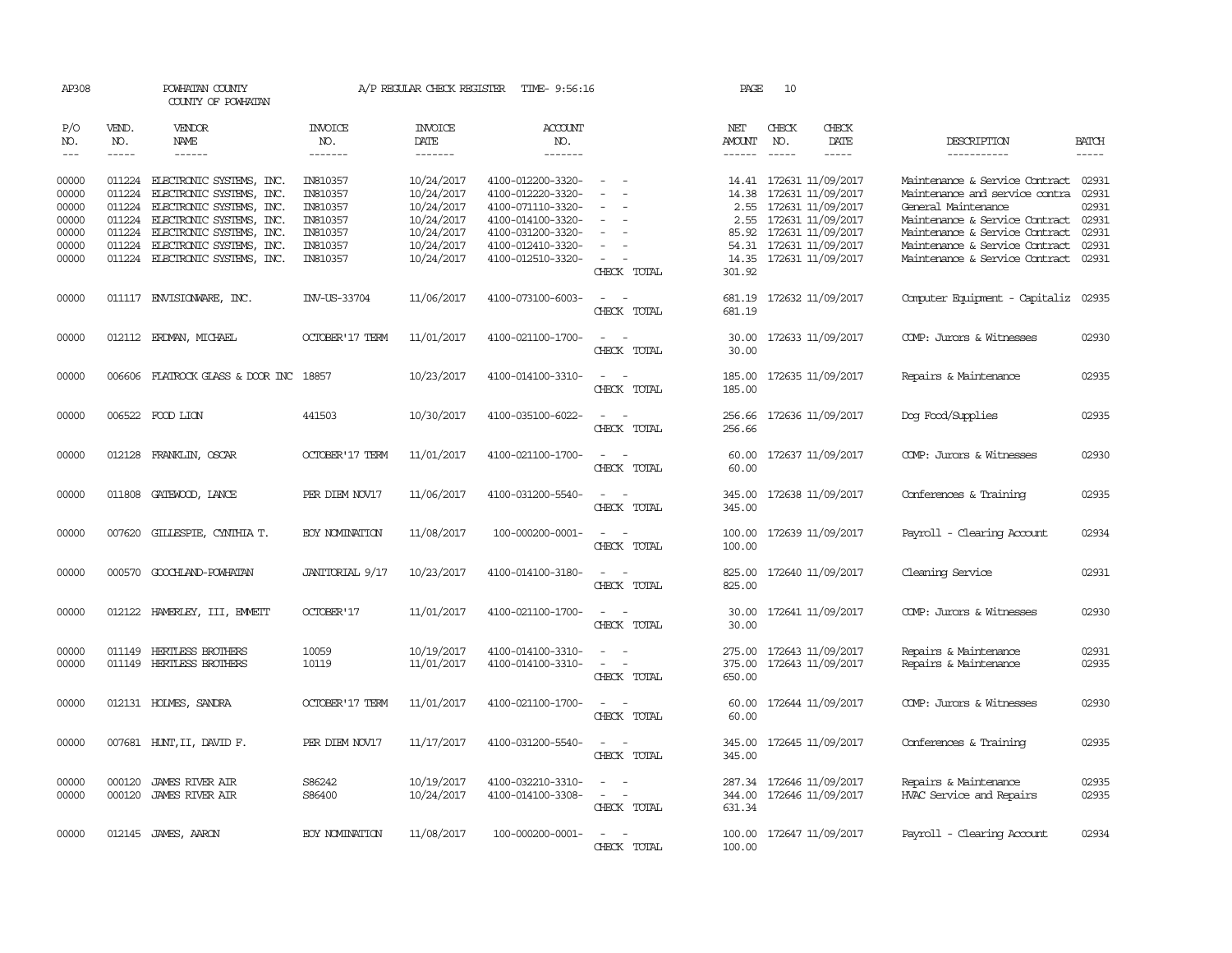| AP308                   |                             | POWHATAN COUNTY<br>COUNTY OF POWHATAN              |                                                               | A/P REGULAR CHECK REGISTER             | TIME- 9:56:16                                               |                                                                                                                             | PAGE                           | 11                            |                                                                   |                                                                          |                         |
|-------------------------|-----------------------------|----------------------------------------------------|---------------------------------------------------------------|----------------------------------------|-------------------------------------------------------------|-----------------------------------------------------------------------------------------------------------------------------|--------------------------------|-------------------------------|-------------------------------------------------------------------|--------------------------------------------------------------------------|-------------------------|
| P/O<br>NO.<br>$---$     | VEND.<br>NO.<br>$- - - - -$ | VENDOR<br><b>NAME</b><br>$- - - - - -$             | INVOICE<br>NO.<br>-------                                     | <b>INVOICE</b><br>DATE<br>-------      | ACCOUNT<br>NO.<br>$- - - - - - -$                           |                                                                                                                             | NET<br><b>AMOUNT</b><br>------ | CHECK<br>NO.<br>$\frac{1}{2}$ | CHECK<br>DATE<br>$- - - - -$                                      | DESCRIPTION<br>-----------                                               | <b>BATCH</b><br>-----   |
| 00000                   | 012127                      | JAMES, GAIL                                        | <b>OCTOBER'17 TERM</b>                                        | 11/01/2017                             | 4100-021100-1700-                                           | CHECK TOTAL                                                                                                                 | 60.00<br>60.00                 |                               | 172648 11/09/2017                                                 | COMP: Jurors & Witnesses                                                 | 02930                   |
| 00000                   |                             | 012111 JONES, HANNAH                               | <b>OCTOBER '17TERM</b>                                        | 11/01/2017                             | 4100-021100-1700-                                           | $\sim$<br>CHECK TOTAL                                                                                                       | 30.00<br>30.00                 |                               | 172649 11/09/2017                                                 | COMP: Jurors & Witnesses                                                 | 02930                   |
| 00000                   |                             | 010771 LAND AND COATES, INC.                       | 837585                                                        | 10/31/2017                             | 4100-014500-3319-                                           | $\equiv$<br>$\sim$<br>CHECK TOTAL                                                                                           | 21.00<br>21.00                 |                               | 172650 11/09/2017                                                 | Equipment Repairs and Maintena                                           | 02935                   |
| 00000<br>00000<br>00000 | 008885<br>008885<br>008885  | MARTIN, PEGGY<br>MARTIN,<br>PEGGY<br>MARTIN, PEGGY | <b>CHESTERFIELD/IIG</b><br>LITTLE BOOKSHOP<br>LITTLE BOOKSHOP | 11/03/2017<br>11/01/2017<br>11/01/2017 | 4100-073100-5510-<br>4100-073100-6012-<br>4100-073100-6001- | $\equiv$<br>$\sim$<br>CHECK TOTAL                                                                                           | 11.97<br>15.99<br>51.07        |                               | 23.11 172651 11/09/2017<br>172651 11/09/2017<br>172651 11/09/2017 | Travel/Mileage/Parking/Tolls<br>Books & Subscriptions<br>Office Supplies | 02935<br>02935<br>02935 |
| 00000                   |                             | 009276 MCCREIGHT, FRAN                             | <b>EOY NOMINATION</b>                                         | 11/08/2017                             | 100-000200-0001-                                            | $\overline{\phantom{a}}$<br>$\sim$<br>CHECK TOTAL                                                                           | 100.00<br>100.00               |                               | 172652 11/09/2017                                                 | Payroll - Clearing Account                                               | 02934                   |
| 00000                   |                             | 012113 MIKITA, STEVEN                              | <b>OCTOBER '17TERM</b>                                        | 11/01/2017                             | 4100-021100-1700-                                           | $\overline{\phantom{a}}$<br>CHECK TOTAL                                                                                     | 30.00<br>30.00                 |                               | 172654 11/09/2017                                                 | COMP: Jurors & Witnesses                                                 | 02930                   |
| 00000                   |                             | 012129 MINTER, JOSEPH                              | <b>OCTOBER' 17 TERM</b>                                       | 11/01/2017                             | 4100-021100-1700-                                           | CHECK TOTAL                                                                                                                 | 60.00<br>60.00                 |                               | 172655 11/09/2017                                                 | COMP: Jurors & Witnesses                                                 | 02930                   |
| 00000<br>00000          |                             | 010924 MITCHELL PEST<br>010924 MITCHELL PEST       | 104044<br>104050                                              | 10/17/2017<br>10/17/2017               | 4100-035100-3320-<br>4100-014100-3320-                      | $\overline{\phantom{a}}$<br>$\overline{\phantom{a}}$<br>CHECK TOTAL                                                         | 65.00<br>100.00<br>165.00      |                               | 172656 11/09/2017<br>172656 11/09/2017                            | Landscaping - Animal Control<br>Maintenance & Service Contract           | 02931<br>02931          |
| 00000                   |                             | 012125 MORRISON, BRIAN                             | <b>OCTOBER'17 TERM</b>                                        | 11/01/2017                             | 4100-021100-1700-                                           | $\sim$<br>$\overline{\phantom{a}}$<br>CHECK TOTAL                                                                           | 60.00<br>60.00                 |                               | 172657 11/09/2017                                                 | COMP: Jurors & Witnesses                                                 | 02930                   |
| 00000                   |                             | 010646 MURRAY AUTOMOTIVE                           | 0023074                                                       | 10/27/2017                             | 4100-032200-6009-                                           | $\sim$<br>$\overline{\phantom{a}}$<br>CHECK TOTAL                                                                           | 1,289.40<br>1,289.40           |                               | 172659 11/09/2017                                                 | Auto Repairs and Parts                                                   | 02931                   |
| 00000                   |                             | 012110 NIXON, JAMES                                | <b>OCTOBER '17TERM</b>                                        | 11/01/2017                             | 4100-021100-1700-                                           | $\sim$<br>$\overline{\phantom{a}}$<br>CHECK TOTAL                                                                           | 30.00<br>30.00                 |                               | 172660 11/09/2017                                                 | COMP: Jurors & Witnesses                                                 | 02930                   |
| 00000                   |                             | 009281 OVERDRIVE, INC.                             | MR0136917067600                                               | 10/31/2017                             | 4100-073100-6012-                                           | $\equiv$<br>$\sim$<br>CHECK TOTAL                                                                                           | 2.00<br>2.00                   |                               | 172662 11/09/2017                                                 | Books & Subscriptions                                                    | 02935                   |
| 00000                   |                             | 008967 PACIELLO, BRIGID                            | MILEAGE OCT/NOV                                               | 11/08/2017                             | 4100-012510-5510-                                           | $\equiv$<br>$\sim$<br>CHECK TOTAL                                                                                           | 35.32<br>35.32                 |                               | 172663 11/09/2017                                                 | Travel/Mileage/Parking/Tolls                                             | 02935                   |
| 00000                   |                             | 011838 PEAKLOGIX, INC.                             | 25968-14939                                                   | 10/24/2017                             | 4100-013200-8107-                                           | $\frac{1}{2} \left( \frac{1}{2} \right) \left( \frac{1}{2} \right) = \frac{1}{2} \left( \frac{1}{2} \right)$<br>CHECK TOTAL | 1,380.00<br>1,380.00           |                               | 172664 11/09/2017                                                 | Capital Outlay                                                           | 02937                   |
| 00000                   |                             | 011646 PEOPLEREADY, INC                            | 22849364                                                      | 10/31/2017                             | 4100-014300-3200-                                           | $ -$<br>CHECK TOTAL                                                                                                         | 135.36                         |                               | 135.36 172665 11/09/2017                                          | Temporary Labor                                                          | 02937                   |
| 00000                   |                             | 009153 PITNEY BOWES GLOBAL                         | 3304767537                                                    | 11/01/2017                             | 4100-021600-3122-                                           | $\equiv$<br>$\sim$<br>CHECK TOTAL                                                                                           | 150.00<br>150.00               |                               | 172667 11/09/2017                                                 | Clerk's Audit of Public Accoun 02931                                     |                         |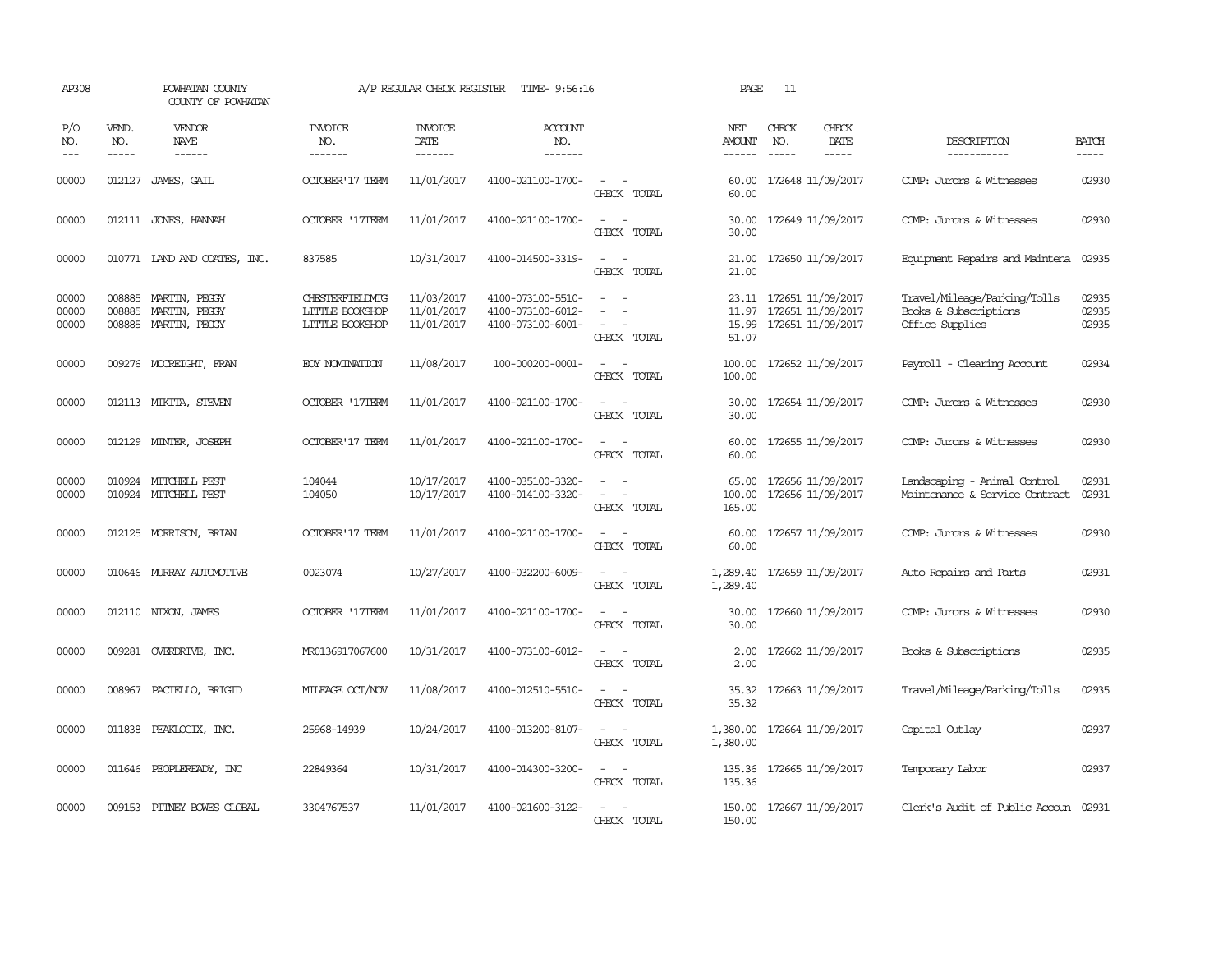| AP308          |                  | POWHATAN COUNTY<br>COUNTY OF POWHATAN                                                                                                                                                                                                                                                                                                                                                                                                                                      |                         | A/P REGULAR CHECK REGISTER | TIME- 9:56:16                          |                                         | PAGE             | 12            |                                               |                                                |                |
|----------------|------------------|----------------------------------------------------------------------------------------------------------------------------------------------------------------------------------------------------------------------------------------------------------------------------------------------------------------------------------------------------------------------------------------------------------------------------------------------------------------------------|-------------------------|----------------------------|----------------------------------------|-----------------------------------------|------------------|---------------|-----------------------------------------------|------------------------------------------------|----------------|
| P/O<br>NO.     | VEND.<br>NO.     | <b>VENDOR</b><br>NAME                                                                                                                                                                                                                                                                                                                                                                                                                                                      | INVOICE<br>NO.          | <b>INVOICE</b><br>DATE     | <b>ACCOUNT</b><br>NO.                  |                                         | NET<br>AMOUNT    | CHECK<br>NO.  | CHECK<br>DATE                                 | DESCRIPTION                                    | <b>BATCH</b>   |
| $---$          | -----            | $\frac{1}{2} \left( \frac{1}{2} \right) \left( \frac{1}{2} \right) \left( \frac{1}{2} \right) \left( \frac{1}{2} \right) \left( \frac{1}{2} \right) \left( \frac{1}{2} \right) \left( \frac{1}{2} \right) \left( \frac{1}{2} \right) \left( \frac{1}{2} \right) \left( \frac{1}{2} \right) \left( \frac{1}{2} \right) \left( \frac{1}{2} \right) \left( \frac{1}{2} \right) \left( \frac{1}{2} \right) \left( \frac{1}{2} \right) \left( \frac{1}{2} \right) \left( \frac$ | --------                | -------                    | -------                                |                                         | $- - - - - -$    | $\frac{1}{2}$ | -----                                         | -----------                                    | $- - - - -$    |
| 00000<br>00000 | 001250<br>001250 | POWHATAN AUTO & TRACTOR<br>POWHATAN AUTO & TRACTOR                                                                                                                                                                                                                                                                                                                                                                                                                         | 471926 2017<br>419692   | 10/24/2017<br>10/10/2016   | 4100-014500-6009-<br>4100-031200-6009- |                                         | 22.79            |               | 172668 11/09/2017<br>18.00- 172668 11/09/2017 | Auto Parts & Repairs<br>Auto Parts/Repairs     | 02931<br>02937 |
| 00000          | 001250           | POWHATAN AUTO & TRACTOR                                                                                                                                                                                                                                                                                                                                                                                                                                                    | 431151                  | 1/09/2017                  | 4100-031200-6009-                      |                                         |                  |               | 18.00- 172668 11/09/2017                      | Auto Parts/Repairs                             | 02937          |
| 00000          |                  | 001250 POWHATAN AUTO & TRACTOR                                                                                                                                                                                                                                                                                                                                                                                                                                             | 469080                  | 10/03/2017                 | 4100-031200-6009-                      | $\equiv$<br>CHECK TOTAL                 | 139.10           |               | 152.31 172668 11/09/2017                      | Auto Parts/Repairs                             | 02937          |
| 00000          | 006914           | POWHATAN AUTO REPAIR                                                                                                                                                                                                                                                                                                                                                                                                                                                       | 922                     | 11/01/2017                 | 4100-031200-6009-                      | $\sim$                                  | 69.45            |               | 172669 11/09/2017                             | Auto Parts/Repairs                             | 02937          |
| 00000          |                  | 006914 POWHATAN AUTO REPAIR                                                                                                                                                                                                                                                                                                                                                                                                                                                | 923                     | 11/02/2017                 | 4100-031200-6008-                      |                                         | 49.88            |               | 172669 11/09/2017                             | Gas/Grease/Oil                                 | 02937          |
|                |                  |                                                                                                                                                                                                                                                                                                                                                                                                                                                                            |                         |                            |                                        | CHECK TOTAL                             | 119.33           |               |                                               |                                                |                |
| 00000          |                  | 012130 PROFFITT, TRACYE                                                                                                                                                                                                                                                                                                                                                                                                                                                    | <b>OCTOBER' 17 TERM</b> | 11/01/2017                 | 4100-021100-1700-                      | $\equiv$<br>CHECK TOTAL                 | 60.00<br>60.00   |               | 172670 11/09/2017                             | COMP: Jurors & Witnesses                       | 02930          |
|                |                  |                                                                                                                                                                                                                                                                                                                                                                                                                                                                            |                         |                            |                                        |                                         |                  |               |                                               |                                                |                |
| 00000          | 006474           | PROGRESSIVE AUTO WORKS                                                                                                                                                                                                                                                                                                                                                                                                                                                     | 0035339                 | 10/31/2017                 | 4100-031200-6009-                      |                                         | 404.59           |               | 172671 11/09/2017                             | Auto Parts/Repairs                             | 02937          |
| 00000          |                  | 006474 PROGRESSIVE AUIO WORKS                                                                                                                                                                                                                                                                                                                                                                                                                                              | 0035363                 | 11/01/2017                 | 4100-031200-6008-                      | $\equiv$                                | 55.86            |               | 172671 11/09/2017                             | Gas/Grease/Oil                                 | 02937          |
|                |                  |                                                                                                                                                                                                                                                                                                                                                                                                                                                                            |                         |                            |                                        | CHECK TOTAL                             | 460.45           |               |                                               |                                                |                |
| 00000          |                  | 009518 QUARLES PETROLEUM, INC.                                                                                                                                                                                                                                                                                                                                                                                                                                             | CT-0924139              | 10/31/2017                 | 4100-031200-6008-                      | $\equiv$<br>CHECK TOTAL                 | 949.70<br>949.70 |               | 172672 11/09/2017                             | Gas/Grease/Oil                                 | 02937          |
| 00000          |                  | 000620 R. C. GOODWYN & SONS, INC 07860489                                                                                                                                                                                                                                                                                                                                                                                                                                  |                         | 10/11/2017                 | 4100-014100-3310-                      | $\sim$                                  |                  |               | 6.58 172673 11/09/2017                        | Repairs & Maintenance                          | 02931          |
| 00000          | 000620           | R. C. GOODWYN & SONS, INC                                                                                                                                                                                                                                                                                                                                                                                                                                                  | 0786430                 | 10/10/2017                 | 4100-014100-3310-                      |                                         | 19.97            |               | 172673 11/09/2017                             | Repairs & Maintenance                          | 02931          |
| 00000          |                  | 000620 R. C. GOODWYN & SONS, INC                                                                                                                                                                                                                                                                                                                                                                                                                                           | 0786487                 | 10/11/2017                 | 4100-014100-3310-                      |                                         | 6.99             |               | 172673 11/09/2017                             | Repairs & Maintenance                          | 02931          |
| 00000          |                  | 000620 R. C. GOODWYN & SONS, INC 0786488                                                                                                                                                                                                                                                                                                                                                                                                                                   |                         | 10/11/2017                 | 4100-014100-3310-                      | $\equiv$                                | 3.79             |               | 172673 11/09/2017                             | Repairs & Maintenance                          | 02931          |
| 00000          |                  | 000620 R. C. GOODWYN & SONS, INC 0786655                                                                                                                                                                                                                                                                                                                                                                                                                                   |                         | 10/12/2017                 | 4100-014100-3310-                      |                                         | 48.00            |               | 172673 11/09/2017                             | Repairs & Maintenance                          | 02931<br>02931 |
| 00000<br>00000 |                  | 000620 R. C. GOODWYN & SONS, INC<br>000620 R.C. GOODWYN & SONS, INC                                                                                                                                                                                                                                                                                                                                                                                                        | 0787106<br>0787449      | 10/16/2017<br>10/18/2017   | 4100-014100-6004-<br>4100-031200-3310- |                                         | 9.99<br>9.50     |               | 172673 11/09/2017<br>172673 11/09/2017        | Tools and Equipment<br>Repairs & Maintenance   | 02937          |
| 00000          |                  | 000620 R. C. GOODWYN & SONS, INC 0787559                                                                                                                                                                                                                                                                                                                                                                                                                                   |                         | 10/19/2017                 | 4100-014100-3310-                      | $\equiv$                                | 5.99             |               | 172673 11/09/2017                             | Repairs & Maintenance                          | 02937          |
|                |                  |                                                                                                                                                                                                                                                                                                                                                                                                                                                                            |                         |                            |                                        | CHECK TOTAL                             | 110.81           |               |                                               |                                                |                |
| 00000          |                  | 000620 R. C. GOODWYN & SONS, INC 0787769                                                                                                                                                                                                                                                                                                                                                                                                                                   |                         | 10/20/2017                 | 4100-014500-3190-                      |                                         | 16.80            |               | 172674 11/09/2017                             | Grounds Maintenance                            | 02937          |
| 00000          | 000620           | R. C. GOODWYN & SONS, INC                                                                                                                                                                                                                                                                                                                                                                                                                                                  | 0788145                 | 10/23/2017                 | 4100-014100-6005-                      |                                         | 15.98            |               | 172674 11/09/2017                             | Cleaning Supplies                              | 02937          |
| 00000          |                  | 000620 R. C. GOODWYN & SONS, INC                                                                                                                                                                                                                                                                                                                                                                                                                                           | 0788240                 | 10/24/2017                 | 4100-014600-3310-                      |                                         |                  |               | 133.84 172674 11/09/2017                      | Repairs and Maintenance                        | 02937          |
| 00000          |                  | 000620 R. C. GOODWYN & SONS, INC 0788647                                                                                                                                                                                                                                                                                                                                                                                                                                   |                         | 10/26/2017                 | 4100-014600-3310-                      | $\overline{\phantom{a}}$<br>CHECK TOTAL | 9.98<br>176.60   |               | 172674 11/09/2017                             | Repairs and Maintenance                        | 02937          |
|                |                  |                                                                                                                                                                                                                                                                                                                                                                                                                                                                            |                         |                            |                                        |                                         |                  |               |                                               |                                                |                |
| 00000          | 006945           | RECORDED BOOKS, LLC                                                                                                                                                                                                                                                                                                                                                                                                                                                        | 75617490                | 10/26/2017                 | 4100-073100-6012-                      |                                         | 50.00            |               | 172675 11/09/2017                             | Books & Subscriptions                          | 02937          |
| 00000          | 006945           | RECORDED BOOKS, LLC                                                                                                                                                                                                                                                                                                                                                                                                                                                        | 75617800                | 10/27/2017                 | 4100-073100-6012-                      | $\equiv$                                | 50.00            |               | 172675 11/09/2017                             | Books & Subscriptions                          | 02937          |
| 00000          | 006945           | RECORDED BOOKS, LLC                                                                                                                                                                                                                                                                                                                                                                                                                                                        | 75620332                | 10/31/2017                 | 4100-073100-6012-                      |                                         | 39.99            |               | 172675 11/09/2017                             | Books & Subscriptions                          | 02937          |
| 00000          |                  | 006945 RECORDED BOOKS, LLC                                                                                                                                                                                                                                                                                                                                                                                                                                                 | 75620882                | 11/01/2017                 | 4100-073100-6012-                      | $\sim$                                  |                  |               | 149.99 172675 11/09/2017                      | Books & Subscriptions                          | 02937          |
|                |                  |                                                                                                                                                                                                                                                                                                                                                                                                                                                                            |                         |                            |                                        | CHECK TOTAL                             | 289.98           |               |                                               |                                                |                |
| 00000          | 007975           | REMOVAL SERVICES OF VA                                                                                                                                                                                                                                                                                                                                                                                                                                                     | 117123464               | 10/15/2017                 | 4100-035300-3110-                      |                                         | 79.00            |               | 172676 11/09/2017                             | Professional Health Services                   | 02937          |
|                |                  |                                                                                                                                                                                                                                                                                                                                                                                                                                                                            |                         |                            |                                        | CHECK TOTAL                             | 79.00            |               |                                               |                                                |                |
| 00000          | 011222           | RESPONSIBLE FAIHERS AND                                                                                                                                                                                                                                                                                                                                                                                                                                                    | NOVEMBER 2017           | 11/03/2017                 | 4100-053910-5643-                      |                                         | 2,940.00         |               | 172677 11/09/2017                             | PCCAA Services - Federal CSBG                  | 02937          |
|                |                  |                                                                                                                                                                                                                                                                                                                                                                                                                                                                            |                         |                            |                                        | CHECK TOTAL                             | 2,940.00         |               |                                               |                                                |                |
| 00000<br>00000 | 009037           | REYNOLDS LIGHTING SUPPLY<br>009037 REYNOLDS LIGHTING SUPPLY                                                                                                                                                                                                                                                                                                                                                                                                                | 125274<br>125370        | 10/18/2017<br>10/24/2017   | 4100-014100-3310-<br>4100-014100-3310- |                                         | 472.85           |               | 172678 11/09/2017<br>296.10 172678 11/09/2017 | Repairs & Maintenance<br>Repairs & Maintenance | 02932<br>02932 |
|                |                  |                                                                                                                                                                                                                                                                                                                                                                                                                                                                            |                         |                            |                                        | CHECK TOTAL                             | 768.95           |               |                                               |                                                |                |
|                |                  |                                                                                                                                                                                                                                                                                                                                                                                                                                                                            |                         |                            |                                        |                                         |                  |               |                                               |                                                |                |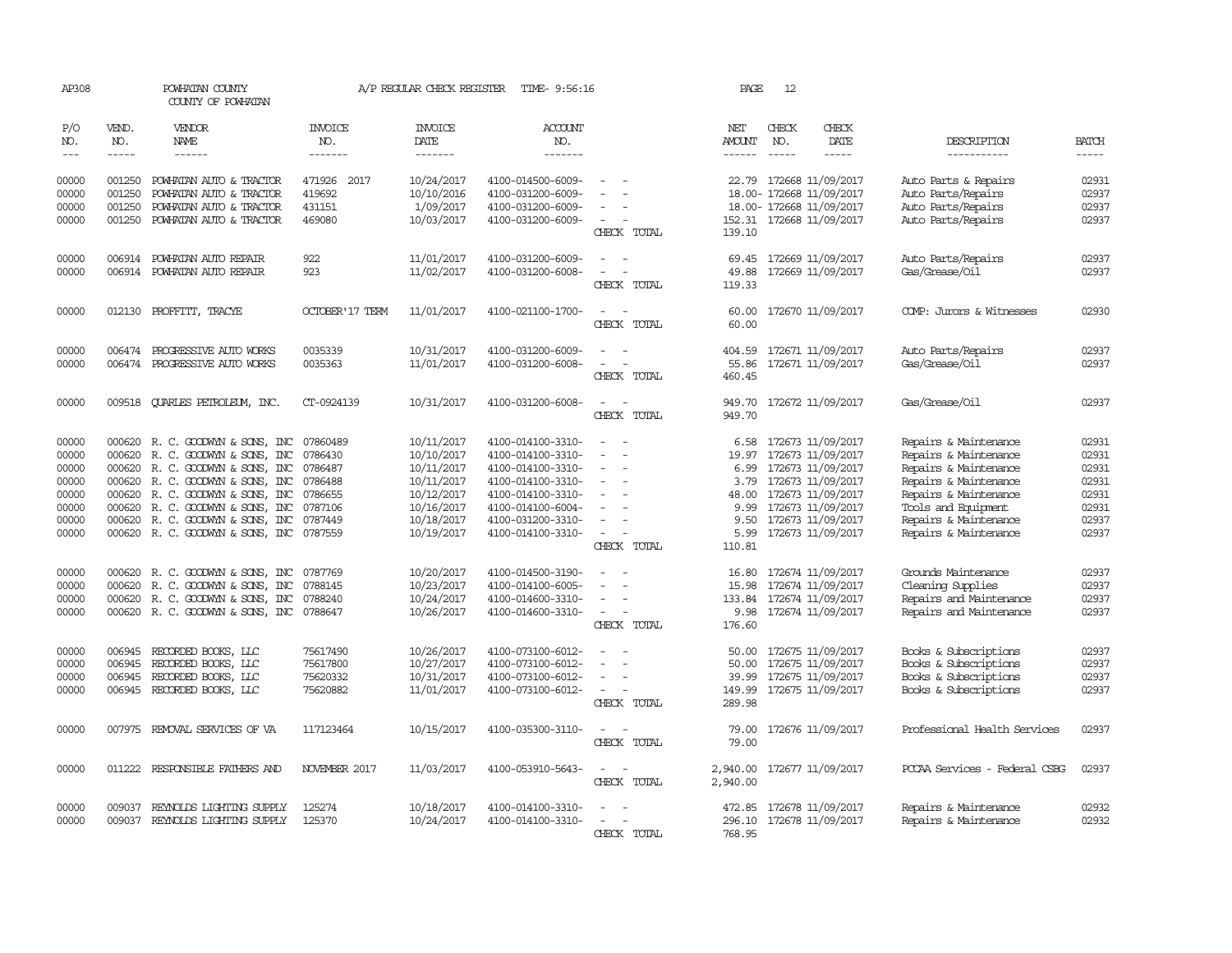| AP308                                     |                                      | POWHATAN COUNTY<br>COUNTY OF POWHATAN                                                                                                             |                                                                                        | A/P REGULAR CHECK REGISTER                                         | TIME- 9:56:16                                                                                         |                                                               | PAGE                                                        | 13                    |                                                                                                             |                                                                                                                      |                                                                                                                                                                                                                                                                                                                                                                                                                                                                         |
|-------------------------------------------|--------------------------------------|---------------------------------------------------------------------------------------------------------------------------------------------------|----------------------------------------------------------------------------------------|--------------------------------------------------------------------|-------------------------------------------------------------------------------------------------------|---------------------------------------------------------------|-------------------------------------------------------------|-----------------------|-------------------------------------------------------------------------------------------------------------|----------------------------------------------------------------------------------------------------------------------|-------------------------------------------------------------------------------------------------------------------------------------------------------------------------------------------------------------------------------------------------------------------------------------------------------------------------------------------------------------------------------------------------------------------------------------------------------------------------|
| P/O<br>NO.<br>$\qquad \qquad -$           | VEND.<br>NO.<br>$- - - - -$          | <b>VENDOR</b><br>NAME<br>------                                                                                                                   | INVOICE<br>NO.<br>-------                                                              | <b>INVOICE</b><br>DATE<br>-------                                  | <b>ACCOUNT</b><br>NO.<br>-------                                                                      |                                                               | NET<br><b>AMOUNT</b><br>$- - - - - -$                       | CHECK<br>NO.<br>----- | CHECK<br>DATE<br>-----                                                                                      | DESCRIPTION<br>-----------                                                                                           | <b>BATCH</b><br>$\begin{tabular}{ccccc} \multicolumn{2}{c }{\multicolumn{2}{c }{\multicolumn{2}{c }{\multicolumn{2}{c}}{\hspace{-2.2cm}}}} \multicolumn{2}{c }{\multicolumn{2}{c }{\hspace{-2.2cm}}\hline} \multicolumn{2}{c }{\hspace{-2.2cm}}\hline \multicolumn{2}{c }{\hspace{-2.2cm}}\hline \multicolumn{2}{c }{\hspace{-2.2cm}}\hline \multicolumn{2}{c }{\hspace{-2.2cm}}\hline \multicolumn{2}{c }{\hspace{-2.2cm}}\hline \multicolumn{2}{c }{\hspace{-2.2cm}}$ |
| 00000                                     |                                      | 006579 RICHMOND ALARM COMPANY                                                                                                                     | 212917                                                                                 | 11/01/2017                                                         | 4100-014100-3320-                                                                                     | $\equiv$<br>$\sim$<br>CHECK TOTAL                             | 870.00                                                      |                       | 870.00 172679 11/09/2017                                                                                    | Maintenance & Service Contract                                                                                       | 02937                                                                                                                                                                                                                                                                                                                                                                                                                                                                   |
| 00000<br>00000<br>00000<br>00000          | 007942<br>007942                     | 007942 RICHMOND SUBURBAN<br>RICHMOND SUBURBAN<br>RICHMOND SUBURBAN<br>007942 RICHMOND SUBURBAN                                                    | I00006167760927<br>I00006173400927<br>I000062557610111<br>100006255761018              | 9/27/2017<br>9/27/2017<br>10/11/2017<br>10/18/2017                 | 4100-013200-3600-<br>4100-012510-6014-<br>4100-011010-3600-<br>4100-011010-3600-                      | $\sim$<br>$\equiv$<br>$\overline{\phantom{a}}$<br>CHECK TOTAL | 338.25<br>263.25<br>277.88<br>277.88<br>1,157.26            |                       | 172680 11/09/2017<br>172680 11/09/2017<br>172680 11/09/2017<br>172680 11/09/2017                            | Advertising<br>Other Operating Supplies<br>Advertising<br>Advertising                                                | 02937<br>02937<br>02937<br>02937                                                                                                                                                                                                                                                                                                                                                                                                                                        |
| 00000<br>00000                            | 006253<br>006253                     | SALISBURY TIRE & SERVICE<br>SALISBURY TIRE & SERVICE                                                                                              | 0098976<br>0098497                                                                     | 10/26/2017<br>10/05/2017                                           | 4100-014500-6009-<br>4100-031200-6009-                                                                | $\sim$<br>CHECK TOTAL                                         | 256.02<br>67.01<br>323.03                                   |                       | 172681 11/09/2017<br>172681 11/09/2017                                                                      | Auto Parts & Repairs<br>Auto Parts/Repairs                                                                           | 02932<br>02937                                                                                                                                                                                                                                                                                                                                                                                                                                                          |
| 00000                                     |                                      | 012119 SCHEKOUSKE, RONALD                                                                                                                         | OCTOBER' 17 TERM                                                                       | 11/01/2017                                                         | 4100-021100-1700-                                                                                     | $\sim$<br>$\sim$<br>CHECK TOTAL                               | 30.00<br>30.00                                              |                       | 172682 11/09/2017                                                                                           | COMP: Jurors & Witnesses                                                                                             | 02930                                                                                                                                                                                                                                                                                                                                                                                                                                                                   |
| 00000                                     |                                      | 010435 SCITEST/SANAIR                                                                                                                             | 00000074                                                                               | 11/07/2017                                                         | 4100-012220-3141-                                                                                     | CHECK TOTAL                                                   | 175.00<br>175.00                                            |                       | 172683 11/09/2017                                                                                           | Drug Testing                                                                                                         | 02938                                                                                                                                                                                                                                                                                                                                                                                                                                                                   |
| 00000<br>00000                            | 008654<br>008654                     | SEAY'S TOWING<br>SEAY'S TOWING                                                                                                                    | UNIT#1 11-3-17<br>UNIT#37 11/5/17                                                      | 11/03/2017<br>11/05/2017                                           | 4100-031200-6009-<br>4100-031200-6009-                                                                | $\sim$<br>$\sim$<br>CHECK TOTAL                               | 105.00<br>65.00<br>170.00                                   |                       | 172684 11/09/2017<br>172684 11/09/2017                                                                      | Auto Parts/Repairs<br>Auto Parts/Repairs                                                                             | 02937<br>02937                                                                                                                                                                                                                                                                                                                                                                                                                                                          |
| 00000                                     |                                      | 012146 SEIVARD, CAROLYN                                                                                                                           | POTBELLIED PIGS                                                                        | 10/03/2017                                                         | 3100-014020-0001-                                                                                     | $\sim$<br>$\sim$<br>CHECK TOTAL                               | 28.50<br>28.50                                              |                       | 172685 11/09/2017                                                                                           | Library Fines - Lost Books, Et                                                                                       | 02938                                                                                                                                                                                                                                                                                                                                                                                                                                                                   |
| 00000                                     |                                      | 007883 SKEENS, DONNA F.                                                                                                                           | <b>EOY NOMINATION</b>                                                                  | 11/08/2017                                                         | 100-000200-0001-                                                                                      | $\sim$<br>CHECK TOTAL                                         | 100.00<br>100.00                                            |                       | 172686 11/09/2017                                                                                           | Payroll - Clearing Account                                                                                           | 02934                                                                                                                                                                                                                                                                                                                                                                                                                                                                   |
| 00000<br>00000<br>00000<br>00000<br>00000 | 006594<br>006594<br>006594           | SOUTHSIDE ELECTRIC COOP<br>SOUTHSIDE ELECTRIC COOP<br>SOUTHSIDE ELECTRIC COOP<br>006594 SOUTHSIDE ELECTRIC COOP<br>006594 SOUTHSIDE ELECTRIC COOP | 63504006 10/17<br>63504008 10/17<br>63504009 10/17<br>63504010 10/17<br>63504011 10/17 | 10/16/2017<br>10/16/2017<br>10/16/2017<br>10/16/2017<br>10/16/2017 | 4100-014600-5110-<br>4100-014600-5110-<br>4100-014600-5110-<br>4100-014600-5110-<br>4100-014100-5110- | $\equiv$<br>$\equiv$<br>CHECK TOTAL                           | 178.74<br>850.01<br>3,174.67<br>23.61<br>119.88<br>4,346.91 |                       | 172688 11/09/2017<br>172688 11/09/2017<br>172688 11/09/2017<br>172688 11/09/2017<br>172688 11/09/2017       | Electricity<br>Electricity<br>Electricity<br>Electricity<br>Electricity                                              | 02938<br>02938<br>02938<br>02938<br>02938                                                                                                                                                                                                                                                                                                                                                                                                                               |
| 00000                                     |                                      | 012124 ST. OURS, EUGENE                                                                                                                           | OCTOBER'17 2017                                                                        | 11/01/2017                                                         | 4100-021100-1700-                                                                                     | $\sim$<br>$\overline{\phantom{a}}$<br>CHECK TOTAL             | 60.00<br>60.00                                              |                       | 172690 11/09/2017                                                                                           | COMP: Jurors & Witnesses                                                                                             | 02930                                                                                                                                                                                                                                                                                                                                                                                                                                                                   |
| 00000<br>00000<br>00000<br>00000          | 001940<br>001940<br>001940           | STANDBY SYSTEMS, INC.<br>STANDBY SYSTEMS, INC.<br>STANDBY SYSTEMS, INC.<br>001940 STANDBY SYSTEMS, INC.                                           | 10172337<br>10172389<br>10172389<br>10172403                                           | 10/17/2017<br>10/24/2017<br>10/24/2017<br>10/30/2017               | 4100-032200-3320-<br>4100-031210-3320-<br>4100-031210-3310-<br>4100-032210-3310-                      | $\sim$<br>CHECK TOTAL                                         | 510.22<br>285.00<br>25.17<br>7,457.00                       |                       | 172691 11/09/2017<br>172691 11/09/2017<br>172691 11/09/2017<br>6,636.61 172691 11/09/2017                   | Maintenance & Service Contract<br>Maintenance and Service Contra<br>Repairs and Maintenance<br>Repairs & Maintenance | 02932<br>02938<br>02938<br>02938                                                                                                                                                                                                                                                                                                                                                                                                                                        |
| 00000<br>00000<br>00000<br>00000<br>00000 | 008578<br>008578<br>008578<br>008578 | STAPLES BUSINESS AD-<br>STAPLES BUSINESS AD-<br>STAPLES BUSINESS AD-<br>STAPLES BUSINESS AD-<br>008578 STAPLES BUSINESS AD-                       | 3357009075<br>3357206739<br>3357009076<br>3357206738<br>3357378705                     | 10/25/2017<br>10/27/2017<br>10/25/2017<br>10/27/2017<br>10/28/2017 | 4100-012100-6001-<br>4100-022100-6001-<br>4100-034100-6001-<br>4100-013200-6001-<br>4100-083500-6001- | - 11<br>$\equiv$<br>$\sim$<br>CHECK TOTAL                     | 41.46<br>44.16<br>78.74<br>141.48<br>362.88                 |                       | 172692 11/09/2017<br>172692 11/09/2017<br>172692 11/09/2017<br>172692 11/09/2017<br>57.04 172692 11/09/2017 | Office Supplies<br>Office Supplies<br>Office Supplies<br>Office Supplies<br>Office Supplies                          | 02932<br>02933<br>02938<br>02938<br>02938                                                                                                                                                                                                                                                                                                                                                                                                                               |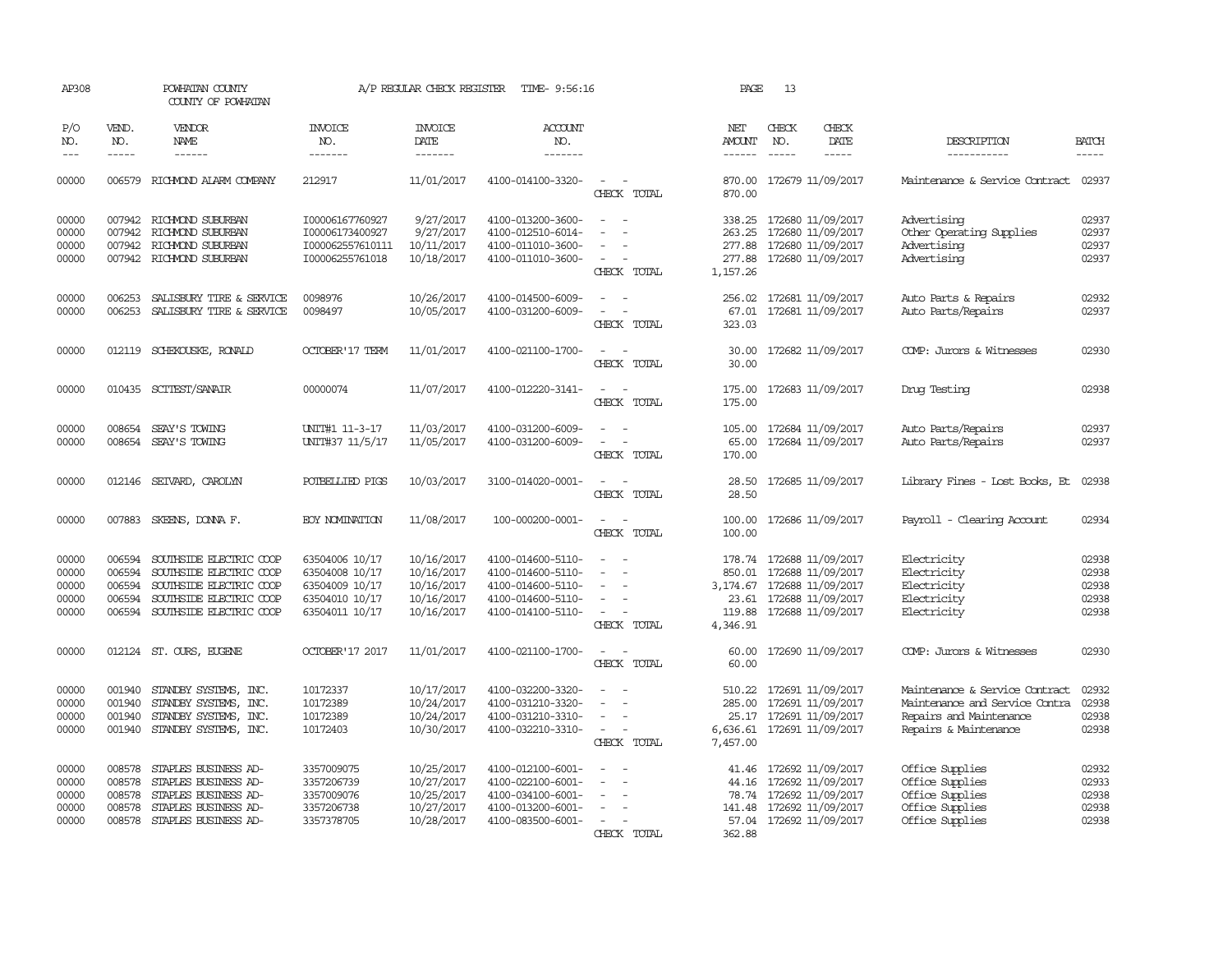| AP308                       |                             | POWHATAN COUNTY<br>COUNTY OF POWHATAN |                                    | A/P REGULAR CHECK REGISTER        | TIME- 9:56:16                          |                          |                          | PAGE                    | 14                          |                                                     |                                       |                             |
|-----------------------------|-----------------------------|---------------------------------------|------------------------------------|-----------------------------------|----------------------------------------|--------------------------|--------------------------|-------------------------|-----------------------------|-----------------------------------------------------|---------------------------------------|-----------------------------|
| P/O<br>NO.<br>$\frac{1}{2}$ | VEND.<br>NO.<br>$- - - - -$ | VENDOR<br>NAME<br>$- - - - - -$       | <b>INVOICE</b><br>NO.<br>-------   | <b>INVOICE</b><br>DATE<br>------- | <b>ACCOUNT</b><br>NO.<br>-------       |                          |                          | NET<br>AMOUNT<br>------ | CHECK<br>NO.<br>$- - - - -$ | CHECK<br>DATE<br>-----                              | DESCRIPTION<br>-----------            | <b>BATCH</b><br>$- - - - -$ |
|                             |                             |                                       |                                    |                                   |                                        |                          |                          |                         |                             |                                                     |                                       |                             |
| 00000                       | 000845                      | TOWN POLICE SUPPLY OF                 | R81180                             | 10/26/2017                        | 4100-031200-6011-                      | $\sim$                   |                          | 26.80                   |                             | 172694 11/09/2017                                   | Uniforms                              | 02938                       |
| 00000                       | 000845                      | TOWN POLICE SUPPLY OF                 | 9244                               | 10/31/2017                        | 4100-031200-6011-                      |                          |                          | 189.00                  |                             | 172694 11/09/2017                                   | Uniforms                              | 02938                       |
| 00000                       | 000845                      | TOWN POLICE SUPPLY OF                 | 9248                               | 11/01/2017                        | 4100-031200-6011-                      |                          |                          | 232.74                  |                             | 172694 11/09/2017                                   | Uniforms                              | 02938                       |
| 00000                       | 000845                      | TOWN POLICE SUPPLY OF                 | 9249                               | 11/01/2017                        | 4100-031200-6011-                      |                          | CHECK TOTAL              | 75.98<br>524.52         |                             | 172694 11/09/2017                                   | Uniforms                              | 02938                       |
|                             |                             |                                       |                                    |                                   |                                        |                          |                          |                         |                             |                                                     |                                       |                             |
| 00000                       | 008565                      | TRACTOR SUPPLY CREDIT                 | 100393880                          | 10/20/2017                        | 4100-031200-6022-                      |                          |                          | 73.98                   |                             | 172695 11/09/2017                                   | Dog Food & Supplies K9                | 02938                       |
| 00000                       | 008565                      | TRACTOR SUPPLY CREDIT                 | 200597040                          | 10/05/2017                        | 4100-035100-6022-                      |                          |                          | 94.72                   |                             | 172695 11/09/2017                                   | Dog Food/Supplies                     | 02938                       |
| 00000                       | 008565                      | TRACTOR SUPPLY CREDIT                 | 200597664                          | 10/10/2017                        | 4100-035100-6014-                      | $\sim$                   |                          | 28.94                   |                             | 172695 11/09/2017                                   | Other Operating Supplies              | 02938                       |
| 00000                       | 008565                      | TRACTOR SUPPLY CREDIT                 | 200599512                          | 10/23/2017                        | 4100-031200-6022-                      | $\overline{\phantom{a}}$ |                          | 81.97                   |                             | 172695 11/09/2017                                   | Dog Food & Supplies K9                | 02938                       |
|                             |                             |                                       |                                    |                                   |                                        |                          | CHECK TOTAL              | 279.61                  |                             |                                                     |                                       |                             |
| 00000                       |                             | 009574 UNIQUE MANAGEMENT              | 452775                             | 11/01/2017                        | 4100-073100-6012-                      |                          |                          | 50.00                   |                             | 172696 11/09/2017                                   | Books & Subscriptions                 | 02938                       |
|                             |                             |                                       |                                    |                                   |                                        |                          | CHECK TOTAL              | 50.00                   |                             |                                                     |                                       |                             |
| 00000                       |                             | 008126 VERIZON                        | 9795109436                         | 10/23/2017                        | 4100-032200-5260-                      |                          |                          | 52.30                   |                             | 172698 11/09/2017                                   | Internet                              | 02932                       |
| 00000                       | 008126                      | VERIZON                               | 9795119884                         | 10/23/2017                        | 4100-032200-5260-                      |                          |                          | 360.09                  |                             | 172698 11/09/2017                                   | Internet                              | 02932                       |
|                             |                             |                                       |                                    |                                   |                                        |                          | CHECK TOTAL              | 412.39                  |                             |                                                     |                                       |                             |
| 00000                       |                             | 011169 VERIZON                        | 8047061627 9/17                    | 9/01/2017                         | 4100-031210-5232-                      | $\sim$                   |                          | 1,404.12                |                             | 172699 11/09/2017                                   | Wireline 911                          | 02932                       |
| 00000                       | 011169                      | VERIZON                               | 804706162710/17                    | 10/01/2017                        | 4100-031210-5232-                      | $\sim$                   |                          | 1,404.58                |                             | 172699 11/09/2017                                   | Wireline 911                          | 02932                       |
| 00000                       |                             | 011169 VERIZON                        | 1357471455Y1017                    | 10/26/2017                        | 100-000100-0006-                       |                          |                          | 112.66                  |                             | 172699 11/09/2017                                   | Due from Other Agencies               | 02933                       |
| 00000                       | 011169                      | VERIZON                               | 040135778311/17                    | 11/01/2017                        | 4100-031210-5230-                      |                          |                          | 6.86                    |                             | 172699 11/09/2017                                   | Telephone Services                    | 02933                       |
| 00000                       |                             | 011169 VERIZON                        | 1357471455Y1017                    | 10/26/2017                        | 4100-012310-5230-                      | $\overline{\phantom{a}}$ |                          | 47.99                   |                             | 172699 11/09/2017                                   | Telephone Services                    | 02933                       |
| 00000                       |                             | 011169 VERIZON                        | 1357471455Y1017                    | 10/26/2017                        | 4100-012410-5230-                      |                          |                          | 47.99                   |                             | 172699 11/09/2017                                   | Telephone Services                    | 02933                       |
| 00000                       |                             | 011169 VERIZON                        | 1357471455Y1017                    | 10/26/2017                        | 4100-012510-5230-                      |                          |                          | 129.55                  |                             | 172699 11/09/2017                                   | Telephone Services                    | 02933                       |
| 00000                       | 011169                      | VERIZON                               | 1357471455Y1017                    | 10/26/2017                        | 4100-014100-5230-                      |                          |                          | 198.71                  |                             | 172699 11/09/2017                                   | Telephone Services                    | 02933                       |
| 00000                       |                             | 011169 VERIZON                        | 1357471455Y1017                    | 10/26/2017                        | 4100-014300-5230-                      | $\overline{a}$           |                          | 79.92                   |                             | 172699 11/09/2017                                   | Telephone Services                    | 02933                       |
| 00000                       | 011169                      | VERIZON                               | 1357471455Y1017                    | 10/26/2017                        | 4100-021200-5230-                      |                          |                          | 42.20                   |                             | 172699 11/09/2017                                   | Telephone Services                    | 02933                       |
| 00000                       | 011169                      | VERIZON                               | 1357471455Y1017                    | 10/26/2017                        | 4100-031200-5230-                      |                          |                          | 163.25                  |                             | 172699 11/09/2017                                   | Telephone Services                    | 02933                       |
| 00000                       | 011169                      | VERIZON                               | 1357471455Y1017                    | 10/26/2017                        | 4100-031710-5230-                      |                          |                          | 47.99                   |                             | 172699 11/09/2017                                   | Telephone Services                    | 02933                       |
| 00000                       |                             | 011169 VERIZON                        | 1357471455Y1017                    | 10/26/2017                        | 4100-021200-5230-                      | $\overline{\phantom{a}}$ |                          | 14.13                   |                             | 172699 11/09/2017                                   | Telephone Services                    | 02933                       |
| 00000                       |                             | 011169 VERIZON                        | 1357471455Y1017                    | 10/26/2017                        | 4100-031210-5230-                      |                          |                          | 42.20                   |                             | 172699 11/09/2017                                   | Telephone Services                    | 02933                       |
| 00000                       |                             | 011169 VERIZON                        | 1357471455Y1017                    | 10/26/2017                        | 4100-032200-5230-                      |                          |                          | 282.84                  |                             | 172699 11/09/2017                                   | Telephone Services                    | 02933                       |
| 00000<br>00000              |                             | 011169 VERIZON<br>011169 VERIZON      | 1357471455Y1017                    | 10/26/2017<br>10/26/2017          | 4100-032200-5260-<br>4100-032210-5230- |                          |                          |                         |                             | 173.93 172699 11/09/2017<br>69.42 172699 11/09/2017 | <b>Internet</b><br>Telephone Services | 02933<br>02933              |
| 00000                       |                             | 011169 VERIZON                        | 1357471455Y1017<br>1357471455Y1017 | 10/26/2017                        | 4100-034100-5230-                      |                          |                          | 47.99                   |                             | 172699 11/09/2017                                   | Telephone Services                    | 02933                       |
| 00000                       |                             | 011169 VERIZON                        | 1357471455Y1017                    | 10/26/2017                        | 4100-035500-5230-                      |                          |                          | 42.20                   |                             | 172699 11/09/2017                                   | Telephone Services                    | 02933                       |
| 00000                       |                             | 011169 VERIZON                        | 1357471455Y1017                    | 10/26/2017                        | 4100-071110-5230-                      | $\sim$                   | $\overline{\phantom{a}}$ | 42.20                   |                             | 172699 11/09/2017                                   | Telephone Services                    | 02933                       |
| 00000                       |                             | 011169 VERIZON                        | 1357471455Y1017                    | 10/26/2017                        | 4100-073100-5230-                      |                          |                          | 95.97                   |                             | 172699 11/09/2017                                   | Telephone Services                    | 02933                       |
| 00000                       |                             | 011169 VERIZON                        | 8045981340 1017                    | 10/28/2017                        | 4100-021100-5230-                      |                          |                          |                         |                             | 91.39- 172699 11/09/2017                            | Telephone Services                    | 02933                       |
| 00000                       |                             | 011169 VERIZON                        | 804598371510/17                    | 10/28/2017                        | 4100-031210-5232-                      |                          |                          | 263.20                  |                             | 172699 11/09/2017                                   | Wireline 911                          | 02933                       |
| 00000                       |                             | 011169 VERIZON                        | 804598605710/17                    | 10/28/2017                        | 4100-031210-5230-                      | $\sim$                   |                          | 317.42                  |                             | 172699 11/09/2017                                   | Telephone Services                    | 02933                       |
| 00000                       | 011169                      | VERIZON                               | 804598605710/17                    | 10/28/2017                        | 4100-031200-5230-                      |                          |                          | 54.70                   |                             | 172699 11/09/2017                                   | Telephone Services                    | 02933                       |
| 00000                       | 011169                      | VERIZON                               | 804598793910/17                    | 10/28/2017                        | 4100-022100-5230-                      |                          |                          | 49.11                   |                             | 172699 11/09/2017                                   | Telephone Services                    | 02933                       |
| 00000                       | 011169                      | VERIZON                               | 804706162711/17                    | 11/01/2017                        | 4100-031210-5232-                      |                          |                          | 1,412.58                |                             | 172699 11/09/2017                                   | Wireline 911                          | 02933                       |
| 00000                       |                             | 011169 VERIZON                        | 804581340 11/17                    | 11/01/2017                        | 4100-021100-5230-                      | $\overline{\phantom{a}}$ |                          | 56.17                   |                             | 172699 11/09/2017                                   | Telephone Services                    | 02938                       |
|                             |                             |                                       |                                    |                                   |                                        |                          | CHECK TOTAL              | 6,558.49                |                             |                                                     |                                       |                             |
| 00000                       | 008785                      | VERIZON CABS                          | M550491706 1017                    | 10/25/2017                        | 4100-031210-5232-                      |                          |                          | 959.29                  |                             | 172700 11/09/2017                                   | Wireline 911                          | 02933                       |
|                             |                             |                                       |                                    |                                   |                                        |                          | CHECK TOTAL              | 959.29                  |                             |                                                     |                                       |                             |
|                             |                             |                                       |                                    |                                   |                                        |                          |                          |                         |                             |                                                     |                                       |                             |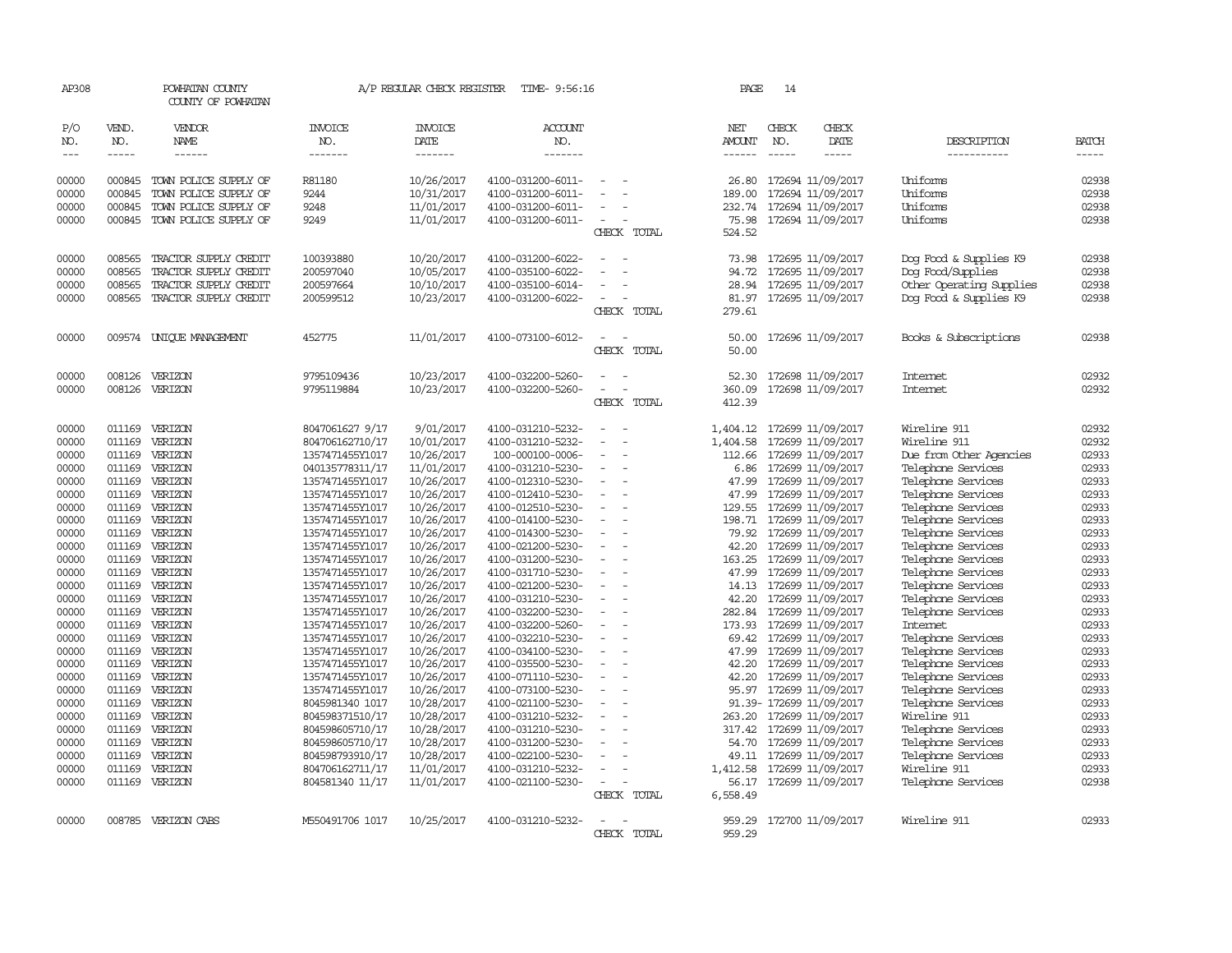| VEND.                                                                                                                                              |                                                                                                                                                                                                                                                                                 |                                                                                                                                                                                                                                                                                                                                                                                                                                                                                                                                         |                                                                                                                                                                                                                                            |                                                                                                                                                                                                                                                                                                                                                                   |                                                                                                                                                                                                                                                                                     |                         |                               |                              |                                                                                                                                                                                                                                                                                                                                                                                                                                                                                                                                                                                                                                                                                                                                                                                                                                                                                                              |                                                                                                                                                       |
|----------------------------------------------------------------------------------------------------------------------------------------------------|---------------------------------------------------------------------------------------------------------------------------------------------------------------------------------------------------------------------------------------------------------------------------------|-----------------------------------------------------------------------------------------------------------------------------------------------------------------------------------------------------------------------------------------------------------------------------------------------------------------------------------------------------------------------------------------------------------------------------------------------------------------------------------------------------------------------------------------|--------------------------------------------------------------------------------------------------------------------------------------------------------------------------------------------------------------------------------------------|-------------------------------------------------------------------------------------------------------------------------------------------------------------------------------------------------------------------------------------------------------------------------------------------------------------------------------------------------------------------|-------------------------------------------------------------------------------------------------------------------------------------------------------------------------------------------------------------------------------------------------------------------------------------|-------------------------|-------------------------------|------------------------------|--------------------------------------------------------------------------------------------------------------------------------------------------------------------------------------------------------------------------------------------------------------------------------------------------------------------------------------------------------------------------------------------------------------------------------------------------------------------------------------------------------------------------------------------------------------------------------------------------------------------------------------------------------------------------------------------------------------------------------------------------------------------------------------------------------------------------------------------------------------------------------------------------------------|-------------------------------------------------------------------------------------------------------------------------------------------------------|
| NO.<br>$- - - - -$                                                                                                                                 | VENDOR<br>NAME<br>$- - - - - -$                                                                                                                                                                                                                                                 | <b>INVOICE</b><br>NO.<br>-------                                                                                                                                                                                                                                                                                                                                                                                                                                                                                                        | <b>INVOICE</b><br>DATE<br>-------                                                                                                                                                                                                          | <b>ACCOUNT</b><br>NO.<br>-------                                                                                                                                                                                                                                                                                                                                  |                                                                                                                                                                                                                                                                                     | NET<br>AMOUNT<br>------ | CHECK<br>NO.<br>$\frac{1}{2}$ | CHECK<br>DATE<br>$- - - - -$ | DESCRIPTION<br>-----------                                                                                                                                                                                                                                                                                                                                                                                                                                                                                                                                                                                                                                                                                                                                                                                                                                                                                   | <b>BATCH</b><br>-----                                                                                                                                 |
|                                                                                                                                                    |                                                                                                                                                                                                                                                                                 | 2018 MEMBERSHIP                                                                                                                                                                                                                                                                                                                                                                                                                                                                                                                         | 11/06/2017                                                                                                                                                                                                                                 | 4100-012200-5810-                                                                                                                                                                                                                                                                                                                                                 | $\equiv$<br>CHECK TOTAL                                                                                                                                                                                                                                                             | 45.00<br>45.00          |                               |                              | Dues/Association Memberships                                                                                                                                                                                                                                                                                                                                                                                                                                                                                                                                                                                                                                                                                                                                                                                                                                                                                 | 02932                                                                                                                                                 |
|                                                                                                                                                    |                                                                                                                                                                                                                                                                                 |                                                                                                                                                                                                                                                                                                                                                                                                                                                                                                                                         | 10/27/2017                                                                                                                                                                                                                                 | 4100-012100-3320-                                                                                                                                                                                                                                                                                                                                                 | $\overline{\phantom{a}}$<br>CHECK TOTAL                                                                                                                                                                                                                                             | 181.75                  |                               |                              | Maintenance & Service Contract                                                                                                                                                                                                                                                                                                                                                                                                                                                                                                                                                                                                                                                                                                                                                                                                                                                                               | 02938                                                                                                                                                 |
|                                                                                                                                                    |                                                                                                                                                                                                                                                                                 | IOMA CONF TEXAS                                                                                                                                                                                                                                                                                                                                                                                                                                                                                                                         | 10/24/2017                                                                                                                                                                                                                                 | 4100-012100-5540-                                                                                                                                                                                                                                                                                                                                                 | CHECK TOTAL                                                                                                                                                                                                                                                                         | 997.51                  |                               |                              | Conference & Training                                                                                                                                                                                                                                                                                                                                                                                                                                                                                                                                                                                                                                                                                                                                                                                                                                                                                        | 02932                                                                                                                                                 |
|                                                                                                                                                    |                                                                                                                                                                                                                                                                                 | REPAIR BUMPER                                                                                                                                                                                                                                                                                                                                                                                                                                                                                                                           | 10/13/2017                                                                                                                                                                                                                                 | 4100-083500-6009-                                                                                                                                                                                                                                                                                                                                                 | $\sim$ $\sim$<br>CHECK TOTAL                                                                                                                                                                                                                                                        | 45.00<br>45.00          |                               |                              | Auto Parts and Repairs                                                                                                                                                                                                                                                                                                                                                                                                                                                                                                                                                                                                                                                                                                                                                                                                                                                                                       | 02938                                                                                                                                                 |
|                                                                                                                                                    |                                                                                                                                                                                                                                                                                 | <b>OCTOBER' 17 TERM</b>                                                                                                                                                                                                                                                                                                                                                                                                                                                                                                                 | 11/01/2017                                                                                                                                                                                                                                 | 4100-021100-1700-                                                                                                                                                                                                                                                                                                                                                 | $\frac{1}{2} \left( \frac{1}{2} \right) \left( \frac{1}{2} \right) = \frac{1}{2} \left( \frac{1}{2} \right)$<br>CHECK TOTAL                                                                                                                                                         | 30.00<br>30.00          |                               |                              | COMP: Jurors & Witnesses                                                                                                                                                                                                                                                                                                                                                                                                                                                                                                                                                                                                                                                                                                                                                                                                                                                                                     | 02930                                                                                                                                                 |
| 011181<br>011181<br>011181<br>011181<br>011181<br>011181<br>011181<br>011181<br>011181<br>011181<br>011181<br>011181<br>011181<br>011181<br>011181 | WELLS FARGO FINANCIAL<br>WELLS FARGO FINANCIAL<br>WELLS FARGO FINANCIAL<br>WELLS FARGO FINANCIAL<br>WEILS FARGO FINANCIAL<br>WEILS FARGO FINANCIAL<br>WELLS FARGO FINANCIAL<br>WELLS FARGO FINANCIAL<br>WEILS FARGO FINANCIAL<br>WELLS FARGO FINANCIAL<br>WELLS FARGO FINANCIAL | 5004333427<br>5004333427<br>5004333427<br>5004333427<br>5004333427<br>5004333427<br>5004333427<br>5004333427<br>5004333427<br>5004333427<br>5004333427<br>5004333427<br>5004333427<br>5004333427<br>5004333427<br>5004333427<br>19150                                                                                                                                                                                                                                                                                                   | 10/25/2017<br>10/25/2017<br>10/25/2017<br>10/25/2017<br>10/25/2017<br>10/25/2017<br>10/25/2017<br>10/25/2017<br>10/25/2017<br>10/25/2017<br>10/25/2017<br>10/25/2017<br>10/25/2017<br>10/25/2017<br>10/25/2017<br>10/25/2017<br>10/23/2017 | 4100-012100-3320-<br>4100-012200-3320-<br>4100-012310-3320-<br>4100-012320-3500-<br>4100-012410-3320-<br>4100-012510-3320-<br>4100-013200-3320-<br>4100-021600-8002-<br>4100-021600-8002-<br>4100-022100-3320-<br>4100-031200-3320-<br>4100-031200-3320-<br>4100-034100-3320-<br>4100-035100-3320-<br>4100-081100-3320-<br>4100-021200-8002-<br>4100-033400-3845- | $\equiv$<br>$\equiv$<br>$\overline{\phantom{a}}$<br>$\overline{\phantom{a}}$<br>$\overline{\phantom{a}}$<br>$\equiv$<br>$\overline{\phantom{a}}$<br>$\overline{\phantom{a}}$<br>$\sim$<br>$\equiv$<br>$\overline{\phantom{a}}$<br>$\sim$<br>CHECK TOTAL<br>$\overline{\phantom{a}}$ | 143.19<br>2,029.86      |                               |                              | Maintenance & Service Contract<br>Maintenance & Service Contract<br>Maintenance & Service Contract<br>Printing & Binding<br>Maintenance & Service Contract<br>Maintenance & Service Contract<br>Maintenance & Service Contract<br>Copier Lease<br>Copier Lease<br>Maintenance & Service Contract<br>Maintenance & Service Contract<br>Maintenance & Service Contract<br>Maintenance & Service Contract<br>Landscaping - Animal Control<br>Maintenance & Service Contract<br><b>Copier Lease Agreement</b><br>Detention of Adults - Health C                                                                                                                                                                                                                                                                                                                                                                  | 02931<br>02931<br>02931<br>02931<br>02931<br>02931<br>02931<br>02931<br>02931<br>02931<br>02931<br>02931<br>02931<br>02931<br>02931<br>02931<br>02938 |
|                                                                                                                                                    |                                                                                                                                                                                                                                                                                 |                                                                                                                                                                                                                                                                                                                                                                                                                                                                                                                                         |                                                                                                                                                                                                                                            |                                                                                                                                                                                                                                                                                                                                                                   | CHECK TOTAL                                                                                                                                                                                                                                                                         | 157.42                  |                               |                              |                                                                                                                                                                                                                                                                                                                                                                                                                                                                                                                                                                                                                                                                                                                                                                                                                                                                                                              | 02938                                                                                                                                                 |
|                                                                                                                                                    |                                                                                                                                                                                                                                                                                 | 01227274 10/17                                                                                                                                                                                                                                                                                                                                                                                                                                                                                                                          | 10/27/2017                                                                                                                                                                                                                                 | 4100-012510-5230-                                                                                                                                                                                                                                                                                                                                                 | CHECK TOTAL                                                                                                                                                                                                                                                                         | 45.65<br>775.68         |                               |                              | Telephone Services                                                                                                                                                                                                                                                                                                                                                                                                                                                                                                                                                                                                                                                                                                                                                                                                                                                                                           | 02933                                                                                                                                                 |
| 009332<br>009332<br>009332<br>009332<br>009332<br>009332                                                                                           | WITMER PUBLIC SAFETY                                                                                                                                                                                                                                                            | AE1632726-1 COR<br>CR1755364<br>171608-1<br><b>COR</b><br>1789786R-1 COR<br>1794463<br><b>COR</b><br>1801114.001 COR<br>1805598-1<br>COR<br>1806654<br><b>COR</b>                                                                                                                                                                                                                                                                                                                                                                       | 10/17/2017<br>3/21/2017<br>8/24/2017<br>8/03/2017<br>8/17/2017<br>10/20/2017<br>10/11/2017<br>9/22/2017                                                                                                                                    | 4100-031200-6011-<br>4100-032200-6011-<br>4100-035100-6011-<br>4100-032200-6011-<br>4100-032200-6011-<br>4100-031200-6011-<br>4100-031200-6011-<br>4100-032200-6011-                                                                                                                                                                                              | CHECK TOTAL<br>$\overline{\phantom{a}}$<br>$\overline{\phantom{a}}$<br>$\overline{\phantom{a}}$<br>$\overline{\phantom{a}}$<br>$\overline{\phantom{a}}$                                                                                                                             | 775.68                  |                               |                              | Uniforms<br>Protective Gear/Uniforms<br>Uniforms<br>Protective Gear/Uniforms<br>Protective Gear/Uniforms<br>Uniforms<br>Uniforms<br>Protective Gear/Uniforms                                                                                                                                                                                                                                                                                                                                                                                                                                                                                                                                                                                                                                                                                                                                                 | 02929<br>02929<br>02929<br>02929<br>02929<br>02929<br>02929<br>02929<br>02929                                                                         |
|                                                                                                                                                    | 009332                                                                                                                                                                                                                                                                          | 009516 VGFOA<br>011811 VOORHEES, THEODORE<br>006123 WEEKS CUSTOM CARS, INC<br>012118 WEHRMANN, SARA<br>WEILS FARGO FINANCIAL<br>WELLS FARGO FINANCIAL<br>WELLS FARGO FINANCIAL<br>WELLS FARGO FINANCIAL<br>011181 WELLS FARGO FINANCIAL<br>011698 WESTWOOD PHARMACY<br>009186 WHITTEN BROTHERS, INC.<br>012063 WINDSTREAM<br>WITMER PUBLIC SAFETY<br>009332 WITMER PUBLIC SAFETY<br>WITMER PUBLIC SAFETY<br>WITMER PUBLIC SAFETY<br>WITMER PUBLIC SAFETY<br>WITMER PUBLIC SAFETY<br>009332 WITMER PUBLIC SAFETY<br>WITMER PUBLIC SAFETY | 008710 VIRGINIA BUSINESS SYSTEMS 21544772<br>DOCS535345<br>1809305<br><b>COR</b>                                                                                                                                                           | 11/06/2017<br>10/16/2017                                                                                                                                                                                                                                                                                                                                          | 4100-031200-6009-                                                                                                                                                                                                                                                                   |                         |                               | 4100-032200-6011-<br>$\sim$  | 172701 11/09/2017<br>181.75 172702 11/09/2017<br>997.51 172703 11/09/2017<br>172704 11/09/2017<br>172705 11/09/2017<br>36.27 172707 11/09/2017<br>95.24 172707 11/09/2017<br>60.05 172707 11/09/2017<br>186.15 172707 11/09/2017<br>3.21 172707 11/09/2017<br>35.77 172707 11/09/2017<br>172707 11/09/2017<br>186.70 172707 11/09/2017<br>105.24 172707 11/09/2017<br>175.54 172707 11/09/2017<br>175.54 172707 11/09/2017<br>234.37 172707 11/09/2017<br>120.69 172707 11/09/2017<br>92.69 172707 11/09/2017<br>153.28 172707 11/09/2017<br>225.93 172707 11/09/2017<br>157.42 172708 11/09/2017<br>45.65 172709 11/09/2017<br>172710 11/09/2017<br>53.98- 172711 11/09/2017<br>120.00- 172711 11/09/2017<br>37.50 172711 11/09/2017<br>900.00 172711 11/09/2017<br>361.01- 172711 11/09/2017<br>80.00 172711 11/09/2017<br>150.00 172711 11/09/2017<br>36.00 172711 11/09/2017<br>198.00 172711 11/09/2017 | Auto Parts/Repairs<br>Protective Gear/Uniforms                                                                                                        |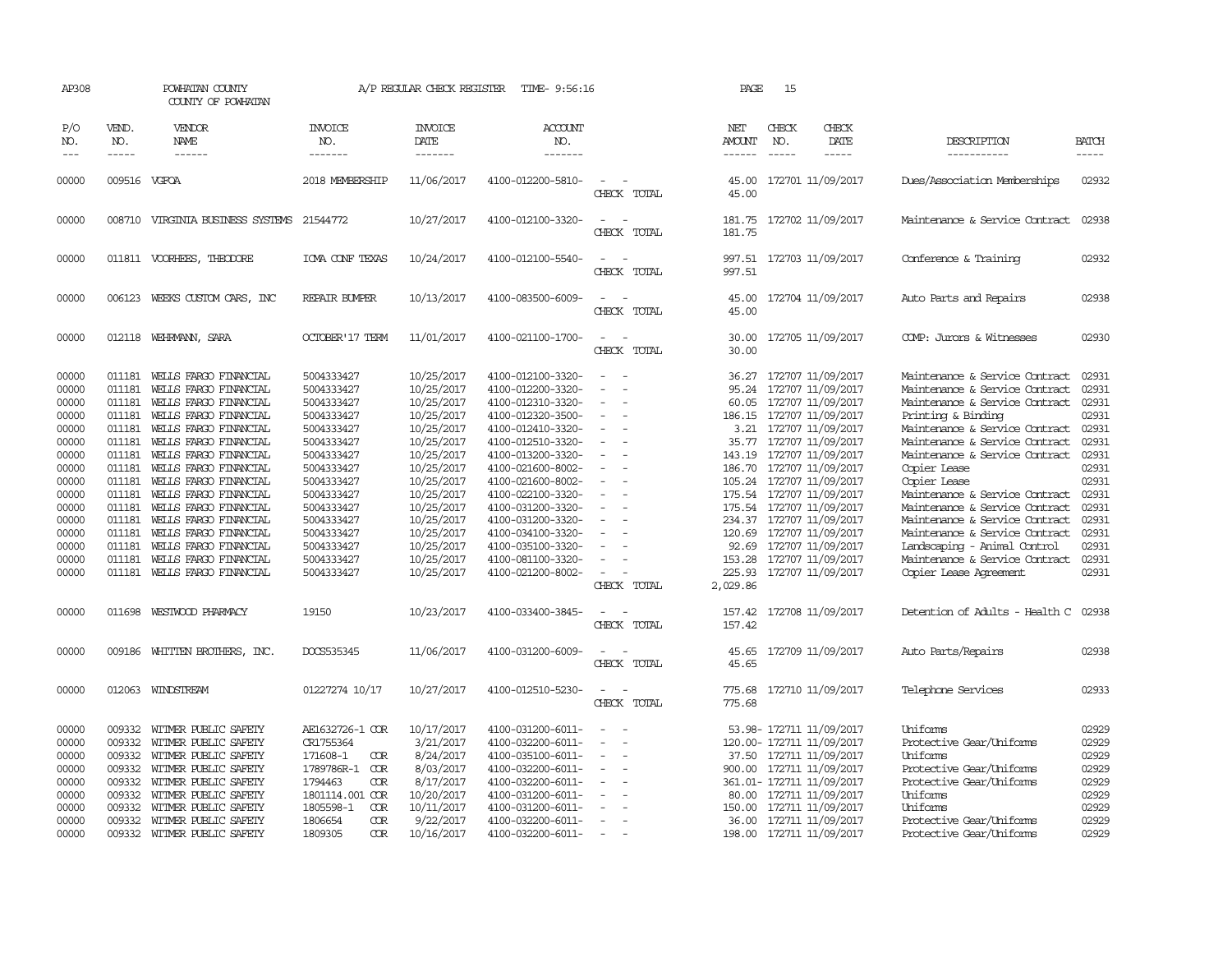| AP308                                              |                                                | POWHATAN COUNTY<br>COUNTY OF POWHATAN                                                                           |                                                                                | A/P REGULAR CHECK REGISTER                                                       | TIME- 9:56:16                                                                                                              |                                                                     | PAGE                               | 16                          |                                                                                                                                                       |                                                                                                                                                    |                                                    |
|----------------------------------------------------|------------------------------------------------|-----------------------------------------------------------------------------------------------------------------|--------------------------------------------------------------------------------|----------------------------------------------------------------------------------|----------------------------------------------------------------------------------------------------------------------------|---------------------------------------------------------------------|------------------------------------|-----------------------------|-------------------------------------------------------------------------------------------------------------------------------------------------------|----------------------------------------------------------------------------------------------------------------------------------------------------|----------------------------------------------------|
| P/O<br>NO.<br>$---$                                | VEND.<br>NO.<br>$- - - - -$                    | <b>VENDOR</b><br>NAME<br>------                                                                                 | <b>INVOICE</b><br>NO.<br>-------                                               | <b>INVOICE</b><br>DATE<br>-------                                                | <b>ACCOUNT</b><br>NO.<br>-------                                                                                           |                                                                     | NET<br>AMOUNT<br>------            | CHECK<br>NO.<br>$- - - - -$ | CHECK<br>DATE<br>-----                                                                                                                                | DESCRIPTION<br>-----------                                                                                                                         | <b>BATCH</b><br>-----                              |
| 00000                                              |                                                | 009332 WITMER PUBLIC SAFETY                                                                                     | 1801114.002                                                                    | 10/31/2017                                                                       | 4100-031200-6011-                                                                                                          | $\sim$<br>CHECK TOTAL                                               | 70.00<br>936.51                    |                             | 172711 11/09/2017                                                                                                                                     | Uniforms                                                                                                                                           | 02938                                              |
| 00000<br>00000<br>00000                            | 009332<br>009332<br>009332                     | WITMER PUBLIC SAFETY<br>WITMER PUBLIC SAFETY<br>WITMER PUBLIC SAFETY                                            | 1809305.001 COR<br>1811841<br>1815537                                          | 10/20/2017<br>11/02/2017<br>11/01/2017                                           | 4100-032200-6011-<br>4100-031200-6011-<br>4100-031200-6011-                                                                | $\equiv$<br>CHECK TOTAL                                             | 86.00<br>441.00<br>29.00<br>556.00 |                             | 172712 11/09/2017<br>172712 11/09/2017<br>172712 11/09/2017                                                                                           | Protective Gear/Uniforms<br>Uniforms<br>Uniforms                                                                                                   | 02929<br>02938<br>02938                            |
| 00000                                              |                                                | 008224 WORLDVIEW SOLUTIONS, INC. 13392                                                                          |                                                                                | 11/05/2017                                                                       | 4100-012520-3320-                                                                                                          | CHECK TOTAL                                                         | 330.89<br>330.89                   |                             | 172713 11/09/2017                                                                                                                                     | Maintenance & Service Contract                                                                                                                     | 02938                                              |
| 00000                                              |                                                | 001890 X-ZACT                                                                                                   | 3797                                                                           | 11/02/2017                                                                       | 4100-012410-3500-                                                                                                          | $\overline{\phantom{a}}$<br>$\overline{\phantom{a}}$<br>CHECK TOTAL | 415.00<br>415.00                   |                             | 172714 11/09/2017                                                                                                                                     | Printing & Binding                                                                                                                                 | 02938                                              |
| 00000<br>00000<br>00000                            | 006175                                         | 006175 ADAMS OIL COMPANY, INC.<br>ADAMS OIL COMPANY, INC.<br>006175 ADAMS OIL COMPANY, INC.                     | 28745-5<br>$29263 - 3$<br>28887                                                | 10/04/2017<br>10/25/2017<br>10/09/2017                                           | 4100-032200-5120-<br>4100-032200-5120-<br>4100-032200-5120-                                                                | $\equiv$<br>$\sim$<br>CHECK TOTAL                                   | 260.00<br>27.50<br>620.61          |                             | 333.11 172716 11/17/2017<br>172716 11/17/2017<br>172716 11/17/2017                                                                                    | Apparatus Fuel<br>Apparatus Fuel<br>Apparatus Fuel                                                                                                 | 02947<br>02947<br>02952                            |
| 00000                                              |                                                | 009661 ARCHITECTURAL PRODUCTS OF                                                                                | 7424900-IN                                                                     | 11/02/2017                                                                       | 4100-014100-3310-                                                                                                          | $\sim$<br>CHECK TOTAL                                               | 61.72                              |                             | 61.72 172719 11/17/2017                                                                                                                               | Repairs & Maintenance                                                                                                                              | 02952                                              |
| 00000                                              |                                                | 009669 ATKINS, JOYCE D.                                                                                         | 2017 ELECTION                                                                  | 11/07/2017                                                                       | 4100-013200-1015-                                                                                                          | $\sim$<br>CHECK TOTAL                                               | 150.00<br>150.00                   |                             | 172720 11/17/2017                                                                                                                                     | COMP: Election Officials                                                                                                                           | 02946                                              |
| 00000                                              | 009599                                         | AYERS, NANCY VAN HUIZEN                                                                                         | 2017 ELECTION                                                                  | 11/07/2017                                                                       | 4100-013200-1015-                                                                                                          | $\equiv$<br>CHECK TOTAL                                             | 150.00<br>150.00                   |                             | 172721 11/17/2017                                                                                                                                     | COMP: Election Officials                                                                                                                           | 02946                                              |
| 00000                                              |                                                | 008851 BABCOCK, JAMES                                                                                           | 2017 ELECTION                                                                  | 11/07/2017                                                                       | 4100-013200-1015-                                                                                                          | $\sim$ $\sim$<br>CHECK TOTAL                                        | 175.00<br>175.00                   |                             | 172722 11/17/2017                                                                                                                                     | COMP: Election Officials                                                                                                                           | 02946                                              |
| 00000<br>00000<br>00000<br>00000<br>00000<br>00000 | 007941<br>007941<br>007941<br>007941<br>007941 | BAKER & TAYLOR<br>BAKER & TAYLOR<br>BAKER & TAYLOR<br>BAKER & TAYLOR<br>BAKER & TAYLOR<br>007941 BAKER & TAYLOR | Q02849760<br>Q02849761<br>0003029577<br>5014755925<br>5014759464<br>5014760727 | 11/08/2017<br>11/08/2017<br>11/02/2017<br>11/06/2017<br>11/08/2017<br>11/08/2017 | 4100-073100-6012-<br>4100-073100-6012-<br>4100-073100-6012-<br>4100-073100-6012-<br>4100-073100-6012-<br>4100-073100-6012- | $\equiv$<br>$\overline{\phantom{a}}$<br>$\sim$<br>CHECK TOTAL       | 18.62<br>148.31<br>630.08          |                             | 172723 11/17/2017<br>20.67 172723 11/17/2017<br>12.39- 172723 11/17/2017<br>133.14 172723 11/17/2017<br>321.73 172723 11/17/2017<br>172723 11/17/2017 | Books & Subscriptions<br>Books & Subscriptions<br>Books & Subscriptions<br>Books & Subscriptions<br>Books & Subscriptions<br>Books & Subscriptions | 02952<br>02952<br>02952<br>02952<br>02952<br>02952 |
| 00000                                              |                                                | 009501 BARRETT, JUDITH                                                                                          | 2017 ELECTION                                                                  | 11/07/2017                                                                       | 4100-013200-1015-                                                                                                          | $\sim$<br>$\sim$<br>CHECK TOTAL                                     | 150.00<br>150.00                   |                             | 172724 11/17/2017                                                                                                                                     | COMP: Election Officials                                                                                                                           | 02946                                              |
| 00000                                              | 011523                                         | BLESSED SACRAMENT                                                                                               | ELECTION $11/7$                                                                | 11/07/2017                                                                       | 4100-013200-5420-                                                                                                          | $\overline{\phantom{a}}$<br>$\overline{\phantom{a}}$<br>CHECK TOTAL | 50.00<br>50.00                     |                             | 172725 11/17/2017                                                                                                                                     | Rent                                                                                                                                               | 02945                                              |
| 00000                                              |                                                | 009991 BMS DIRECT                                                                                               | 118916                                                                         | 10/17/2017                                                                       | 4100-012320-5210-                                                                                                          | $\sim$<br>$\sim$<br>CHECK TOTAL                                     | 1,172.12                           |                             | 1, 172.12 172726 11/17/2017                                                                                                                           | Postage                                                                                                                                            | 02952                                              |
| 00000                                              |                                                | 007894 BOELT, WILLIAM M.                                                                                        | 2017 ELECTION                                                                  | 11/07/2017                                                                       | 4100-013200-1015-                                                                                                          | CHECK TOTAL                                                         | 150.00<br>150.00                   |                             | 172727 11/17/2017                                                                                                                                     | COMP: Election Officials                                                                                                                           | 02946                                              |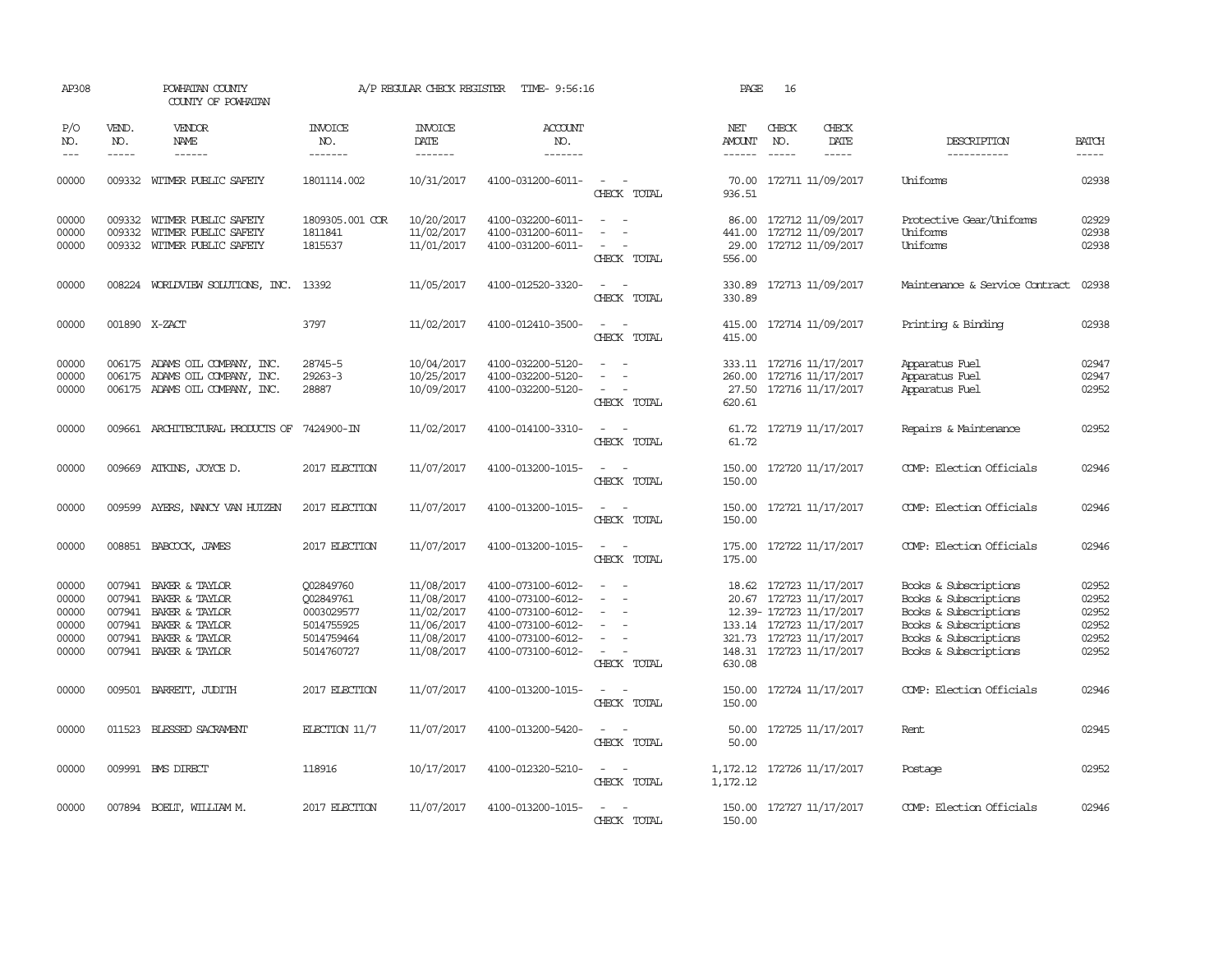| AP308                                              |                                                          | POWHATAN COUNTY<br>COUNTY OF POWHATAN                                                                                            |                                                                            | A/P REGULAR CHECK REGISTER                                                       | TIME- 9:56:16                                                                                                              |                                                                                                                             | PAGE                                  | 17                            |                                                                                                                                                                  |                                                                      |                                                    |
|----------------------------------------------------|----------------------------------------------------------|----------------------------------------------------------------------------------------------------------------------------------|----------------------------------------------------------------------------|----------------------------------------------------------------------------------|----------------------------------------------------------------------------------------------------------------------------|-----------------------------------------------------------------------------------------------------------------------------|---------------------------------------|-------------------------------|------------------------------------------------------------------------------------------------------------------------------------------------------------------|----------------------------------------------------------------------|----------------------------------------------------|
| P/O<br>NO.<br>$---$                                | VEND.<br>NO.<br>$\frac{1}{2}$                            | VENDOR<br><b>NAME</b>                                                                                                            | INVOICE<br>NO.<br>-------                                                  | <b>INVOICE</b><br>DATE<br>-------                                                | ACCOUNT<br>NO.<br>-------                                                                                                  |                                                                                                                             | NET<br><b>AMOUNT</b><br>$- - - - - -$ | CHECK<br>NO.<br>$\frac{1}{2}$ | CHECK<br>DATE                                                                                                                                                    | DESCRIPTION<br>-----------                                           | <b>BATCH</b><br>$- - - - -$                        |
| 00000                                              |                                                          | 009575 BOWLIN, PATSY D.                                                                                                          | 2017 ELECTION                                                              | 11/07/2017                                                                       | 4100-013200-1015-                                                                                                          | CHECK TOTAL                                                                                                                 | 150.00<br>150.00                      |                               | 172728 11/17/2017                                                                                                                                                | COMP: Election Officials                                             | 02946                                              |
| 00000                                              |                                                          | 011615 BOWMAN, BETTY BALL                                                                                                        | 2017 ELECTION                                                              | 11/07/2017                                                                       | 4100-013200-1015-                                                                                                          | $\overline{\phantom{a}}$<br>CHECK TOTAL                                                                                     | 150.00<br>150.00                      |                               | 172729 11/17/2017                                                                                                                                                | COMP: Election Officials                                             | 02946                                              |
| 00000                                              | 008507                                                   | BRANCH, BRENDA P.                                                                                                                | 2017 ELECTION                                                              | 11/07/2017                                                                       | 4100-013200-1015-                                                                                                          | $\sim$<br>$\sim$<br>CHECK TOTAL                                                                                             | 150.00<br>150.00                      |                               | 172730 11/17/2017                                                                                                                                                | COMP: Election Officials                                             | 02946                                              |
| 00000                                              |                                                          | 011098 BRANCH, JAMES L.                                                                                                          | 2017 ELECTION                                                              | 11/07/2017                                                                       | 4100-013200-1015-                                                                                                          | $\sim$<br>CHECK TOTAL                                                                                                       | 175.00<br>175.00                      |                               | 172731 11/17/2017                                                                                                                                                | COMP: Election Officials                                             | 02946                                              |
| 00000                                              | 008541                                                   | CABLE, JEAN D.                                                                                                                   | 2017 ELECTION                                                              | 11/07/2017                                                                       | 4100-013200-1015-                                                                                                          | $\overline{\phantom{a}}$<br>CHECK TOTAL                                                                                     | 175.00<br>175.00                      |                               | 172733 11/17/2017                                                                                                                                                | COMP: Election Officials                                             | 02946                                              |
| 00000                                              | 011629                                                   | CASH, CARL E.                                                                                                                    | 2017 ELECTION                                                              | 11/07/2017                                                                       | 4100-013200-1015-                                                                                                          | $\sim$ 100 $\mu$<br>$\overline{\phantom{a}}$<br>CHECK TOTAL                                                                 | 150.00<br>150.00                      |                               | 172735 11/17/2017                                                                                                                                                | COMP: Election Officials                                             | 02946                                              |
| 00000                                              |                                                          | 000540 CENTRAL VIRGINIA WASTE                                                                                                    | 22735                                                                      | 11/08/2017                                                                       | 4100-014300-3175-                                                                                                          | $\sim$<br>$\sim$<br>CHECK TOTAL                                                                                             | 17,640.29                             |                               | 17,640.29 172736 11/17/2017                                                                                                                                      | Waste Disposal                                                       | 02951                                              |
| 00000                                              |                                                          | 012155 CHANDLER, EMILY                                                                                                           | 2017 ELECTION                                                              | 11/07/2017                                                                       | 4100-013200-1015-                                                                                                          | CHECK TOTAL                                                                                                                 | 150.00                                |                               | 150.00 172737 11/17/2017                                                                                                                                         | COMP: Election Officials                                             | 02946                                              |
| 00000                                              |                                                          | 010485 CHESTERFIELD FIRE & EMS                                                                                                   | MED-FLIGHT FY18                                                            | 11/07/2017                                                                       | 4100-081200-0001-                                                                                                          | $\sim$<br>$\overline{\phantom{a}}$<br>CHECK TOTAL                                                                           | 900.00                                |                               | 900.00 172738 11/17/2017                                                                                                                                         | Contribution: Medflight                                              | 02952                                              |
| 00000<br>00000<br>00000<br>00000<br>00000<br>00000 | 006965<br>006965<br>006965<br>006965<br>006965<br>006965 | CINIAS CORPORATION<br>CINTAS CORPORATION<br>CINIAS CORPORATION<br>CINIAS CORPORATION<br>CINIAS CORPORATION<br>CINTAS CORPORATION | 143278487<br>143282463<br>143278486<br>143278486<br>143282462<br>143282462 | 11/01/2017<br>11/08/2017<br>11/01/2017<br>11/01/2017<br>11/08/2017<br>11/08/2017 | 4100-014300-6011-<br>4100-014300-6011-<br>4100-014100-6011-<br>4100-014500-6011-<br>4100-014100-6011-<br>4100-014500-6011- | $\overline{\phantom{a}}$<br>$\sim$<br>$\equiv$<br>$\overline{\phantom{a}}$<br>$\equiv$<br>CHECK TOTAL                       | 455.34                                |                               | 100.84 172739 11/17/2017<br>100.84 172739 11/17/2017<br>62.70 172739 11/17/2017<br>64.13 172739 11/17/2017<br>62.70 172739 11/17/2017<br>64.13 172739 11/17/2017 | Uniforms<br>Uniforms<br>Uniforms<br>Uniforms<br>Uniforms<br>Uniforms | 02951<br>02951<br>02955<br>02955<br>02955<br>02955 |
| 00000<br>00000                                     |                                                          | 009178 COMCAST<br>009178 COMCAST                                                                                                 | 0120089859 1117<br>0120093562 1117                                         | 11/07/2017<br>11/05/2017                                                         | 4100-014300-5260-<br>4100-035500-6014-                                                                                     | $\frac{1}{2} \left( \frac{1}{2} \right) \left( \frac{1}{2} \right) = \frac{1}{2} \left( \frac{1}{2} \right)$<br>CHECK TOTAL | 126.17                                |                               | 94.85 172740 11/17/2017<br>31.32 172740 11/17/2017                                                                                                               | <b>Intemet</b><br>Other Operating Supplies                           | 02951<br>02952                                     |
| 00000                                              |                                                          | 011613 COOPER, JAMES DAVID                                                                                                       | 2017 ELECTION                                                              | 11/07/2017                                                                       | 4100-013200-1015-                                                                                                          | $\frac{1}{2} \left( \frac{1}{2} \right) \left( \frac{1}{2} \right) = \frac{1}{2} \left( \frac{1}{2} \right)$<br>CHECK TOTAL | 94.81                                 |                               | 94.81 172741 11/17/2017                                                                                                                                          | COMP: Election Officials                                             | 02946                                              |
| 00000                                              |                                                          | 011612 COOPER, SUSAN MARIE                                                                                                       | 2017 ELECTION                                                              | 11/07/2017                                                                       | 4100-013200-1015-                                                                                                          | $\sim$<br>$\overline{\phantom{a}}$<br>CHECK TOTAL                                                                           | 150.00<br>150.00                      |                               | 172742 11/17/2017                                                                                                                                                | COMP: Election Officials                                             | 02946                                              |
| 00000                                              |                                                          | 033130 COUNTY OF HENRICO                                                                                                         | 133938                                                                     | 11/01/2017                                                                       | 4100-033400-3840-                                                                                                          | $\sim$<br>$\sim$<br>CHECK TOTAL                                                                                             | 20,054.52                             |                               | 20,054.52 172744 11/17/2017                                                                                                                                      | Detention of Juveniles                                               | 02947                                              |
| 00000                                              |                                                          | 001760 COURTOIS SIGNS, GRAPHICS,                                                                                                 | 17752                                                                      | 11/02/2017                                                                       | 4100-071110-5900-                                                                                                          | CHECK TOTAL                                                                                                                 | 179.70                                |                               | 179.70 172745 11/17/2017                                                                                                                                         | Special Events                                                       | 02951                                              |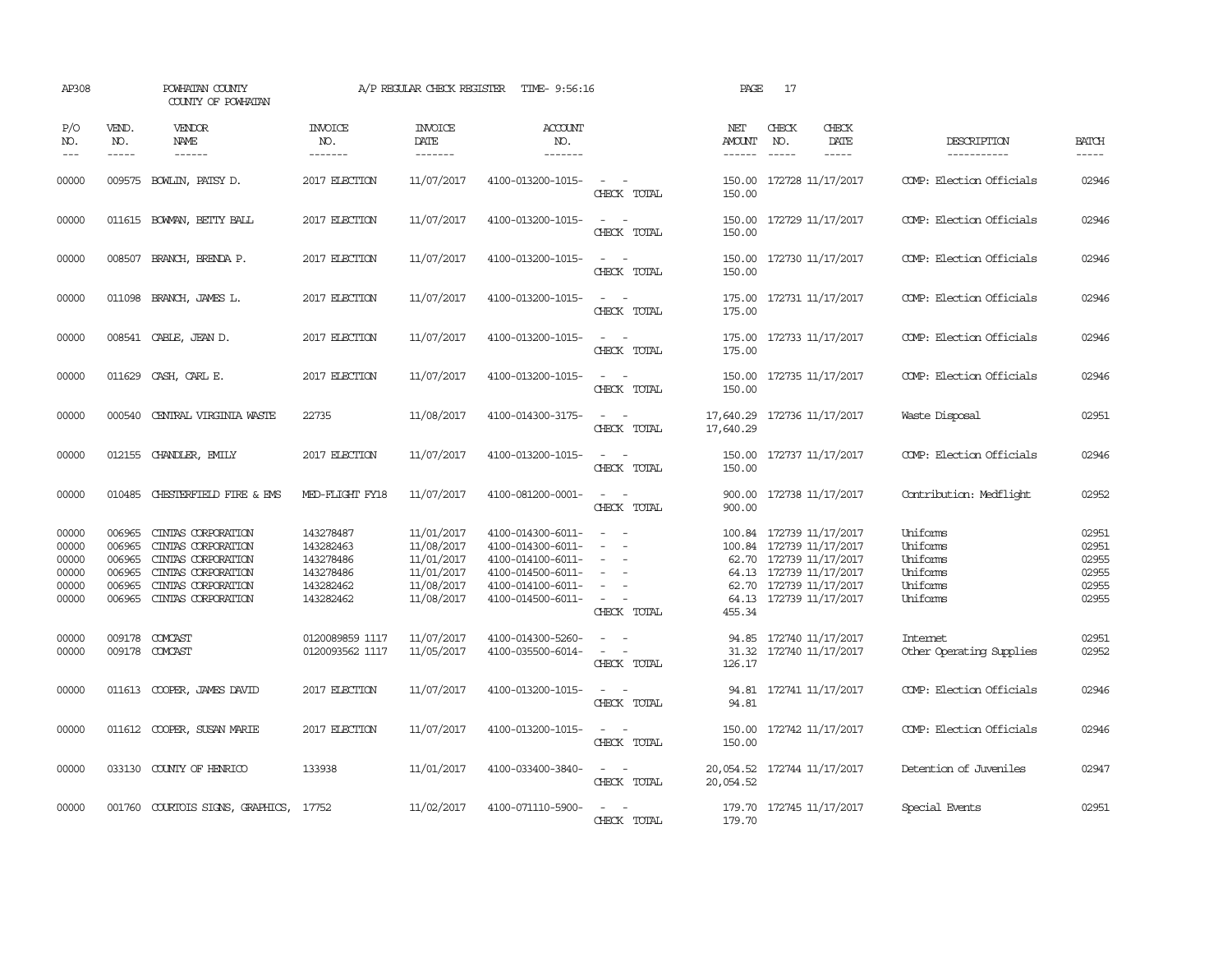| AP308                   |                             | POWHATAN COUNTY<br>COUNTY OF POWHATAN                                                                                                     |                                    | A/P REGULAR CHECK REGISTER                | TIME- 9:56:16                                               |                                                                     | PAGE                           | 18                            |                                                                       |                                                                |                         |
|-------------------------|-----------------------------|-------------------------------------------------------------------------------------------------------------------------------------------|------------------------------------|-------------------------------------------|-------------------------------------------------------------|---------------------------------------------------------------------|--------------------------------|-------------------------------|-----------------------------------------------------------------------|----------------------------------------------------------------|-------------------------|
| P/O<br>NO.<br>$---$     | VEND.<br>NO.<br>$- - - - -$ | VENDOR<br>NAME<br>$- - - - - -$                                                                                                           | <b>INVOICE</b><br>NO.<br>-------   | <b>INVOICE</b><br>DATE<br>$- - - - - - -$ | <b>ACCOUNT</b><br>NO.<br>-------                            |                                                                     | NET<br>AMOUNT<br>$- - - - - -$ | CHECK<br>NO.<br>$\frac{1}{2}$ | CHECK<br>DATE<br>$- - - - -$                                          | DESCRIPTION<br>-----------                                     | <b>BATCH</b><br>-----   |
|                         |                             |                                                                                                                                           |                                    |                                           |                                                             |                                                                     |                                |                               |                                                                       |                                                                |                         |
| 00000                   |                             | 008853 COX, LINDIA B.                                                                                                                     | 2017 ELECTION                      | 11/07/2017                                | 4100-013200-1015-                                           | $\overline{\phantom{a}}$<br>CHECK TOTAL                             | 150.00<br>150.00               |                               | 172746 11/17/2017                                                     | COMP: Election Officials                                       | 02946                   |
| 00000                   |                             | 009671 DALTON, JOSEPH L.                                                                                                                  | 2017 ELECTION                      | 11/07/2017                                | 4100-013200-1015-                                           | $\overline{\phantom{a}}$<br>CHECK TOTAL                             | 150.00<br>150.00               |                               | 172748 11/17/2017                                                     | COMP: Election Officials                                       | 02946                   |
| 00000<br>00000<br>00000 |                             | 006240 DIAMOND SPRINGS WATER, INC 1013074500<br>006240 DIAMOND SPRINGS WATER, INC 1027074500<br>006240 DIAMOND SPRINGS WATER, INC 3024928 |                                    | 10/13/2017<br>10/27/2017<br>11/03/2017    | 4100-014300-5130-<br>4100-014300-5130-<br>4100-014300-5130- | $\equiv$<br>$\overline{\phantom{0}}$<br>$\sim$                      | 6.99<br>11.95                  |                               | 13.98 172750 11/17/2017<br>172750 11/17/2017<br>172750 11/17/2017     | Water<br>Water<br>Water                                        | 02951<br>02951<br>02951 |
| 00000<br>00000          |                             | 006240 DIAMOND SPRINGS WATER, INC 1009070091<br>006240 DIAMOND SPRINGS WATER, INC 1009070110                                              |                                    | 10/09/2017<br>10/16/2017                  | 4100-014100-5130-<br>4100-014100-5130-                      | $\sim$                                                              |                                |                               | 12.99 172750 11/17/2017<br>12.50 172750 11/17/2017                    | Water<br>Water                                                 | 02952<br>02952          |
| 00000<br>00000<br>00000 |                             | 006240 DIAMOND SPRINGS WATER, INC 1023070091<br>006240 DIAMOND SPRINGS WATER, INC<br>006240 DIAMOND SPRINGS WATER, INC                    | 3024671<br>3024677                 | 10/23/2017<br>11/03/2017<br>11/03/2017    | 4100-014100-5130-<br>4100-014100-5130-<br>4100-014100-5130- | $\overline{\phantom{a}}$                                            | 8.95                           |                               | 7.98 172750 11/17/2017<br>172750 11/17/2017<br>9.95 172750 11/17/2017 | Water<br>Water<br>Water                                        | 02952<br>02952<br>02952 |
| 00000                   |                             | 006240 DIAMOND SPRINGS WATER, INC 3024686                                                                                                 |                                    | 11/03/2017                                | 4100-014100-5130-                                           | $\overline{\phantom{a}}$<br>CHECK TOTAL                             | 97.24                          |                               | 11.95 172750 11/17/2017                                               | Water                                                          | 02952                   |
| 00000                   |                             | 011630 DIXON, CHRISTINA C.                                                                                                                | 2017 ELECTION                      | 11/07/2017                                | 4100-013200-1015-                                           | $\sim$<br>$\sim$<br>CHECK TOTAL                                     | 150.00<br>150.00               |                               | 172751 11/17/2017                                                     | COMP: Election Officials                                       | 02946                   |
| 00000                   | 000860                      | DOMINION ENERGY VIRGINIA                                                                                                                  | 4062035391 1017                    | 10/31/2017                                | 4100-031210-5110-                                           |                                                                     |                                |                               | 95.85 172752 11/17/2017                                               | Electricity - Comunications H                                  | 02947                   |
| 00000<br>00000          | 000860                      | DOMINION ENERGY VIRGINIA<br>000860 DOMINION ENERGY VIRGINIA                                                                               | 4165680929 1117<br>6211789810 1017 | 11/01/2017<br>10/31/2017                  | 4100-031210-5110-<br>4100-031210-5110-                      | $\sim$                                                              |                                |                               | 136.75 172752 11/17/2017<br>108.90 172752 11/17/2017                  | Electricity - Comunications H<br>Electricity - Comunications H | 02947<br>02947          |
| 00000<br>00000          |                             | 000860 DOMINION ENERGY VIRGINIA<br>000860 DOMINION ENERGY VIRGINIA                                                                        | 8009370571 1117<br>2322252509 1017 | 11/01/2017<br>10/31/2017                  | 4100-031210-5110-<br>4100-031200-5110-                      |                                                                     | 41.40                          |                               | 172752 11/17/2017<br>107.85 172752 11/17/2017                         | Electricity - Comunications H<br>Electricity                   | 02947<br>02951          |
| 00000<br>00000          | 000860<br>000860            | DOMINION ENERGY VIRGINIA<br>DOMINION ENERGY VIRGINIA                                                                                      | 1221667833 1017<br>096204103411/17 | 10/31/2017<br>10/31/2017                  | 4100-031210-5110-<br>4100-032210-5110-                      | $\sim$                                                              |                                |                               | 199.28 172752 11/17/2017<br>708.20 172752 11/17/2017                  | Electricity - Comunications H<br>Electricity                   | 02952<br>02955          |
| 00000                   | 000860                      | DOMINION ENERGY VIRGINIA                                                                                                                  | 293235236811/17                    | 10/31/2017                                | 4100-032220-5110-                                           |                                                                     | 20.04                          |                               | 172752 11/17/2017                                                     | Electricity                                                    | 02955                   |
| 00000                   |                             | 000860 DOMINION ENERGY VIRGINIA                                                                                                           | 975012097511/17                    | 10/31/2017                                | 4100-032220-5110-                                           | CHECK TOTAL                                                         | 3,055.20                       |                               | 1,636.93 172752 11/17/2017                                            | Electricity                                                    | 02955                   |
| 00000                   |                             | 001910 DUNN GAS COMPANY                                                                                                                   | 68451                              | 11/06/2017                                | 4100-014100-5120-                                           | $\overline{\phantom{a}}$<br>$\overline{\phantom{a}}$<br>CHECK TOTAL | 734.30                         |                               | 734.30 172753 11/17/2017                                              | Fuel                                                           | 02952                   |
| 00000<br>00000          | 012078<br>012078            | <b>EDUCATION &amp; TRAINING SRVS</b><br><b>EDUCATION &amp; TRAINING SRVS</b>                                                              | PIPER<br>WOODEL                    | 11/15/2017<br>11/15/2017                  | 4100-014100-5540-<br>4100-071110-5900-                      | CHECK TOTAL                                                         | 499.00<br>499.00<br>998.00     |                               | 172755 11/17/2017<br>172755 11/17/2017                                | Conferences & Training<br>Special Events                       | 02951<br>02951          |
| 00000                   |                             | 011224 ELECTRONIC SYSTEMS, INC.                                                                                                           | <b>IN811681</b>                    | 10/25/2017                                | 4100-021200-8002-                                           | CHECK TOTAL                                                         | 32.31<br>32.31                 |                               | 172756 11/17/2017                                                     | Copier Lease Agreement                                         | 02955                   |
| 00000                   |                             | 009673 FIELDS, THERESA A.                                                                                                                 | 2017 ELECTION                      | 11/07/2017                                | 4100-013200-1015-                                           | CHECK TOTAL                                                         | 150.00<br>150.00               |                               | 172760 11/17/2017                                                     | COMP: Election Officials                                       | 02946                   |
| 00000                   |                             | 011614 FILLIBEN, KENNETH                                                                                                                  | 2017 ELECTION                      | 11/07/2017                                | 4100-013200-1015-                                           | $\sim$<br>CHECK TOTAL                                               | 150.00                         |                               | 150.00 172761 11/17/2017                                              | COMP: Election Officials                                       | 02946                   |
| 00000                   |                             | 006674 FINE CREEK BAPTIST CHURCH ELECTION 11/7                                                                                            |                                    | 11/07/2017                                | 4100-013200-5420-                                           | $\overline{\phantom{a}}$<br>CHECK TOTAL                             | 50.00<br>50.00                 |                               | 172762 11/17/2017                                                     | Rent                                                           | 02945                   |
| 00000                   |                             | 000338 FIRE PROTECTION EQUIP. CO 64992                                                                                                    |                                    | 10/17/2017                                | 4100-032200-6014-                                           | $\overline{\phantom{a}}$<br>CHECK TOTAL                             | 269.11                         |                               | 269.11 172763 11/17/2017                                              | Dry Hydrants                                                   | 02952                   |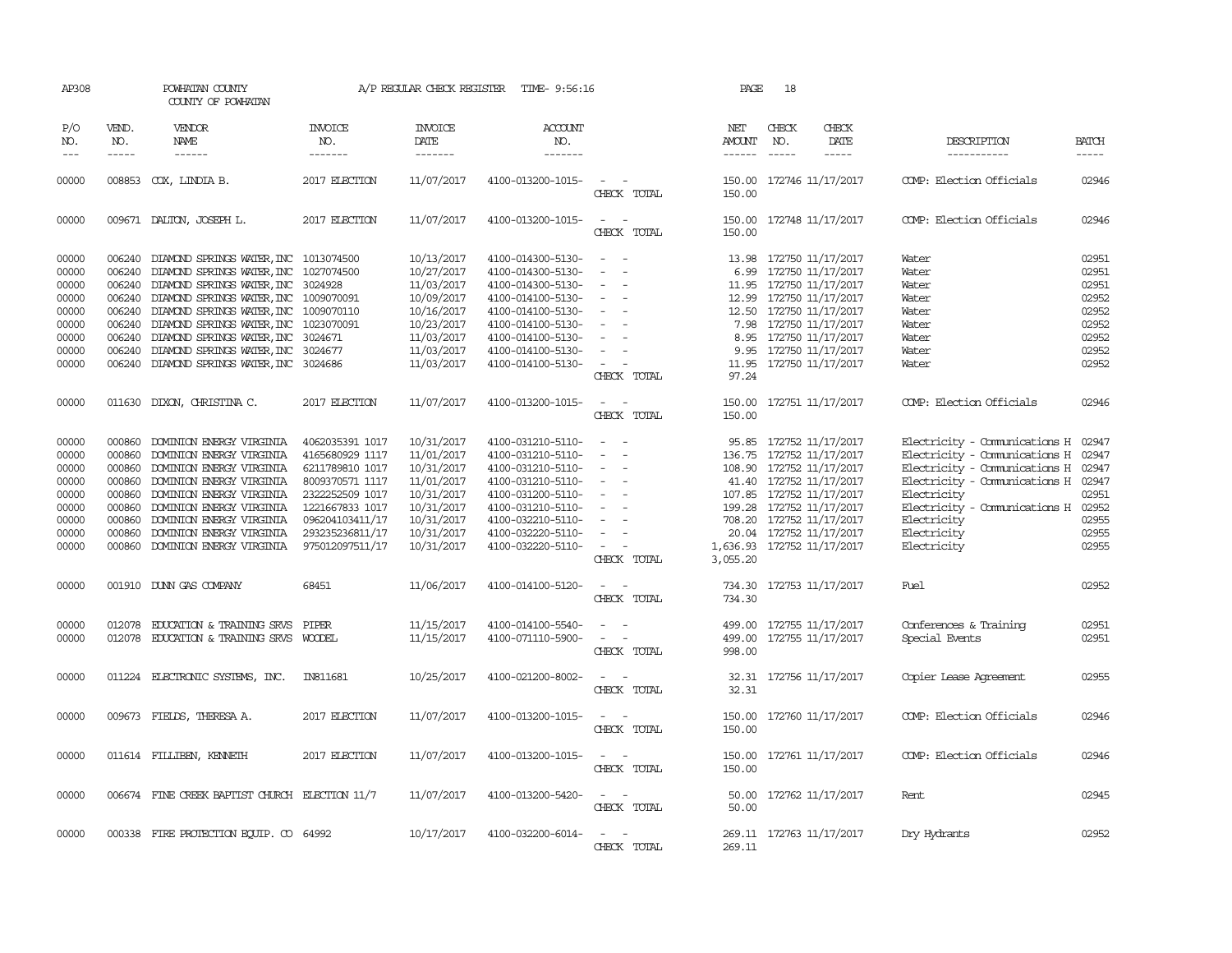| AP308              |                               | POWHATAN COUNTY<br>COUNTY OF POWHATAN |                            | A/P REGULAR CHECK REGISTER        | TIME- 9:56:16                    |                                                                                                                             | PAGE                           | 19           |                           |                            |                       |
|--------------------|-------------------------------|---------------------------------------|----------------------------|-----------------------------------|----------------------------------|-----------------------------------------------------------------------------------------------------------------------------|--------------------------------|--------------|---------------------------|----------------------------|-----------------------|
| P/O<br>NO.<br>$ -$ | VEND.<br>NO.<br>$\frac{1}{2}$ | VENDOR<br>NAME<br>------              | INVOICE<br>NO.<br>-------- | <b>INVOICE</b><br>DATE<br>------- | <b>ACCOUNT</b><br>NO.<br>------- |                                                                                                                             | NET<br>AMOUNT<br>$- - - - - -$ | CHECK<br>NO. | CHECK<br>DATE<br>$\cdots$ | DESCRIPTION<br>----------- | <b>BATCH</b><br>----- |
| 00000              | 008518                        | FLANAGAN, FRANKLIN L.                 | 2017 ELECTION              | 11/07/2017                        | 4100-013200-1015-                | $\frac{1}{2} \left( \frac{1}{2} \right) \left( \frac{1}{2} \right) = \frac{1}{2} \left( \frac{1}{2} \right)$<br>CHECK TOTAL | 175.00<br>175.00               |              | 172764 11/17/2017         | COMP: Election Officials   | 02946                 |
| 00000              | 009500                        | FLEMING, GWENDOLYN                    | 2017 ELECTION              | 11/07/2017                        | 4100-013200-1015-                | $\sim$ $\sim$<br>CHECK TOTAL                                                                                                | 175.00<br>175.00               |              | 172765 11/17/2017         | COMP: Election Officials   | 02946                 |
| 00000              |                               | 007052 GARRIS SIGNS                   | VDOT SIGNS                 | 7/05/2017                         | 4100-014500-3190-                | $\sim$ 100 $\sim$<br>CHECK TOTAL                                                                                            | 775.00<br>775.00               |              | 172766 11/17/2017         | Grounds Maintenance        | 02954                 |
| 00000              |                               | 011621 GILLESPIE, CAROLYN A.          | 2017 ELECTION              | 11/07/2017                        | 4100-013200-1015-                | $\sim$ $\sim$<br>CHECK TOTAL                                                                                                | 150.00                         |              | 150.00 172767 11/17/2017  | COMP: Election Officials   | 02946                 |
| 00000              |                               | 007620 GILLESPIE, CYNTHIA T.          | MILEAGE 11/7-22            | 11/07/2017                        | 4100-031210-5510-                | $\omega_{\rm{max}}$ and $\omega_{\rm{max}}$<br>CHECK TOTAL                                                                  | 143.55                         |              | 143.55 172768 11/17/2017  | Travel - Mileage           | 02949                 |
| 00000              |                               | 011100 GOODE-PERSAUD, SAMANTHA        | 2017 ELECTION              | 11/07/2017                        | 4100-013200-1015-                | $\omega_{\rm{max}}$ and $\omega_{\rm{max}}$<br>CHECK TOTAL                                                                  | 150.00                         |              | 150.00 172770 11/17/2017  | COMP: Election Officials   | 02946                 |
| 00000              |                               | 008852 GOODE, LAVERNE E.              | 2017 ELECTION              | 11/07/2017                        | 4100-013200-1015-                | $\sim$ $ \sim$<br>CHECK TOTAL                                                                                               | 150.00                         |              | 150.00 172771 11/17/2017  | COMP: Election Officials   | 02946                 |
| 00000              |                               | 008538 GOODMAN, JOSEPHINE L.          | 2017 ELECTION              | 11/07/2017                        | 4100-013200-1015-                | $\sim$ $\sim$<br>CHECK TOTAL                                                                                                | 150.00                         |              | 150.00 172772 11/17/2017  | COMP: Election Officials   | 02946                 |
| 00000              |                               | 009021 GRACELAND BAPTIST CHURCH       | ELECTION 11/7              | 11/07/2017                        | 4100-013200-5420-                | $\sim$ $  -$<br>CHECK TOTAL                                                                                                 | 50.00<br>50.00                 |              | 172773 11/17/2017         | Rent                       | 02945                 |
| 00000              |                               | 006013 GRAINGER                       | 9600204979                 | 10/30/2017                        | 4100-014100-3310-                | $\frac{1}{2} \left( \frac{1}{2} \right) \left( \frac{1}{2} \right) = \frac{1}{2} \left( \frac{1}{2} \right)$<br>CHECK TOTAL | 22.78                          |              | 22.78 172774 11/17/2017   | Repairs & Maintenance      | 02954                 |
| 00000              |                               | 010063 GREEN, KAYLEE                  | 2017 ELECTION              | 11/07/2017                        | 4100-013200-1015-                | $\frac{1}{2} \left( \frac{1}{2} \right) \left( \frac{1}{2} \right) = \frac{1}{2} \left( \frac{1}{2} \right)$<br>CHECK TOTAL | 175.00<br>175.00               |              | 172776 11/17/2017         | COMP: Election Officials   | 02946                 |
| 00000              |                               | 008513 GREGORY, LUCILLE S.            | 2017 ELECTION              | 11/07/2017                        | 4100-013200-1015-                | $\sim$<br>$\sim$<br>CHECK TOTAL                                                                                             | 150.00<br>150.00               |              | 172777 11/17/2017         | COMP: Election Officials   | 02946                 |
| 00000              |                               | 011618 GROSSE, RACHEL                 | 2017 ELECTION              | 11/07/2017                        | 4100-013200-1015-                | $\sim$ $  -$<br>CHECK TOTAL                                                                                                 | 150.00<br>150.00               |              | 172778 11/17/2017         | COMP: Election Officials   | 02946                 |
| 00000              |                               | 008537 HENSON, MARIE S.               | 2017 ELECTION              | 11/07/2017                        | 4100-013200-1015-                | $\sim$ $ \sim$<br>CHECK TOTAL                                                                                               | 175.00<br>175.00               |              | 172780 11/17/2017         | COMP: Election Officials   | 02946                 |
| 00000              |                               | 008041 HILL, LUCKY DARNELL            | 2017 ELECTION              | 11/07/2017                        | 4100-013200-1015-                | $\sim$ $ -$<br>CHECK TOTAL                                                                                                  | 150.00<br>150.00               |              | 172781 11/17/2017         | COMP: Election Officials   | 02946                 |
| 00000              |                               | 011624 HULL, CAROL L.                 | 2017 ELECTION              | 11/07/2017                        | 4100-013200-1015-                | $\sim$ $ \sim$<br>CHECK TOTAL                                                                                               | 150.00                         |              | 150.00 172782 11/17/2017  | COMP: Election Officials   | 02946                 |
| 00000              |                               | 011625 HULL, JOHN R.                  | 2017 ELECTION              | 11/07/2017                        | 4100-013200-1015-                | $\sim$ $ \sim$<br>CHECK TOTAL                                                                                               | 150.00                         |              | 150.00 172783 11/17/2017  | COMP: Election Officials   | 02946                 |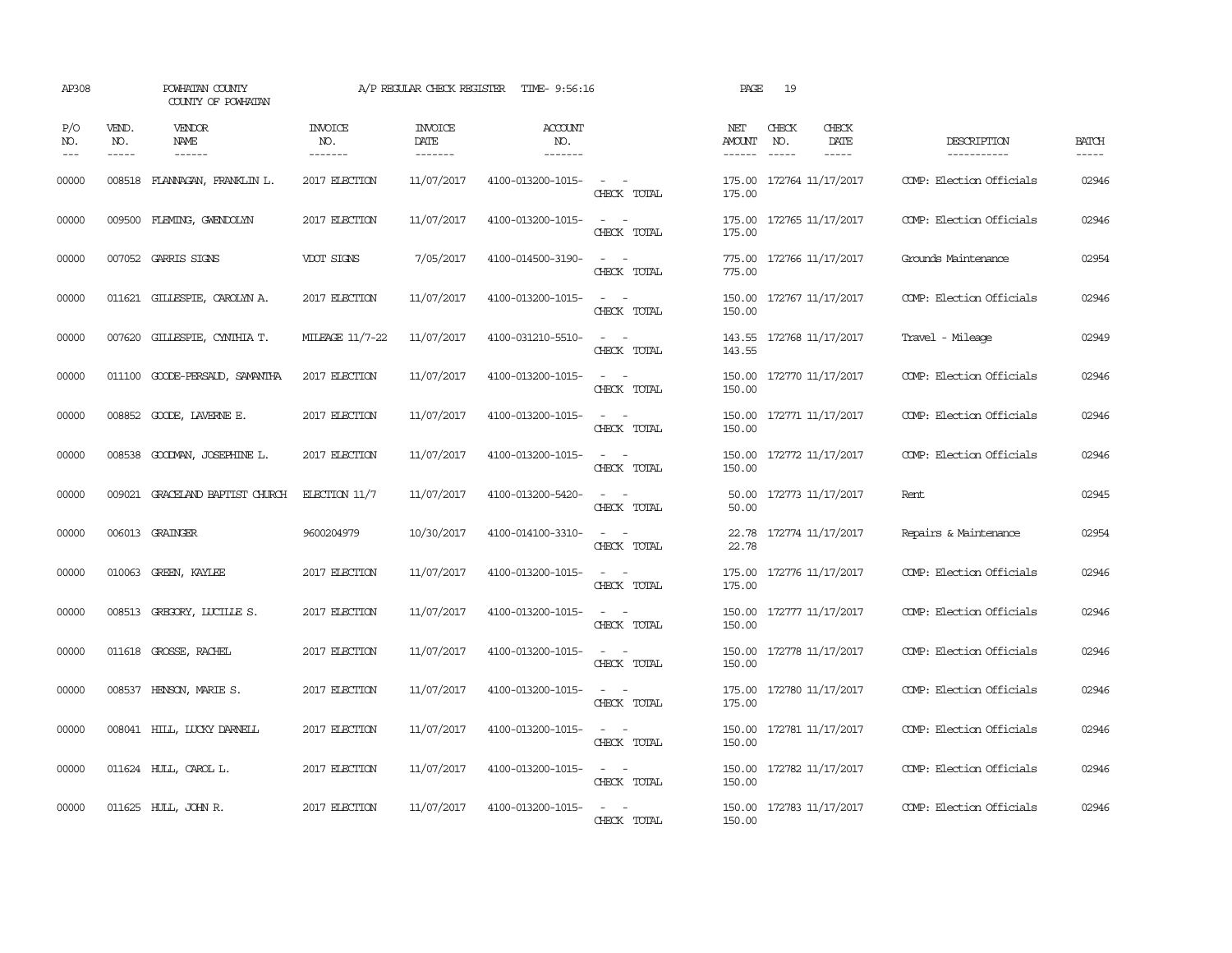| AP308                 |                               | POWHATAN COUNTY<br>COUNTY OF POWHATAN |                           | A/P REGULAR CHECK REGISTER        | TIME- 9:56:16                    |                                                                                                                             | PAGE                 | 20           |                              |                               |                             |
|-----------------------|-------------------------------|---------------------------------------|---------------------------|-----------------------------------|----------------------------------|-----------------------------------------------------------------------------------------------------------------------------|----------------------|--------------|------------------------------|-------------------------------|-----------------------------|
| P/O<br>NO.<br>$- - -$ | VEND.<br>NO.<br>$\frac{1}{2}$ | VENDOR<br><b>NAME</b>                 | INVOICE<br>NO.<br>------- | <b>INVOICE</b><br>DATE<br>------- | <b>ACCOUNT</b><br>NO.<br>------- |                                                                                                                             | NET<br>AMOUNT        | CHECK<br>NO. | CHECK<br>DATE<br>$- - - - -$ | DESCRIPTION<br>-----------    | <b>BATCH</b><br>$- - - - -$ |
| 00000                 | 010755                        | <b>INOVATIVE TURF</b>                 | 3617                      | 11/01/2017                        | 4100-014600-3320-                | $\overline{\phantom{a}}$<br>CHECK TOTAL                                                                                     | 1,580.95<br>1,580.95 |              | 172785 11/17/2017            | Maintenance/Service Contracts | 02954                       |
| 00000                 |                               | 010231 J & K HEAVY TRUCKS &           | 9764                      | 11/06/2017                        | 4100-032200-6009-                | $\sim$<br>$\sim$<br>CHECK TOTAL                                                                                             | 310.45<br>310.45     |              | 172786 11/17/2017            | Auto Repairs and Parts        | 02947                       |
| 00000                 |                               | 000120 JAMES RIVER AIR                | S86632                    | 10/31/2017                        | 4100-014100-3308-                | $\sim$<br>$\sim$<br>CHECK TOTAL                                                                                             | 430.00<br>430.00     |              | 172787 11/17/2017            | HVAC Service and Repairs      | 02954                       |
| 00000                 |                               | 007064 JOHNSON, CYNTHIA               | 2017 ELECTION             | 11/07/2017                        | 4100-013200-1015-                | $\sim$ $\sim$<br>CHECK TOTAL                                                                                                | 150.00               |              | 150.00 172790 11/17/2017     | COMP: Election Officials      | 02946                       |
| 00000                 |                               | 009676 JONES, ANDREW C.               | 2017 ELECTION             | 11/07/2017                        | 4100-013200-1015-                | $ -$<br>CHECK TOTAL                                                                                                         | 175.00               |              | 175.00 172791 11/17/2017     | COMP: Election Officials      | 02946                       |
| 00000                 |                               | 007874 JONES, LINDA HOLLIN            | 2017 ELECTION             | 11/07/2017                        | 4100-013200-1015-                | $\overline{\phantom{a}}$<br>$\sim$<br>CHECK TOTAL                                                                           | 150.00<br>150.00     |              | 172792 11/17/2017            | COMP: Election Officials      | 02946                       |
| 00000                 |                               | 008708 JONES, SUSAN H.                | 2017 ELECTION             | 11/07/2017                        | 4100-013200-1015-                | $\sim$ $\sim$<br>CHECK TOTAL                                                                                                | 175.00<br>175.00     |              | 172793 11/17/2017            | COMP: Election Officials      | 02946                       |
| 00000                 |                               | 012159 JORDAN, CECIL                  | <b>MILEAGE</b>            | 11/07/2017                        | 4100-013200-5510-                | $ -$<br>CHECK TOTAL                                                                                                         | 51.36                |              | 51.36 172794 11/17/2017      | Travel/Mileage/Parking/Tolls  | 02949                       |
| 00000                 |                               | 012153 JUDD, FRANCES                  | 2017 ELECTION             | 11/07/2017                        | 4100-013200-1015-                | $\sim$ $ -$<br>CHECK TOTAL                                                                                                  | 150.00<br>150.00     |              | 172795 11/17/2017            | COMP: Election Officials      | 02946                       |
| 00000                 |                               | 007981 LANGUAGE LINE SERVICES         | 922054                    | 10/16/2017                        | 4100-031200-5230-                | $ -$<br>CHECK TOTAL                                                                                                         | 1.60<br>1.60         |              | 172798 11/17/2017            | Telephone Services            | 02951                       |
| 00000                 |                               | 011104 LILLYWHITE, DONALD P.          | 2017 ELECTION             | 11/07/2017                        | 4100-013200-1015-                | $\sim$<br>CHECK TOTAL                                                                                                       | 150.00<br>150.00     |              | 172799 11/17/2017            | COMP: Election Officials      | 02946                       |
| 00000                 |                               | 011105 LIEWELLYN, CATHY LEE           | 2017 ELECTION             | 11/07/2017                        | 4100-013200-1015-                | $\overline{\phantom{a}}$<br>$\sim$<br>CHECK TOTAL                                                                           | 150.00<br>150.00     |              | 172800 11/17/2017            | COMP: Election Officials      | 02946                       |
| 00000                 |                               | 008522 LOWENTHAL JR., H JOSEPH        | 2017 ELECTION             | 11/07/2017                        | 4100-013200-1015-                | $\sim$ $ -$<br>CHECK TOTAL                                                                                                  | 175.00<br>175.00     |              | 172801 11/17/2017            | COMP: Election Officials      | 02946                       |
| 00000                 |                               | 000166 LUCK STONE CORP.               | IV-100784405              | 10/19/2017                        | 4100-014500-3190-                | $\sim$<br>$\sim$<br>CHECK TOTAL                                                                                             | 39.89<br>39.89       |              | 172802 11/17/2017            | Grounds Maintenance           | 02954                       |
| 00000                 |                               | 009493 LYONS, RALPH LARRY             | 2017 ELECTION             | 11/07/2017                        | 4100-013200-1015-                | $\frac{1}{2} \left( \frac{1}{2} \right) \left( \frac{1}{2} \right) = \frac{1}{2} \left( \frac{1}{2} \right)$<br>CHECK TOTAL | 150.00<br>150.00     |              | 172803 11/17/2017            | COMP: Election Officials      | 02946                       |
| 00000                 |                               | 006672 MACON FIRE DEPARTMENT          | ELECTION $11/7$           | 11/07/2017                        | 4100-013200-5420-                | $ -$<br>CHECK TOTAL                                                                                                         | 50.00<br>50.00       |              | 172804 11/17/2017            | Rent                          | 02945                       |
| 00000                 |                               | 011776 MADISON, DEBORAH               | 2017 ELECTION             | 11/07/2017                        | 4100-013200-1015-                | $\overline{\phantom{a}}$<br>CHECK TOTAL                                                                                     | 175.00<br>175.00     |              | 172805 11/17/2017            | COMP: Election Officials      | 02946                       |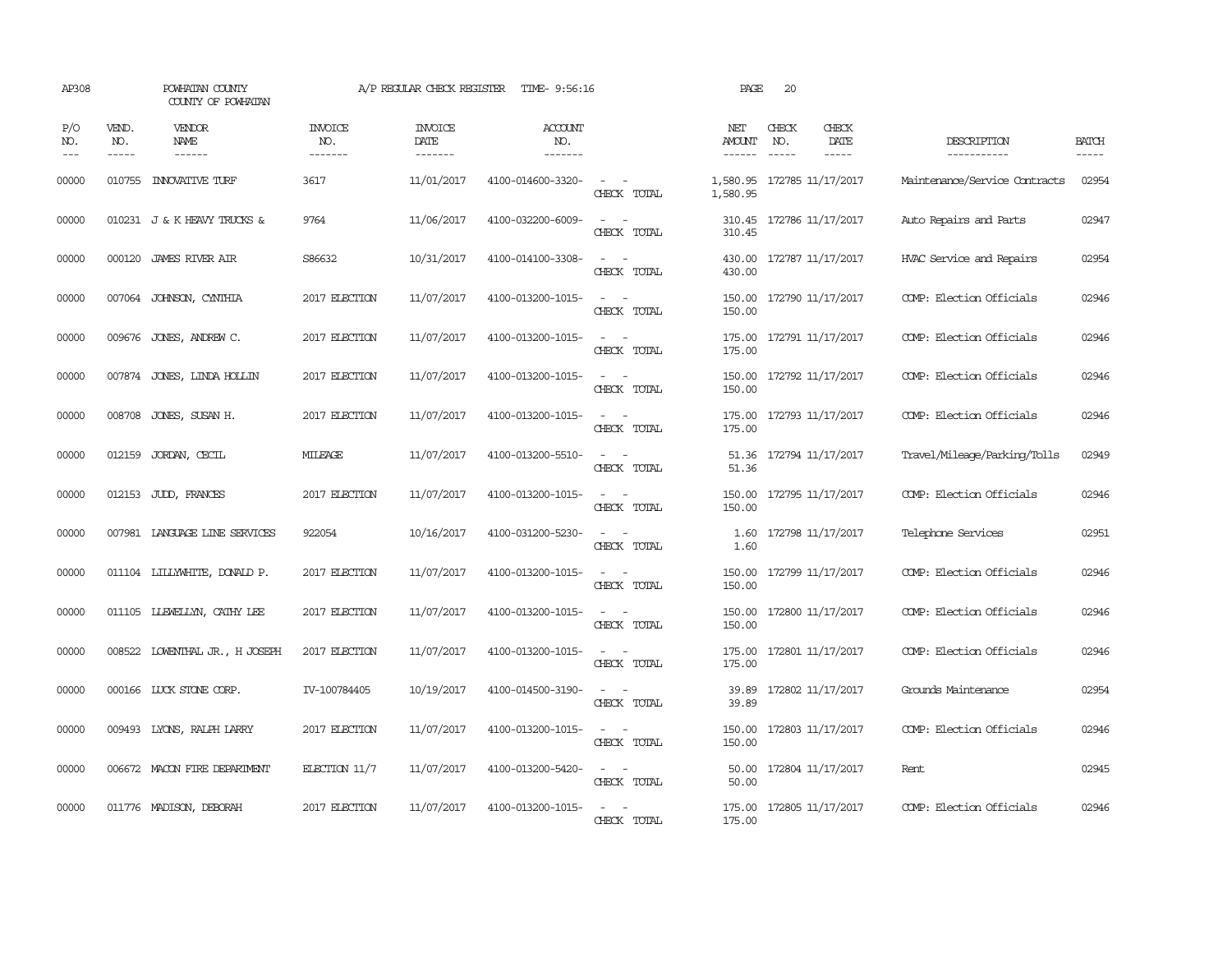| AP308                                                                                                                      |                             | POWHATAN COUNTY<br>COUNTY OF POWHATAN                                                                                                                                                                                                                                                                                                                                                                                        |                                                                                                                                                 | A/P REGULAR CHECK REGISTER                                                                                                                                                                       | TIME- 9:56:16                                                                                                                                                                                                                                                                                      |                                                                                                                                                               | PAGE                                                                                                                                       | 21           |                                                                                                                                                                                                                                                                                                                         |                                                                                                                                                                                                                                                                                                                        |                                                                                                                            |
|----------------------------------------------------------------------------------------------------------------------------|-----------------------------|------------------------------------------------------------------------------------------------------------------------------------------------------------------------------------------------------------------------------------------------------------------------------------------------------------------------------------------------------------------------------------------------------------------------------|-------------------------------------------------------------------------------------------------------------------------------------------------|--------------------------------------------------------------------------------------------------------------------------------------------------------------------------------------------------|----------------------------------------------------------------------------------------------------------------------------------------------------------------------------------------------------------------------------------------------------------------------------------------------------|---------------------------------------------------------------------------------------------------------------------------------------------------------------|--------------------------------------------------------------------------------------------------------------------------------------------|--------------|-------------------------------------------------------------------------------------------------------------------------------------------------------------------------------------------------------------------------------------------------------------------------------------------------------------------------|------------------------------------------------------------------------------------------------------------------------------------------------------------------------------------------------------------------------------------------------------------------------------------------------------------------------|----------------------------------------------------------------------------------------------------------------------------|
| P/O<br>NO.<br>$---$                                                                                                        | VEND.<br>NO.<br>$- - - - -$ | VENDOR<br><b>NAME</b><br>$- - - - - -$                                                                                                                                                                                                                                                                                                                                                                                       | <b>INVOICE</b><br>NO.<br>-------                                                                                                                | <b>INVOICE</b><br><b>DATE</b><br>-------                                                                                                                                                         | ACCOUNT<br>NO.<br>-------                                                                                                                                                                                                                                                                          |                                                                                                                                                               | NET<br>AMOUNT<br>$- - - - - -$                                                                                                             | CHECK<br>NO. | CHECK<br>DATE<br>$- - - - -$                                                                                                                                                                                                                                                                                            | DESCRIPTION<br>-----------                                                                                                                                                                                                                                                                                             | <b>BATCH</b><br>-----                                                                                                      |
| 00000                                                                                                                      |                             | 006667 MANAKIN EPISCOPAL CHURCH                                                                                                                                                                                                                                                                                                                                                                                              | $EECTION$ 11/7                                                                                                                                  | 11/07/2017                                                                                                                                                                                       | 4100-013200-5420-                                                                                                                                                                                                                                                                                  | CHECK TOTAL                                                                                                                                                   | 50.00                                                                                                                                      |              | 50.00 172806 11/17/2017                                                                                                                                                                                                                                                                                                 | Rent.                                                                                                                                                                                                                                                                                                                  | 02945                                                                                                                      |
| 00000                                                                                                                      |                             | 009552 MANSFIELD OIL COMPANY                                                                                                                                                                                                                                                                                                                                                                                                 | SOLCD-365462                                                                                                                                    | 11/03/2017                                                                                                                                                                                       | 4100-032200-5120-                                                                                                                                                                                                                                                                                  | CHECK TOTAL                                                                                                                                                   | 31.32<br>31.32                                                                                                                             |              | 172807 11/17/2017                                                                                                                                                                                                                                                                                                       | Apparatus Fuel                                                                                                                                                                                                                                                                                                         | 02947                                                                                                                      |
| 00000                                                                                                                      |                             | 011626 MAXEY, JAMES GORDON                                                                                                                                                                                                                                                                                                                                                                                                   | 2017 ELECTION                                                                                                                                   | 11/07/2017                                                                                                                                                                                       | 4100-013200-1015-                                                                                                                                                                                                                                                                                  | $\overline{\phantom{0}}$<br>CHECK TOTAL                                                                                                                       | 150.00<br>150.00                                                                                                                           |              | 172808 11/17/2017                                                                                                                                                                                                                                                                                                       | COMP: Election Officials                                                                                                                                                                                                                                                                                               | 02946                                                                                                                      |
| 00000                                                                                                                      |                             | 012164 MEDIA DISTRIBUTORS                                                                                                                                                                                                                                                                                                                                                                                                    | SI-80969169                                                                                                                                     | 11/09/2017                                                                                                                                                                                       | 4100-031200-6014-                                                                                                                                                                                                                                                                                  | $\overline{\phantom{a}}$<br>CHECK TOTAL                                                                                                                       | 350.18<br>350.18                                                                                                                           |              | 172809 11/17/2017                                                                                                                                                                                                                                                                                                       | Other Operating Supplies                                                                                                                                                                                                                                                                                               | 02951                                                                                                                      |
| 00000                                                                                                                      |                             | 010086 MEDPROUS                                                                                                                                                                                                                                                                                                                                                                                                              | MC30591                                                                                                                                         | 7/01/2017                                                                                                                                                                                        | 4100-032200-3110-                                                                                                                                                                                                                                                                                  | $\equiv$<br>CHECK TOTAL                                                                                                                                       | 395.83<br>395.83                                                                                                                           |              | 172810 11/17/2017                                                                                                                                                                                                                                                                                                       | Health/Vaccinations/Inoculatio                                                                                                                                                                                                                                                                                         | 02947                                                                                                                      |
| 00000                                                                                                                      |                             | 011106 MEYERHOEFFER, LINDA H.                                                                                                                                                                                                                                                                                                                                                                                                | 2017 ELECTION                                                                                                                                   | 11/07/2017                                                                                                                                                                                       | 4100-013200-1015-                                                                                                                                                                                                                                                                                  | $\overline{\phantom{a}}$<br>$\overline{\phantom{a}}$<br>CHECK TOTAL                                                                                           | 150.00<br>150.00                                                                                                                           |              | 172811 11/17/2017                                                                                                                                                                                                                                                                                                       | COMP: Election Officials                                                                                                                                                                                                                                                                                               | 02946                                                                                                                      |
| 00000                                                                                                                      | 008553                      | MILLER, PATRICIA                                                                                                                                                                                                                                                                                                                                                                                                             | 2017 ELECTION                                                                                                                                   | 11/07/2017                                                                                                                                                                                       | 4100-013200-1015-                                                                                                                                                                                                                                                                                  | CHECK TOTAL                                                                                                                                                   | 150.00<br>150.00                                                                                                                           |              | 172812 11/17/2017                                                                                                                                                                                                                                                                                                       | COMP: Election Officials                                                                                                                                                                                                                                                                                               | 02946                                                                                                                      |
| 00000                                                                                                                      | 010603                      | MILLS, BETHANY                                                                                                                                                                                                                                                                                                                                                                                                               | 2017 ELECTION                                                                                                                                   | 11/07/2017                                                                                                                                                                                       | 4100-013200-1015-                                                                                                                                                                                                                                                                                  | CHECK TOTAL                                                                                                                                                   | 150.00<br>150.00                                                                                                                           |              | 172813 11/17/2017                                                                                                                                                                                                                                                                                                       | COMP: Election Officials                                                                                                                                                                                                                                                                                               | 02946                                                                                                                      |
| 00000<br>00000<br>00000<br>00000<br>00000<br>00000<br>00000<br>00000<br>00000<br>00000<br>00000<br>00000<br>00000<br>00000 | 006610                      | 006610 MO-JOHNS SANITATION<br>MO-JOHNS SANITATION<br>006610 MO-JOHNS SANITATION<br>006610 MO-JOHNS SANITATION<br>006610 MO-JOHNS SANITATION<br>006610 MO-JOHNS SANITATION<br>006610 MO-JOHNS SANITATION<br>006610 MO-JOHNS SANITATION<br>006610 MO-JOHNS SANITATION<br>006610 MO-JOHNS SANITATION<br>006610 MO-JOHNS SANITATION<br>006610 MO-JOHNS SANITATION<br>006610 MO-JOHNS SANITATION<br>009679 MORRIS, VICTOR HARDING | 104891<br>104892<br>104893<br>104894<br>104895<br>104896<br>104897<br>104898<br>104899<br>104900<br>104901<br>104902<br>104903<br>2017 ELECTION | 11/02/2017<br>11/02/2017<br>11/02/2017<br>11/02/2017<br>11/02/2017<br>11/02/2017<br>11/02/2017<br>11/02/2017<br>11/02/2017<br>11/02/2017<br>11/02/2017<br>11/02/2017<br>11/02/2017<br>11/07/2017 | 4100-014600-3311-<br>4100-014600-3311-<br>4100-014600-3311-<br>4100-014600-3311-<br>4100-014600-3311-<br>4100-014600-3311-<br>4100-014600-3311-<br>4100-014600-3311-<br>4100-014600-3311-<br>4100-014600-3311-<br>4100-014600-3311-<br>4100-014600-3311-<br>4100-014600-3311-<br>4100-013200-1015- | $\overline{\phantom{a}}$<br>$\overline{\phantom{a}}$<br>$\sim$<br>CHECK TOTAL<br>$\overline{\phantom{a}}$<br>CHECK TOTAL<br>$\equiv$<br>$\sim$<br>CHECK TOTAL | 103.00<br>206.00<br>128.00<br>103.00<br>103.00<br>103.00<br>334.00<br>1,411.00<br>103.00<br>103.00<br>103.00<br>309.00<br>150.00<br>150.00 |              | 172814 11/17/2017<br>172814 11/17/2017<br>125.00 172814 11/17/2017<br>103.00 172814 11/17/2017<br>172814 11/17/2017<br>172814 11/17/2017<br>172814 11/17/2017<br>103.00 172814 11/17/2017<br>172814 11/17/2017<br>172814 11/17/2017<br>172815 11/17/2017<br>172815 11/17/2017<br>172815 11/17/2017<br>172816 11/17/2017 | Portable Bathrooms<br>Portable Bathrooms<br>Portable Bathrooms<br>Portable Bathrooms<br>Portable Bathrooms<br>Portable Bathrooms<br>Portable Bathrooms<br>Portable Bathrooms<br>Portable Bathrooms<br>Portable Bathrooms<br>Portable Bathrooms<br>Portable Bathrooms<br>Portable Bathrooms<br>COMP: Election Officials | 02955<br>02955<br>02955<br>02955<br>02955<br>02955<br>02955<br>02955<br>02955<br>02955<br>02955<br>02955<br>02955<br>02946 |
| 00000                                                                                                                      |                             | 006673 MT. ZION BAPTIST CHURCH                                                                                                                                                                                                                                                                                                                                                                                               | ELECTION $11/7$                                                                                                                                 | 11/07/2017                                                                                                                                                                                       | 4100-013200-5420-                                                                                                                                                                                                                                                                                  | $\overline{\phantom{a}}$<br>CHECK TOTAL                                                                                                                       | 50.00<br>50.00                                                                                                                             |              | 172818 11/17/2017                                                                                                                                                                                                                                                                                                       | Rent                                                                                                                                                                                                                                                                                                                   | 02945                                                                                                                      |
| 00000                                                                                                                      |                             | 009895 MULLINS, SHANE                                                                                                                                                                                                                                                                                                                                                                                                        | 2017 ELECTION                                                                                                                                   | 11/07/2017                                                                                                                                                                                       | 4100-013200-1015-                                                                                                                                                                                                                                                                                  | $\equiv$<br>CHECK TOTAL                                                                                                                                       | 150.00<br>150.00                                                                                                                           |              | 172819 11/17/2017                                                                                                                                                                                                                                                                                                       | COMP: Election Officials                                                                                                                                                                                                                                                                                               | 02946                                                                                                                      |
| 00000                                                                                                                      |                             | 012166 NORCON COMMUNICATIONS, INC 0070434                                                                                                                                                                                                                                                                                                                                                                                    |                                                                                                                                                 | 11/01/2017                                                                                                                                                                                       | 4100-014100-3310-                                                                                                                                                                                                                                                                                  | CHECK TOTAL                                                                                                                                                   | 25.32                                                                                                                                      |              | 25.32 172820 11/17/2017                                                                                                                                                                                                                                                                                                 | Repairs & Maintenance                                                                                                                                                                                                                                                                                                  | 02954                                                                                                                      |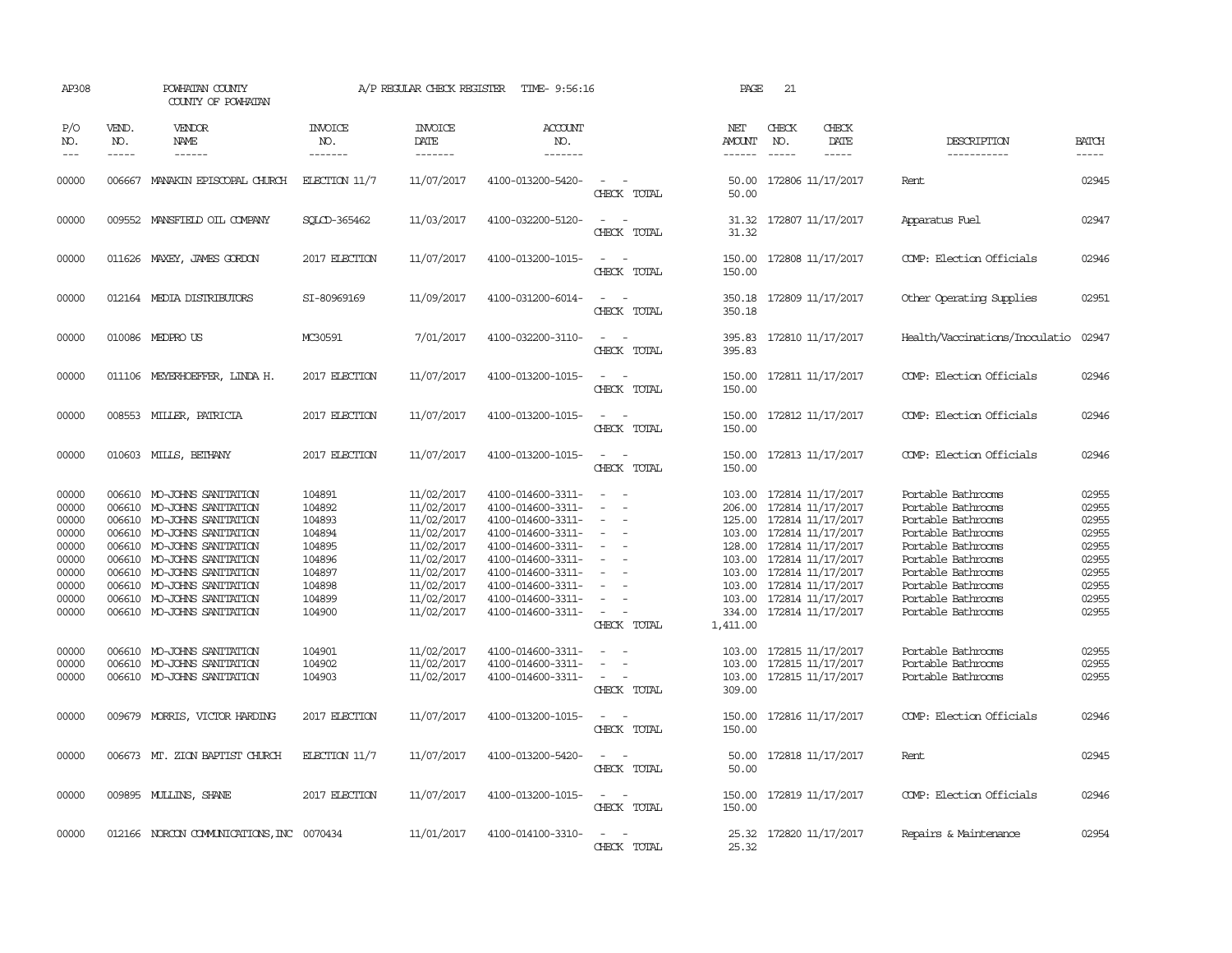| AP308                                                                         |                                                                                        | POWHATAN COUNTY<br>COUNTY OF POWHATAN                                                                                                                                                                                                           |                                                                                        | A/P REGULAR CHECK REGISTER                                                                                                 | TIME- 9:56:16                                                                                                                                                                             |                                                     | PAGE                                            | 22            |                                                                                                                                                                                                             |                                                                                                                                                                                                                                                  |                                                                               |
|-------------------------------------------------------------------------------|----------------------------------------------------------------------------------------|-------------------------------------------------------------------------------------------------------------------------------------------------------------------------------------------------------------------------------------------------|----------------------------------------------------------------------------------------|----------------------------------------------------------------------------------------------------------------------------|-------------------------------------------------------------------------------------------------------------------------------------------------------------------------------------------|-----------------------------------------------------|-------------------------------------------------|---------------|-------------------------------------------------------------------------------------------------------------------------------------------------------------------------------------------------------------|--------------------------------------------------------------------------------------------------------------------------------------------------------------------------------------------------------------------------------------------------|-------------------------------------------------------------------------------|
| P/O<br>NO.                                                                    | VEND.<br>NO.                                                                           | VENDOR<br>NAME                                                                                                                                                                                                                                  | <b>INVOICE</b><br>NO.                                                                  | <b>INVOICE</b><br>DATE                                                                                                     | <b>ACCOUNT</b><br>NO.                                                                                                                                                                     |                                                     | NET<br>AMOUNT                                   | CHECK<br>NO.  | CHECK<br>DATE                                                                                                                                                                                               | DESCRIPTION                                                                                                                                                                                                                                      | <b>BATCH</b>                                                                  |
| $- - -$                                                                       | $\frac{1}{2}$                                                                          |                                                                                                                                                                                                                                                 | -------                                                                                | -------                                                                                                                    | -------                                                                                                                                                                                   |                                                     | $- - - - - -$                                   | $\frac{1}{2}$ | $\frac{1}{2}$                                                                                                                                                                                               | -----------                                                                                                                                                                                                                                      | -----                                                                         |
| 00000                                                                         | 009681                                                                                 | PALSA, BARBARA JO SANTIAGO 2017 ELECTION                                                                                                                                                                                                        |                                                                                        | 11/07/2017                                                                                                                 | 4100-013200-1015-                                                                                                                                                                         | $\sim$<br>CHECK TOTAL                               | 175.00                                          |               | 175.00 172821 11/17/2017                                                                                                                                                                                    | COMP: Election Officials                                                                                                                                                                                                                         | 02946                                                                         |
| 00000                                                                         |                                                                                        | 000375 PIEDWONT REGIONAL JAIL                                                                                                                                                                                                                   | 163                                                                                    | 10/31/2017                                                                                                                 | 4100-033400-3841-                                                                                                                                                                         | CHECK TOTAL                                         | 19,776.00                                       |               | 19,776.00 172822 11/17/2017                                                                                                                                                                                 | Detention of Adults                                                                                                                                                                                                                              | 02951                                                                         |
| 00000                                                                         |                                                                                        | 012154 PLOWCHA, CAROL                                                                                                                                                                                                                           | 2017 ELECTION                                                                          | 11/07/2017                                                                                                                 | 4100-013200-1015-                                                                                                                                                                         | $\sim$ $\sim$<br>CHECK TOTAL                        | 150.00<br>150.00                                |               | 172823 11/17/2017                                                                                                                                                                                           | COMP: Election Officials                                                                                                                                                                                                                         | 02946                                                                         |
| 00000<br>00000<br>00000<br>00000<br>00000<br>00000<br>00000<br>00000<br>00000 | 001250<br>001250<br>001250<br>001250<br>001250<br>001250<br>001250<br>001250<br>001250 | POWHATAN AUTO & TRACTOR<br>POWHATAN AUTO & TRACTOR<br>POWHATAN AUTO & TRACTOR<br>POWHATAN AUTO & TRACTOR<br>POWHATAN AUTO & TRACTOR<br>POWHATAN AUTO & TRACTOR<br>POWHATAN AUTO & TRACTOR<br>POWHATAN AUTO & TRACTOR<br>POWHATAN AUTO & TRACTOR | 469258<br>469433<br>470261<br>470261<br>470772<br>470772<br>470849<br>472455<br>472654 | 10/04/2017<br>10/05/2017<br>10/11/2017<br>10/11/2017<br>10/16/2017<br>10/16/2017<br>10/16/2017<br>10/26/2017<br>10/28/2017 | 4100-032200-6009-<br>4100-014100-6009-<br>4100-014500-6009-<br>4100-014500-3319-<br>4100-014500-6009-<br>4100-014500-3319-<br>4100-032200-6009-<br>4100-032200-6009-<br>4100-032200-6009- | $\overline{\phantom{a}}$<br>$\equiv$<br>$\sim$ $-$  | 4.99<br>24.73<br>9.16<br>50.63<br>58.99<br>1.49 |               | 52.24 172825 11/17/2017<br>172825 11/17/2017<br>172825 11/17/2017<br>172825 11/17/2017<br>20.44 172825 11/17/2017<br>27.30 172825 11/17/2017<br>172825 11/17/2017<br>172825 11/17/2017<br>172825 11/17/2017 | Auto Repairs and Parts<br>Auto Parts & Repairs<br>Auto Parts & Repairs<br>Equipment Repairs and Maintena<br>Auto Parts & Repairs<br>Equipment Repairs and Maintena<br>Auto Repairs and Parts<br>Auto Repairs and Parts<br>Auto Repairs and Parts | 02954<br>02954<br>02954<br>02954<br>02954<br>02954<br>02954<br>02954<br>02954 |
| 00000                                                                         | 007947                                                                                 | POWHATAN CHRISTIAN                                                                                                                                                                                                                              | ELECTION $11/7$                                                                        | 11/07/2017                                                                                                                 | 4100-013200-5420-                                                                                                                                                                         | CHECK TOTAL<br>$\sim$<br>$\sim$<br>CHECK TOTAL      | 249.97<br>50.00<br>50.00                        |               | 172826 11/17/2017                                                                                                                                                                                           | Rent                                                                                                                                                                                                                                             | 02945                                                                         |
| 00000                                                                         | 009020                                                                                 | POWHATAN COMMUNITY CHURCH ELECTION 11/7                                                                                                                                                                                                         |                                                                                        | 11/07/2017                                                                                                                 | 4100-013200-5420-                                                                                                                                                                         | $\overline{\phantom{a}}$<br>CHECK TOTAL             | 50.00<br>50.00                                  |               | 172827 11/17/2017                                                                                                                                                                                           | Rent                                                                                                                                                                                                                                             | 02945                                                                         |
| 00000<br>00000                                                                | 005050<br>005050                                                                       | POWHATAN LOCK SERVICES<br>POWHATAN LOCK SERVICES                                                                                                                                                                                                | 1346<br>1374                                                                           | 9/11/2017<br>10/31/2017                                                                                                    | 4100-031210-3310-<br>4100-014100-3310-                                                                                                                                                    | CHECK TOTAL                                         | 44.50<br>102.90<br>147.40                       |               | 172828 11/17/2017<br>172828 11/17/2017                                                                                                                                                                      | Repairs and Maintenance<br>Repairs & Maintenance                                                                                                                                                                                                 | 02947<br>02954                                                                |
| 00000                                                                         | 010777                                                                                 | PRESEARCH BACKGROUND                                                                                                                                                                                                                            | 59252-85                                                                               | 11/01/2017                                                                                                                 | 4100-083500-7002-                                                                                                                                                                         | CHECK TOTAL                                         | 29.85<br>29.85                                  |               | 172829 11/17/2017                                                                                                                                                                                           | Criminal History/Background Ch                                                                                                                                                                                                                   | 02952                                                                         |
| 00000                                                                         | 010883                                                                                 | PRICE, PAUL AARON                                                                                                                                                                                                                               | 2017 ELECTION                                                                          | 11/07/2017                                                                                                                 | 4100-013200-1015-                                                                                                                                                                         | $\equiv$<br>CHECK TOTAL                             | 150.00<br>150.00                                |               | 172830 11/17/2017                                                                                                                                                                                           | COMP: Election Officials                                                                                                                                                                                                                         | 02946                                                                         |
| 00000                                                                         |                                                                                        | 011884 PRICE, PAULA                                                                                                                                                                                                                             | <b>MILEAGE</b>                                                                         | 11/07/2017                                                                                                                 | 4100-013200-5510-                                                                                                                                                                         | CHECK TOTAL                                         | 106.25                                          |               | 106.25 172831 11/17/2017                                                                                                                                                                                    | Travel/Mileage/Parking/Tolls                                                                                                                                                                                                                     | 02949                                                                         |
| 00000                                                                         |                                                                                        | 009498 PROFFITT, LARRY W.                                                                                                                                                                                                                       | 2017 ELECTION                                                                          | 11/07/2017                                                                                                                 | 4100-013200-1015-                                                                                                                                                                         | CHECK TOTAL                                         | 150.00                                          |               | 150.00 172832 11/17/2017                                                                                                                                                                                    | COMP: Election Officials                                                                                                                                                                                                                         | 02946                                                                         |
| 00000<br>00000<br>00000<br>00000                                              | 006474<br>006474<br>006474                                                             | PROGRESSIVE AUTO WORKS<br>PROGRESSIVE AUTO WORKS<br>PROGRESSIVE AUTO WORKS<br>006474 PROGRESSIVE AUTO WORKS                                                                                                                                     | 0035401<br>0035402<br>0035409<br>0035428                                               | 11/09/2017<br>11/09/2017<br>11/09/2017<br>11/14/2017                                                                       | 4100-031200-6009-<br>4100-031200-6009-<br>4100-031200-6009-<br>4100-031200-6009-                                                                                                          | $\equiv$<br>$\overline{\phantom{a}}$<br>CHECK TOTAL | 689.47<br>3,182.94                              |               | 715.83 172833 11/17/2017<br>172833 11/17/2017<br>323.51 172833 11/17/2017<br>1,454.13 172833 11/17/2017                                                                                                     | Auto Parts/Repairs<br>Auto Parts/Repairs<br>Auto Parts/Repairs<br>Auto Parts/Repairs                                                                                                                                                             | 02951<br>02951<br>02951<br>02951                                              |
| 00000<br>00000<br>00000                                                       | 000620                                                                                 | 000620 R. C. GOODWYN & SONS, INC<br>R. C. GOODWYN & SONS, INC<br>000620 R. C. GOODWYN & SONS, INC 0789096                                                                                                                                       | 0788762<br>0788785                                                                     | 10/26/2017<br>10/26/2017<br>10/30/2017                                                                                     | 4100-014100-3310-<br>4100-014100-3310-<br>4100-014100-3310-                                                                                                                               | CHECK TOTAL                                         | 39.98<br>60.87                                  |               | 172834 11/17/2017<br>5.69 172834 11/17/2017<br>15.20 172834 11/17/2017                                                                                                                                      | Repairs & Maintenance<br>Repairs & Maintenance<br>Repairs & Maintenance                                                                                                                                                                          | 02954<br>02954<br>02954                                                       |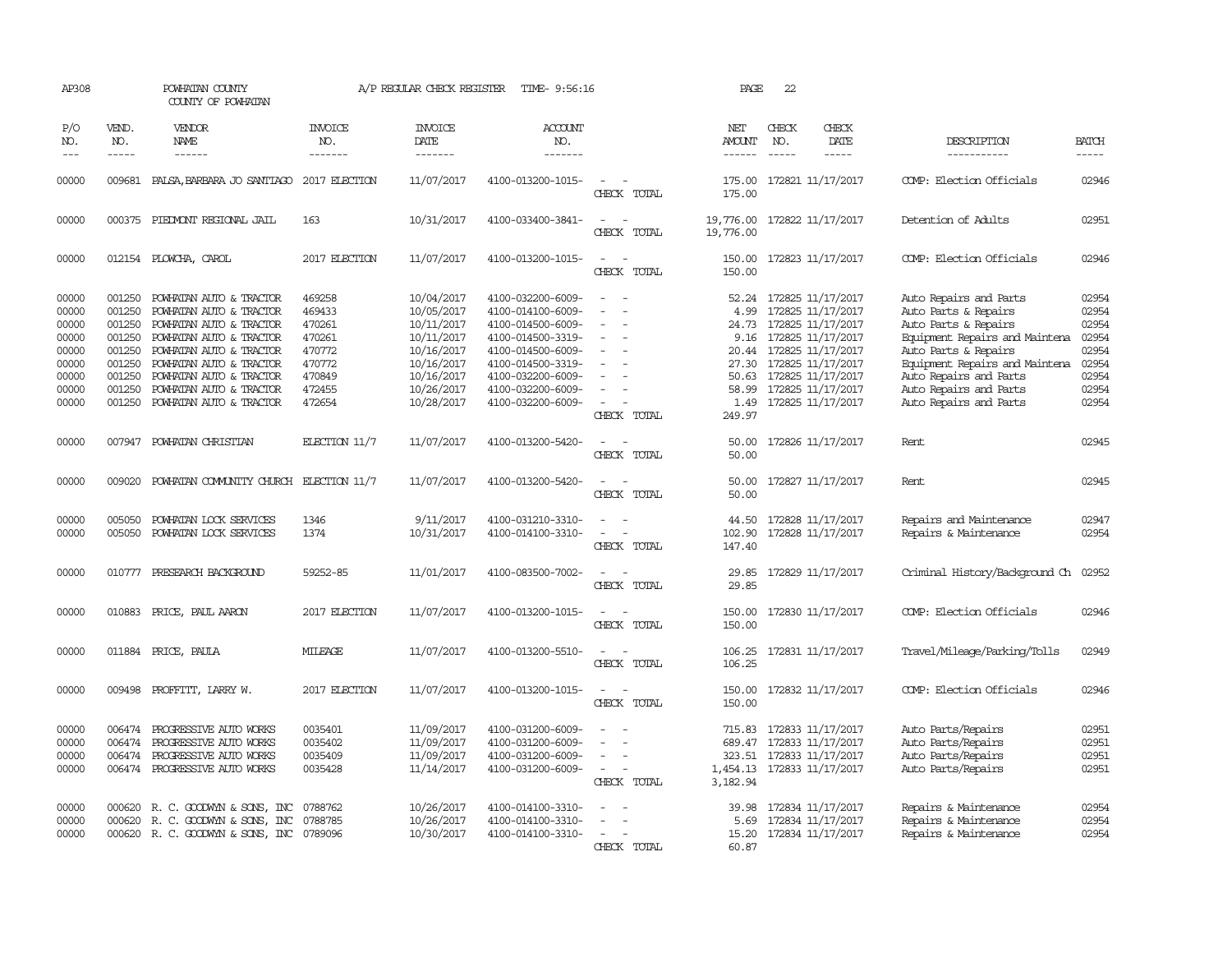| AP308                                                                                                                                                                                                                                                                                                                                                                                                      |                               | POWHATAN COUNTY<br>COUNTY OF POWHATAN                                                                                         |                                                          | A/P REGULAR CHECK REGISTER                                         | TIME- 9:56:16                                                                                         |                                                                                                                             | PAGE                               | 23                            |                                                                                                                     |                                                                                                                           |                                           |
|------------------------------------------------------------------------------------------------------------------------------------------------------------------------------------------------------------------------------------------------------------------------------------------------------------------------------------------------------------------------------------------------------------|-------------------------------|-------------------------------------------------------------------------------------------------------------------------------|----------------------------------------------------------|--------------------------------------------------------------------|-------------------------------------------------------------------------------------------------------|-----------------------------------------------------------------------------------------------------------------------------|------------------------------------|-------------------------------|---------------------------------------------------------------------------------------------------------------------|---------------------------------------------------------------------------------------------------------------------------|-------------------------------------------|
| P/O<br>NO.<br>$\frac{1}{2} \frac{1}{2} \frac{1}{2} \frac{1}{2} \frac{1}{2} \frac{1}{2} \frac{1}{2} \frac{1}{2} \frac{1}{2} \frac{1}{2} \frac{1}{2} \frac{1}{2} \frac{1}{2} \frac{1}{2} \frac{1}{2} \frac{1}{2} \frac{1}{2} \frac{1}{2} \frac{1}{2} \frac{1}{2} \frac{1}{2} \frac{1}{2} \frac{1}{2} \frac{1}{2} \frac{1}{2} \frac{1}{2} \frac{1}{2} \frac{1}{2} \frac{1}{2} \frac{1}{2} \frac{1}{2} \frac{$ | VEND.<br>NO.<br>$\frac{1}{2}$ | <b>VENDOR</b><br>NAME<br>$- - - - - -$                                                                                        | <b>INVOICE</b><br>NO.<br>-------                         | <b>INVOICE</b><br>DATE<br>-------                                  | ACCOUNT<br>NO.<br>-------                                                                             |                                                                                                                             | NET<br>AMOUNT<br>------            | CHECK<br>NO.<br>$\frac{1}{2}$ | CHECK<br>DATE<br>-----                                                                                              | DESCRIPTION<br>-----------                                                                                                | <b>BATCH</b><br>-----                     |
| 00000                                                                                                                                                                                                                                                                                                                                                                                                      | 010728                        | REAMES, JEANETTE C.                                                                                                           | 2017 ELECTION                                            | 11/07/2017                                                         | 4100-013200-1015-                                                                                     | $\sim$ 10 $\sim$ $\sim$<br>CHECK TOTAL                                                                                      | 150.00<br>150.00                   |                               | 172835 11/17/2017                                                                                                   | COMP: Election Officials                                                                                                  | 02946                                     |
| 00000<br>00000<br>00000<br>00000<br>00000                                                                                                                                                                                                                                                                                                                                                                  | 006945<br>006945<br>006945    | 006945 RECORDED BOOKS, LLC<br>RECORDED BOOKS, LLC<br>RECORDED BOOKS, LLC<br>RECORDED BOOKS, LLC<br>006945 RECORDED BOOKS, LLC | 75618077<br>75618395<br>75619206<br>75625655<br>75626226 | 10/30/2017<br>11/07/2017<br>10/30/2017<br>11/08/2017<br>11/09/2017 | 4100-073100-6012-<br>4100-073100-6012-<br>4100-073100-6012-<br>4100-073100-6012-<br>4100-073100-6012- | $\sim$<br>$\sim$<br>$\sim$<br>$\overline{\phantom{a}}$<br>$\overline{\phantom{a}}$<br>CHECK TOTAL                           | 141.37<br>39.99<br>45.00<br>616.13 |                               | 111.37 172836 11/17/2017<br>172836 11/17/2017<br>172836 11/17/2017<br>278.40 172836 11/17/2017<br>172836 11/17/2017 | Books & Subscriptions<br>Books & Subscriptions<br>Books & Subscriptions<br>Books & Subscriptions<br>Books & Subscriptions | 02952<br>02952<br>02952<br>02952<br>02952 |
| 00000                                                                                                                                                                                                                                                                                                                                                                                                      |                               | 009047 RED WING SHOES                                                                                                         | 484132719                                                | 11/01/2017                                                         | 4100-014500-6100-                                                                                     | $\frac{1}{2} \left( \frac{1}{2} \right) \left( \frac{1}{2} \right) = \frac{1}{2} \left( \frac{1}{2} \right)$<br>CHECK TOTAL | 148.74                             |                               | 148.74 172837 11/17/2017                                                                                            | Personal Protective Equipment                                                                                             | 02955                                     |
| 00000                                                                                                                                                                                                                                                                                                                                                                                                      |                               | 011228 RENGER, GARY C.                                                                                                        | 2017 ELECTION                                            | 11/07/2017                                                         | 4100-013200-1015-                                                                                     | $\sim$<br>$\sim$<br>CHECK TOTAL                                                                                             | 150.00<br>150.00                   |                               | 172838 11/17/2017                                                                                                   | COMP: Election Officials                                                                                                  | 02946                                     |
| 00000                                                                                                                                                                                                                                                                                                                                                                                                      |                               | 012165 RENGER, JEANIE                                                                                                         | MILEAGE 9-11/17                                          | 11/13/2017                                                         | 4100-013200-5510-                                                                                     | $\sim$ 100 $\sim$<br>CHECK TOTAL                                                                                            | 112.89<br>112.89                   |                               | 172839 11/17/2017                                                                                                   | Travel/Mileage/Parking/Tolls                                                                                              | 02952                                     |
| 00000                                                                                                                                                                                                                                                                                                                                                                                                      | 006579                        | RICHMOND ALARM COMPANY                                                                                                        | 214917                                                   | 10/27/2017                                                         | 4100-014100-3310-                                                                                     | $\frac{1}{2} \left( \frac{1}{2} \right) \left( \frac{1}{2} \right) = \frac{1}{2} \left( \frac{1}{2} \right)$<br>CHECK TOTAL | 120.00<br>120.00                   |                               | 172840 11/17/2017                                                                                                   | Repairs & Maintenance                                                                                                     | 02954                                     |
| 00000                                                                                                                                                                                                                                                                                                                                                                                                      |                               | 007325 RICHMOND OXYGEN CO.                                                                                                    | 267814                                                   | 10/31/2017                                                         | 4100-032200-3320-                                                                                     | CHECK TOTAL                                                                                                                 | 255.00<br>255.00                   |                               | 172841 11/17/2017                                                                                                   | Maintenance & Service Contract                                                                                            | 02954                                     |
| 00000                                                                                                                                                                                                                                                                                                                                                                                                      | 012158                        | RUSH TRUCK CENTERS OF                                                                                                         | 3008302265                                               | 10/30/2017                                                         | 4100-032200-6008-                                                                                     | CHECK TOTAL                                                                                                                 | 173.28<br>173.28                   |                               | 172842 11/17/2017                                                                                                   | Gas/Grease/Oil                                                                                                            | 02949                                     |
| 00000<br>00000                                                                                                                                                                                                                                                                                                                                                                                             | 006253<br>006253              | SALISBURY TIRE & SERVICE<br>SALISBURY TIRE & SERVICE                                                                          | 0099200<br>0099353                                       | 11/09/2017<br>11/14/2017                                           | 4100-031200-6009-<br>4100-031200-6009-                                                                | $\sim$<br>$\sim$<br>$\sim$<br>$\sim$<br>CHECK TOTAL                                                                         | 228.22<br>329.35<br>557.57         |                               | 172843 11/17/2017<br>172843 11/17/2017                                                                              | Auto Parts/Repairs<br>Auto Parts/Repairs                                                                                  | 02951<br>02951                            |
| 00000                                                                                                                                                                                                                                                                                                                                                                                                      |                               | 012157 SAMUEL, SR. DAVID LEIGH                                                                                                | 2017 ELECTION                                            | 11/07/2017                                                         | 4100-013200-1015-                                                                                     | CHECK TOTAL                                                                                                                 | 150.00<br>150.00                   |                               | 172844 11/17/2017                                                                                                   | COMP: Election Officials                                                                                                  | 02946                                     |
| 00000                                                                                                                                                                                                                                                                                                                                                                                                      | 010880                        | SANDERS, VERONICA G.                                                                                                          | 2017 ELECTION                                            | 11/07/2017                                                         | 4100-013200-1015-                                                                                     | $\sim$<br>$\sim$<br>CHECK TOTAL                                                                                             | 150.00<br>150.00                   |                               | 172845 11/17/2017                                                                                                   | COMP: Election Officials                                                                                                  | 02946                                     |
| 00000                                                                                                                                                                                                                                                                                                                                                                                                      | 010881                        | SMITH, DONALD JAMES                                                                                                           | 2017 ELECTION                                            | 11/07/2017                                                         | 4100-013200-1015-                                                                                     | $\sim$ $ -$<br>CHECK TOTAL                                                                                                  | 150.00<br>150.00                   |                               | 172848 11/17/2017                                                                                                   | COMP: Election Officials                                                                                                  | 02946                                     |
| 00000                                                                                                                                                                                                                                                                                                                                                                                                      |                               | 006594 SOUTHSIDE ELECTRIC COOP                                                                                                | 63504005 11/17                                           | 11/09/2017                                                         | 4100-031210-5110-                                                                                     | $\sim$<br>$\sim$<br>CHECK TOTAL                                                                                             | 112.94                             |                               | 112.94 172850 11/17/2017                                                                                            | Electricity - Comunications H 02952                                                                                       |                                           |
| 00000                                                                                                                                                                                                                                                                                                                                                                                                      |                               | 012152 ST. LUKE'S EPISCOPAL                                                                                                   | ELECTION $11/7$                                          | 11/07/2017                                                         | 4100-013200-5420-                                                                                     | $\sim$<br>$\sim$<br>CHECK TOTAL                                                                                             | 50.00<br>50.00                     |                               | 172851 11/17/2017                                                                                                   | Rent                                                                                                                      | 02945                                     |
| 00000                                                                                                                                                                                                                                                                                                                                                                                                      |                               | 006608 ST.JOHN NEUMANN CATHOLIC                                                                                               | ELECTION $11/7$                                          | 11/07/2017                                                         | 4100-013200-5420-                                                                                     | $\sim$ $\sim$<br>CHECK TOTAL                                                                                                | 50.00<br>50.00                     |                               | 172852 11/17/2017                                                                                                   | Rent                                                                                                                      | 02945                                     |
| 00000                                                                                                                                                                                                                                                                                                                                                                                                      |                               | 007384 STANLEY ACCESS TECH                                                                                                    | 905080889                                                | 10/30/2017                                                         | 4100-014100-3320-                                                                                     | $\sim$<br>- -                                                                                                               |                                    |                               | 165.54 172853 11/17/2017                                                                                            | Maintenance & Service Contract 02954                                                                                      |                                           |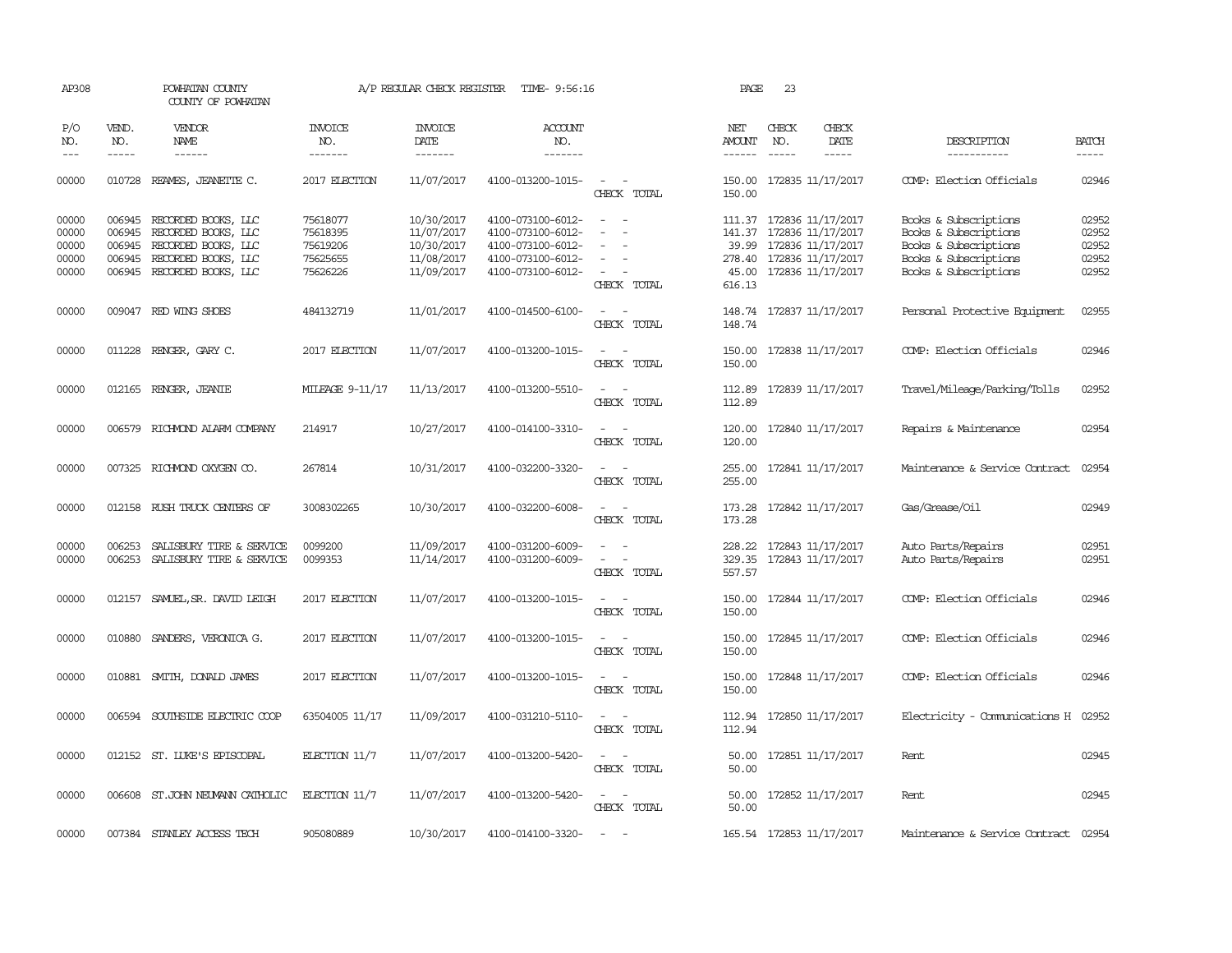| AP308                                     |                                                                                                                                                                                                                                                                                                                                                                                                                                                                         | POWHATAN COUNTY<br>COUNTY OF POWHATAN                                                                                |                                                                     | A/P REGULAR CHECK REGISTER                                         | TIME- 9:56:16                                                                                         |                                                                                                                                                                   | PAGE                                  | 24                            |                                                                                                                           |                                                                                                        |                                           |
|-------------------------------------------|-------------------------------------------------------------------------------------------------------------------------------------------------------------------------------------------------------------------------------------------------------------------------------------------------------------------------------------------------------------------------------------------------------------------------------------------------------------------------|----------------------------------------------------------------------------------------------------------------------|---------------------------------------------------------------------|--------------------------------------------------------------------|-------------------------------------------------------------------------------------------------------|-------------------------------------------------------------------------------------------------------------------------------------------------------------------|---------------------------------------|-------------------------------|---------------------------------------------------------------------------------------------------------------------------|--------------------------------------------------------------------------------------------------------|-------------------------------------------|
| P/O<br>NO.<br>$---$                       | VEND.<br>NO.<br>$\begin{tabular}{ccccc} \multicolumn{2}{c }{\multicolumn{2}{c }{\multicolumn{2}{c }{\multicolumn{2}{c}}{\hspace{-2.2cm}}}} \multicolumn{2}{c }{\multicolumn{2}{c }{\hspace{-2.2cm}}\hline} \multicolumn{2}{c }{\hspace{-2.2cm}}\hline \multicolumn{2}{c }{\hspace{-2.2cm}}\hline \multicolumn{2}{c }{\hspace{-2.2cm}}\hline \multicolumn{2}{c }{\hspace{-2.2cm}}\hline \multicolumn{2}{c }{\hspace{-2.2cm}}\hline \multicolumn{2}{c }{\hspace{-2.2cm}}$ | <b>VENDOR</b><br>NAME<br>------                                                                                      | <b>INVOICE</b><br>NO.<br>-------                                    | <b>INVOICE</b><br>DATE<br>-------                                  | <b>ACCOUNT</b><br>NO.<br>-------                                                                      |                                                                                                                                                                   | NET<br><b>AMOUNT</b><br>$- - - - - -$ | CHECK<br>NO.<br>$\frac{1}{2}$ | CHECK<br>DATE<br>-----                                                                                                    | DESCRIPTION<br>-----------                                                                             | <b>BATCH</b><br>-----                     |
| 00000                                     |                                                                                                                                                                                                                                                                                                                                                                                                                                                                         | 007384 STANLEY ACCESS TECH                                                                                           | 905080890                                                           | 10/30/2017                                                         | 4100-014100-3320-                                                                                     | $\sim$<br>CHECK TOTAL                                                                                                                                             | 1,938.88<br>2,104.42                  |                               | 172853 11/17/2017                                                                                                         | Maintenance & Service Contract                                                                         | 02954                                     |
| 00000<br>00000<br>00000<br>00000<br>00000 | 008578<br>008578<br>008578<br>008578<br>008578                                                                                                                                                                                                                                                                                                                                                                                                                          | STAPLES BUSINESS AD-<br>STAPLES BUSINESS AD-<br>STAPLES BUSINESS AD-<br>STAPLES BUSINESS AD-<br>STAPLES BUSINESS AD- | 3358553790<br>03357126298<br>3357126299<br>3358233896<br>3358553783 | 11/04/2017<br>10/26/2017<br>10/26/2017<br>11/01/2017<br>11/04/2017 | 4100-031200-6001-<br>4100-032200-6001-<br>4100-031210-6001-<br>4100-022100-6001-<br>4100-022100-6001- | $\frac{1}{2} \left( \frac{1}{2} \right) \left( \frac{1}{2} \right) = \frac{1}{2} \left( \frac{1}{2} \right)$<br>$\overline{\phantom{a}}$<br>$\sim$<br>CHECK TOTAL | 67.02<br>34.99<br>274.77              |                               | 137.08 172854 11/17/2017<br>172854 11/17/2017<br>30.67 172854 11/17/2017<br>5.01 172854 11/17/2017<br>172854 11/17/2017   | Office Supplies<br>Stationery/Office Supplies<br>Office Supplies<br>Office Supplies<br>Office Supplies | 02951<br>02954<br>02954<br>02954<br>02954 |
| 00000                                     |                                                                                                                                                                                                                                                                                                                                                                                                                                                                         | 006722 SYDNOR HYDRO INC.                                                                                             | 37577                                                               | 10/31/2017                                                         | 4100-032210-3310-                                                                                     | $\overline{\phantom{a}}$<br>- -<br>CHECK TOTAL                                                                                                                    | 3,484.32<br>3,484.32                  |                               | 172856 11/17/2017                                                                                                         | Repairs & Maintenance                                                                                  | 02954                                     |
| 00000                                     |                                                                                                                                                                                                                                                                                                                                                                                                                                                                         | 012156 TAYLOR, DONNA                                                                                                 | 2017 ELECTION                                                       | 11/07/2017                                                         | 4100-013200-1015-                                                                                     | CHECK TOTAL                                                                                                                                                       | 150.00                                |                               | 150.00 172857 11/17/2017                                                                                                  | COMP: Election Officials                                                                               | 02946                                     |
| 00000                                     | 009683                                                                                                                                                                                                                                                                                                                                                                                                                                                                  | TAYLOR, DONNA ELINA                                                                                                  | 2017 ELECTION                                                       | 11/07/2017                                                         | 4100-013200-1015-                                                                                     | $\sim$<br>$\sim$<br>CHECK TOTAL                                                                                                                                   | 150.00<br>150.00                      |                               | 172858 11/17/2017                                                                                                         | COMP: Election Officials                                                                               | 02946                                     |
| 00000                                     | 007450                                                                                                                                                                                                                                                                                                                                                                                                                                                                  | THOMSON REUTERS -                                                                                                    | 837131688                                                           | 11/01/2017                                                         | 4100-031200-3320-                                                                                     | CHECK TOTAL                                                                                                                                                       | 246.26<br>246.26                      |                               | 172860 11/17/2017                                                                                                         | Maintenance & Service Contract                                                                         | 02951                                     |
| 00000                                     |                                                                                                                                                                                                                                                                                                                                                                                                                                                                         | 011631 TIERNEY, LEONARD JOHN                                                                                         | 2017 ELECTION                                                       | 11/07/2017                                                         | 4100-013200-1015-                                                                                     | CHECK TOTAL                                                                                                                                                       | 150.00<br>150.00                      |                               | 172861 11/17/2017                                                                                                         | COMP: Election Officials                                                                               | 02946                                     |
| 00000                                     |                                                                                                                                                                                                                                                                                                                                                                                                                                                                         | 000845 TOWN POLICE SUPPLY OF                                                                                         | 9259                                                                | 11/06/2017                                                         | 4100-031200-6011-                                                                                     | CHECK TOTAL                                                                                                                                                       | 42.00<br>42.00                        |                               | 172862 11/17/2017                                                                                                         | Uniforms                                                                                               | 02951                                     |
| 00000<br>00000                            | 010088                                                                                                                                                                                                                                                                                                                                                                                                                                                                  | TREASURER<br>010088 TREASURER                                                                                        | 11/14/2017<br>11/14/2017                                            | 11/14/2017<br>11/14/2017                                           | 4100-013200-1015-<br>4100-013200-1015-                                                                | $\overline{\phantom{a}}$<br>CHECK TOTAL                                                                                                                           | .00.<br>55.19<br>55.19                |                               | 172863 11/17/2017<br>172863 11/17/2017                                                                                    | COMP: Election Officials<br>COMP: Election Officials                                                   | 02953<br>02953                            |
| 00000                                     |                                                                                                                                                                                                                                                                                                                                                                                                                                                                         | 008552 TYLER, RHONDA                                                                                                 | 2017 ELECTION                                                       | 11/07/2017                                                         | 4100-013200-1015-                                                                                     | $\sim$ 100 $\sim$ 100 $\sim$<br>CHECK TOTAL                                                                                                                       | 175.00                                |                               | 175.00 172864 11/17/2017                                                                                                  | COMP: Election Officials                                                                               | 02946                                     |
| 00000                                     |                                                                                                                                                                                                                                                                                                                                                                                                                                                                         | 006944 USA TODAY                                                                                                     | 3356795 12/17                                                       | 12/01/2017                                                         | 4100-073100-6012-                                                                                     | CHECK TOTAL                                                                                                                                                       | 339.87<br>339.87                      |                               | 172865 11/17/2017                                                                                                         | Books & Subscriptions                                                                                  | 02952                                     |
| 00000<br>00000<br>00000<br>00000<br>00000 |                                                                                                                                                                                                                                                                                                                                                                                                                                                                         | 008126 VERIZON<br>008126 VERIZON<br>008126 VERIZON<br>008126 VERIZON<br>008126 VERIZON                               | 9795413376<br>9795477504<br>9795477504<br>9795477504<br>9795477504  | 11/01/2017<br>11/23/2017<br>11/23/2017<br>11/23/2017<br>11/23/2017 | 4100-032200-5250-<br>4100-012100-5250-<br>4100-012510-5250-<br>4100-012510-5270-<br>4100-014100-5250- | $\overline{\phantom{a}}$<br>$\overline{\phantom{a}}$                                                                                                              | 242.97<br>45.20                       |                               | 172866 11/17/2017<br>99.80 172866 11/17/2017<br>172866 11/17/2017<br>200.02 172866 11/17/2017<br>456.71 172866 11/17/2017 | Cell Phones<br>Cell Phones<br>Cell Phones<br>Network Service Connection<br>Cell Phones                 | 02947<br>02947<br>02947<br>02947<br>02947 |
| 00000<br>00000<br>00000<br>00000          | 008126                                                                                                                                                                                                                                                                                                                                                                                                                                                                  | 008126 VERIZON<br>008126 VERIZON<br>008126 VERIZON<br>VERIZON                                                        | 9795477504<br>9795477504<br>9795477504<br>9795477504                | 11/23/2017<br>11/23/2017<br>11/23/2017<br>11/23/2017               | 4100-031210-5250-<br>4100-032200-5250-<br>4100-033300-5250-<br>4100-034100-5250-                      |                                                                                                                                                                   | 16.13<br>149.70                       |                               | 261.75 172866 11/17/2017<br>335.05 172866 11/17/2017<br>172866 11/17/2017<br>172866 11/17/2017                            | CELL PHONES<br>Cell Phones<br>Cell Phones<br>Cell Phones                                               | 02947<br>02947<br>02947<br>02947          |
| 00000<br>00000<br>00000<br>00000          | 008126<br>008126                                                                                                                                                                                                                                                                                                                                                                                                                                                        | VERIZON<br>VERIZON<br>008126 VERIZON<br>008126 VERIZON                                                               | 9795477504<br>9795477504<br>9795477504<br>9795477504                | 11/23/2017<br>11/23/2017<br>11/23/2017<br>11/23/2017               | 4100-035500-5250-<br>4100-071110-5250-<br>4100-073100-5250-<br>4100-081100-5250-                      | $\sim$                                                                                                                                                            | 49.90<br>35.20                        |                               | 172866 11/17/2017<br>172866 11/17/2017<br>70.40 172866 11/17/2017<br>40.01 172866 11/17/2017                              | Cell Phones<br>Cell Phones<br>Cell Phones<br>Cell Phones                                               | 02947<br>02947<br>02947<br>02947          |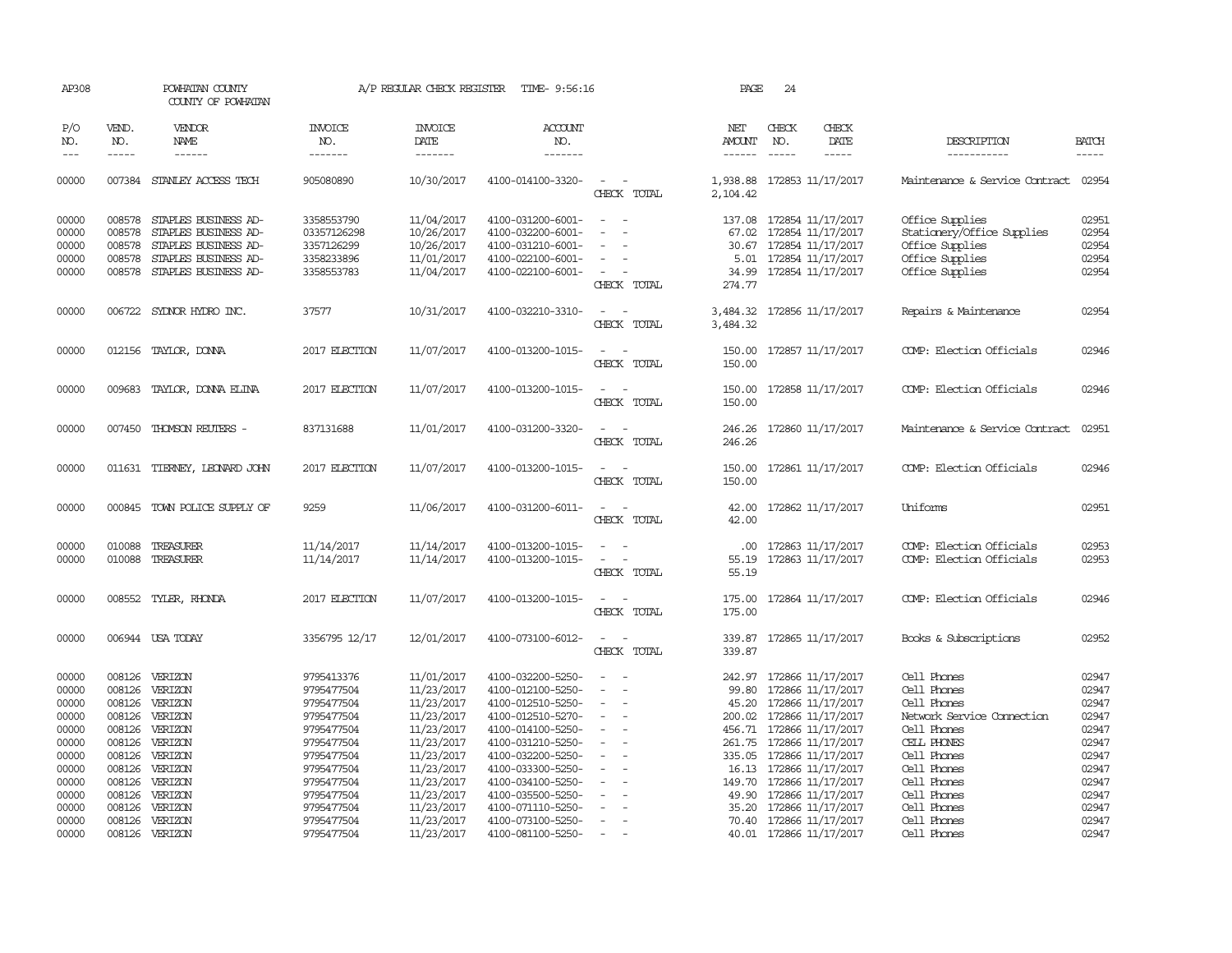| AP308               |                             | POWHATAN COUNTY<br>COUNTY OF POWHATAN        |                           | A/P REGULAR CHECK REGISTER                | TIME- 9:56:16                          |                                                                                                                             | PAGE                           | 25                          |                                        |                                                      |                             |
|---------------------|-----------------------------|----------------------------------------------|---------------------------|-------------------------------------------|----------------------------------------|-----------------------------------------------------------------------------------------------------------------------------|--------------------------------|-----------------------------|----------------------------------------|------------------------------------------------------|-----------------------------|
| P/O<br>NO.<br>$---$ | VEND.<br>NO.<br>$- - - - -$ | VENDOR<br><b>NAME</b><br>------              | INVOICE<br>NO.<br>------- | <b>INVOICE</b><br><b>DATE</b><br>-------- | ACCOUNT<br>NO.<br>-------              |                                                                                                                             | NET<br><b>AMOUNT</b><br>------ | CHECK<br>NO.<br>$- - - - -$ | CHECK<br>DATE<br>$- - - - -$           | DESCRIPTION<br>-----------                           | <b>BATCH</b><br>$- - - - -$ |
| 00000               | 008126                      | VERIZON                                      | 9795505046                | 11/01/2017                                | 4100-032200-5260-                      | CHECK TOTAL                                                                                                                 | 3,438.97<br>5,441.81           |                             | 172866 11/17/2017                      | Internet                                             | 02951                       |
| 00000               | 012163                      | VIRGINIA DEPT OF                             | B059089                   | 10/31/2017                                | 4100-035100-6014-                      | CHECK TOTAL                                                                                                                 | 213.60                         |                             | 213.60 172867 11/17/2017               | Other Operating Supplies                             | 02951                       |
| 00000               | 001680                      | WASTE MANAGEMENT OF                          | 3232827-2424-0            | 11/02/2017                                | 4100-014300-3175-                      | $\frac{1}{2} \left( \frac{1}{2} \right) \left( \frac{1}{2} \right) = \frac{1}{2} \left( \frac{1}{2} \right)$<br>CHECK TOTAL | 292.12                         |                             | 292.12 172869 11/17/2017               | Waste Disposal                                       | 02951                       |
| 00000               | 010727                      | WILLIAMS, JAMES R.                           | 2017 ELECTION             | 11/07/2017                                | 4100-013200-1015-                      | CHECK TOTAL                                                                                                                 | 150.00                         |                             | 150.00 172871 11/17/2017               | COMP: Election Officials                             | 02946                       |
| 00000               | 008489                      | WIRT, BARBARA G.                             | 2017 ELECTION             | 11/07/2017                                | 4100-013200-1015-                      | CHECK TOTAL                                                                                                                 | 150.00<br>150.00               |                             | 172872 11/17/2017                      | COMP: Election Officials                             | 02946                       |
| 00000<br>00000      | 009332<br>009332            | WITMER PUBLIC SAFETY<br>WITMER PUBLIC SAFETY | 1809316<br>1814917        | 10/31/2017<br>10/30/2017                  | 4100-032200-6011-<br>4100-032200-6011- | CHECK TOTAL                                                                                                                 | 173.00<br>31.00<br>204.00      |                             | 172873 11/17/2017<br>172873 11/17/2017 | Protective Gear/Uniforms<br>Protective Gear/Uniforms | 02947<br>02947              |
| 00000               |                             | 008224 WORLDVIEW SOLUTIONS, INC.             | 13383                     | 10/25/2017                                | 4100-012320-3140-                      | $\sim$ $\sim$<br>CHECK TOTAL                                                                                                | 2,238.00                       |                             | 2,238.00 172874 11/17/2017             | Professional Services                                | 02954                       |
| 00000               | 006551                      | YARD WORKS, LLC                              | 9426451-IN                | 10/03/2017                                | 4100-014300-3310-                      | $\overline{\phantom{0}}$<br>CHECK TOTAL                                                                                     | 88.00<br>88.00                 |                             | 172875 11/17/2017                      | Repairs & Maintenance                                | 02951                       |
|                     |                             |                                              |                           |                                           |                                        | CHECK TYPE TOTAL                                                                                                            | 250, 145.94                    |                             |                                        |                                                      |                             |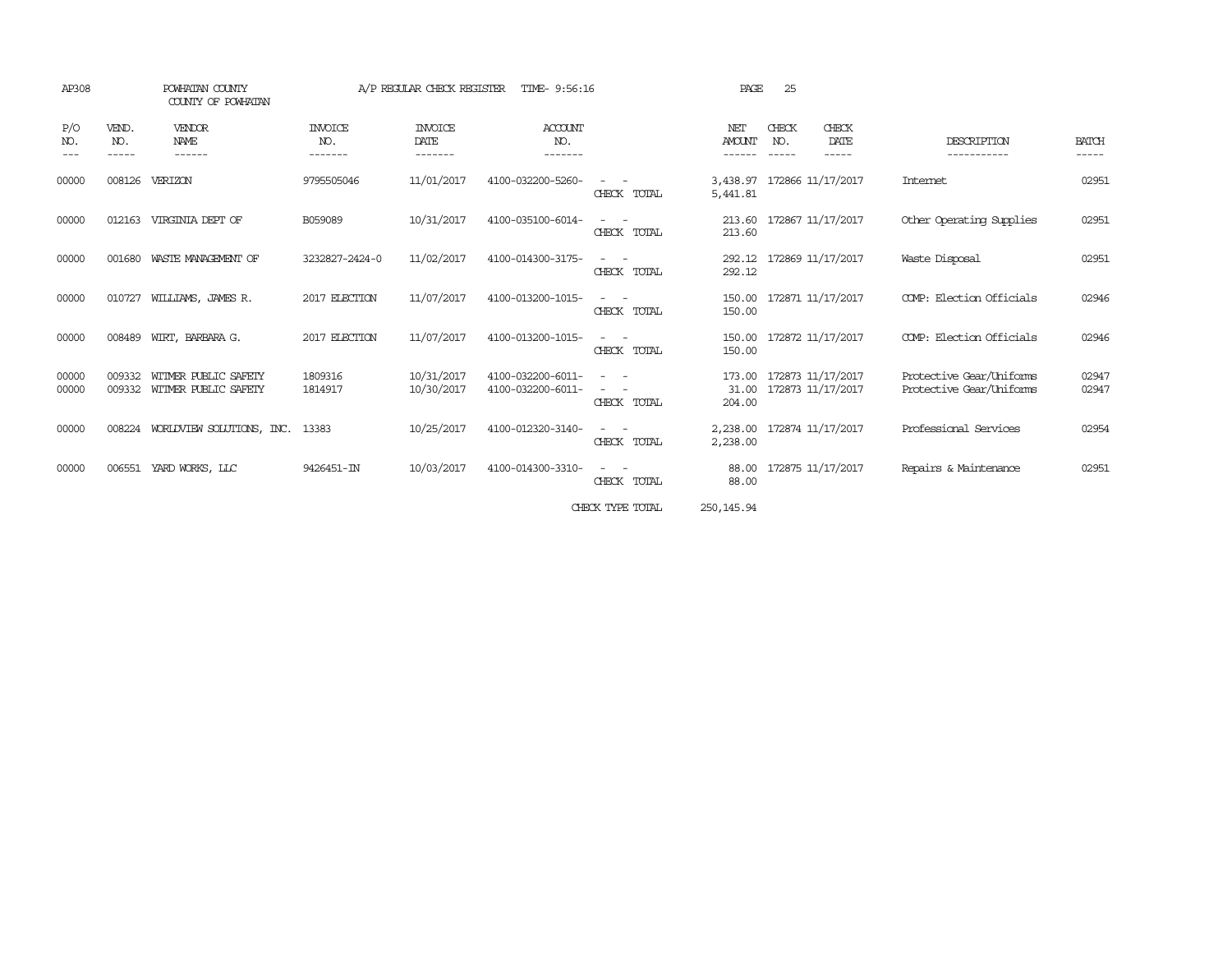| AP308               |                       | POWHATAN COUNTY<br>COUNTY OF POWHATAN |                           | A/P VOID CHECK REGISTER           | TIME- 9:56:16                                      |             | PAGE          | 26                       |                           |                            |                 |
|---------------------|-----------------------|---------------------------------------|---------------------------|-----------------------------------|----------------------------------------------------|-------------|---------------|--------------------------|---------------------------|----------------------------|-----------------|
| P/O<br>NO.<br>$---$ | VEND.<br>NO.<br>----- | VENDOR<br>NAME<br>------              | INVOICE<br>NO.<br>------- | <b>INVOICE</b><br>DATE<br>------- | ACCOUNT<br>NO.<br>-------                          |             | NET<br>AMOUNT | CHECK<br>NO.<br>$------$ | CHECK<br>DATE<br>-----    | DESCRIPTION<br>----------- | BATCH<br>------ |
| 00000               | 007543                | SYDNOR, LEON                          | EVCC 10/17                | 10/23/2017                        | 4100-032200-5815-<br>$\sim$ $ \sim$<br>CHECK TOTAL |             | 384.00-       |                          | 384.00- 172583 11/03/2017 | Training/Seminars          | 00407           |
|                     |                       |                                       |                           |                                   | CHECK TYPE TOTAL                                   |             | 384.00-       |                          |                           |                            |                 |
|                     |                       |                                       |                           |                                   |                                                    | FINAL TOTAL | 249,761.94    |                          |                           |                            |                 |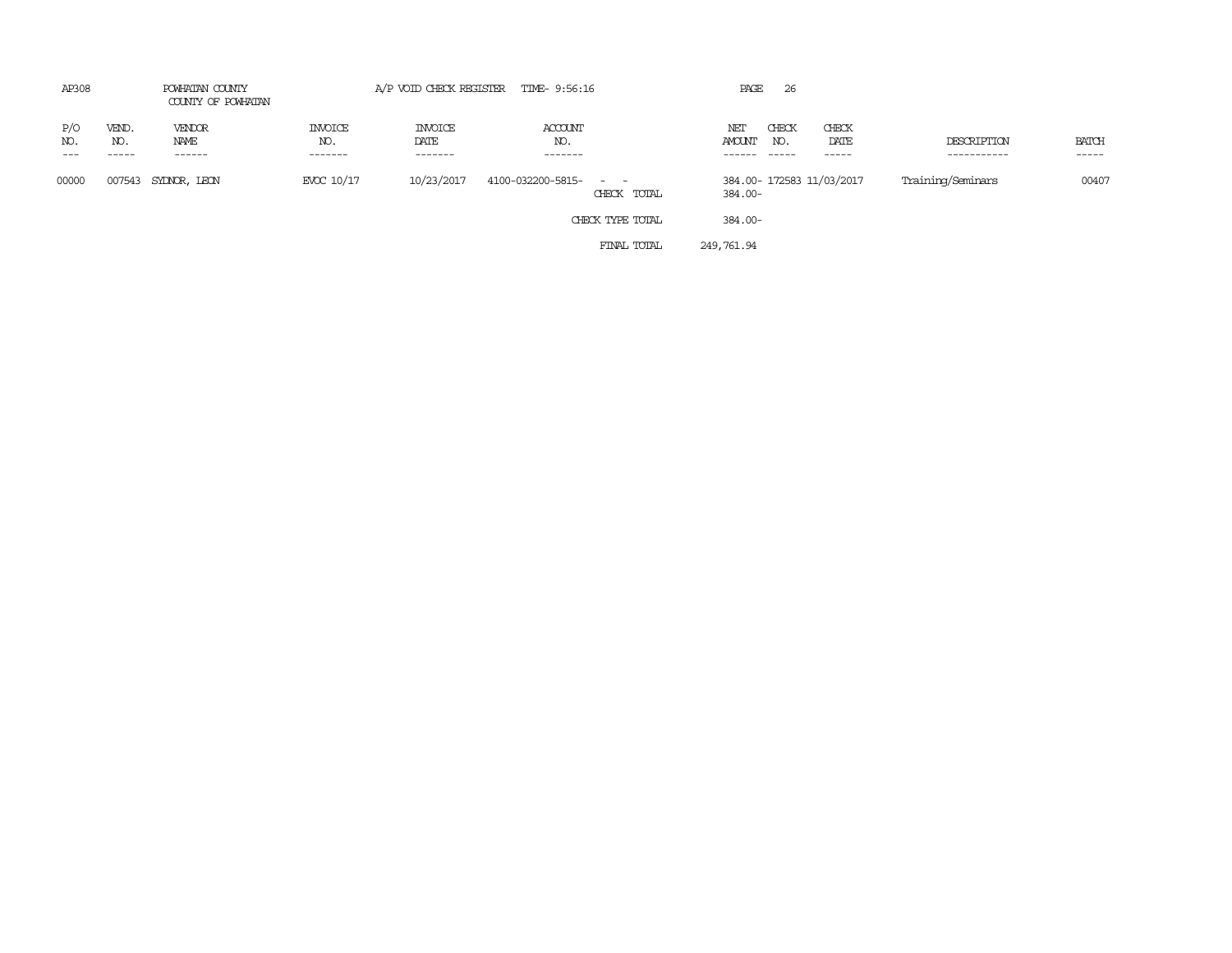| AP308               |                             | POWHATAN COUNTY<br>COUNTY OF POWHATAN                                             |                                  |                        | A/P REGULAR CHECK REGISTER TIME- 9:57:39 |                                                                                                              | PAGE                    | 1                           |                                              |                                                                |                             |
|---------------------|-----------------------------|-----------------------------------------------------------------------------------|----------------------------------|------------------------|------------------------------------------|--------------------------------------------------------------------------------------------------------------|-------------------------|-----------------------------|----------------------------------------------|----------------------------------------------------------------|-----------------------------|
| P/O<br>NO.          | VEND.<br>NO.<br>$- - - - -$ | <b>VENDOR</b><br>NAME<br>$- - - - - -$                                            | <b>INVOICE</b><br>NO.<br>------- | <b>INVOICE</b><br>DATE | <b>ACCOUNT</b><br>NO.<br>$- - - - - - -$ |                                                                                                              | NET<br>AMOUNT<br>------ | CHECK<br>NO.<br>$- - - - -$ | CHECK<br>DATE<br>$- - - - -$                 | DESCRIPTION                                                    | <b>BATCH</b><br>$- - - - -$ |
| $\qquad \qquad - -$ |                             |                                                                                   |                                  | -------                |                                          |                                                                                                              |                         |                             |                                              | -----------                                                    |                             |
| 00000<br>00000      | 009183                      | 009183 AIR, WATER & SOIL LABORA- V17000396<br>AIR, WATER & SOIL LABORA- V17006230 |                                  | 1/18/2017<br>8/31/2017 | 4501-043500-3140-<br>4501-043600-3142-   | $\sim$<br>$\sim$                                                                                             | 40.00                   |                             | 40.00 172531 11/03/2017<br>172531 11/03/2017 | Professional Services - Water<br>Professional Services - Sewer | 02925<br>02925              |
| 00000               |                             | 009183 AIR, WATER & SOIL LABORA- V17007661                                        |                                  | 10/24/2017             | 4501-043600-3142-                        |                                                                                                              |                         |                             | 133.60 172531 11/03/2017                     | Professional Services - Sewer                                  | 02925                       |
| 00000               | 009183                      | AIR, WATER & SOIL LABORA- V17007662                                               |                                  | 10/24/2017             | 4501-043600-3142-                        | $\equiv$                                                                                                     |                         |                             | 152.60 172531 11/03/2017                     | Professional Services - Sewer                                  | 02925                       |
| 00000               |                             | 009183 AIR, WATER & SOIL LABORA- V17007705                                        |                                  | 10/26/2017             | 4501-043500-3140-                        | $\overline{\phantom{a}}$                                                                                     |                         |                             | 40.00 172531 11/03/2017                      | Professional Services - Water                                  | 02925                       |
| 00000               | 009183                      | AIR, WATER & SOIL LABORA- V17007706                                               |                                  | 10/26/2017             | 4501-043600-3142-                        |                                                                                                              | 40.00                   |                             | 172531 11/03/2017                            | Professional Services - Sewer                                  | 02925                       |
| 00000               | 009183                      | AIR, WATER & SOIL LABORA- V17007707                                               |                                  | 10/26/2017             | 4501-043600-3142-                        |                                                                                                              | 40.00                   |                             | 172531 11/03/2017                            | Professional Services - Sewer                                  | 02925                       |
| 00000               | 009183                      | AIR, WATER & SOIL LABORA- V17007710                                               |                                  | 10/26/2017             | 4501-043500-3140-                        | $\equiv$                                                                                                     |                         |                             | 40.00 172531 11/03/2017                      | Professional Services - Water                                  | 02925                       |
| 00000               |                             | 009183 AIR, WATER & SOIL LABORA- V17007711                                        |                                  | 10/26/2017             | 4501-043500-3140-                        | $\sim$<br>CHECK TOTAL                                                                                        | 40.00<br>566.20         |                             | 172531 11/03/2017                            | Professional Services - Water                                  | 02925                       |
| 00000               |                             | 007509 CAPITALIRISTATE                                                            | S030667939.001                   | 10/13/2017             | 4501-043600-3310-                        | $\sim$<br>- -<br>CHECK TOTAL                                                                                 | 146.11                  |                             | 146.11 172538 11/03/2017                     | Repairs and Maintenance                                        | 02925                       |
| 00000               | 006965                      | CINIAS CORPORATION                                                                | 143270603                        | 10/18/2017             | 4501-043400-6011-                        | $\frac{1}{2} \left( \frac{1}{2} \right) \left( \frac{1}{2} \right) = \frac{1}{2} \left( \frac{1}{2} \right)$ |                         |                             | 96.44 172542 11/03/2017                      | <b>Uniforms</b>                                                | 02925                       |
| 00000               | 006965                      | CINIAS CORPORATION                                                                | 143274500                        | 10/25/2017             | 4501-043400-6011-                        | $\equiv$<br>$\sim$                                                                                           | 96.44                   |                             | 172542 11/03/2017                            | Uniforms                                                       | 02925                       |
|                     |                             |                                                                                   |                                  |                        |                                          | CHECK TOTAL                                                                                                  | 192.88                  |                             |                                              |                                                                |                             |
| 00000               | 012107 DCUS                 |                                                                                   | 20160223100106                   | 8/11/2017              | 3215-014010-0003-                        | CHECK TOTAL                                                                                                  | 3,225.00<br>3,225.00    |                             | 172545 11/03/2017                            | Forfeited Drug Assets-Sheriff                                  | 02925                       |
| 00000               |                             | 006405 HACH COMPANY                                                               | 10673620                         | 10/12/2017             | 4501-043500-6015-                        |                                                                                                              | 338.67                  |                             | 172551 11/03/2017                            | Lab Supplies                                                   | 02926                       |
| 00000               |                             | 006405 HACH COMPANY                                                               | 10677305                         | 10/16/2017             | 4501-043500-6015-                        | $\overline{\phantom{a}}$<br>$\sim$                                                                           | 171.00                  |                             | 172551 11/03/2017                            | Lab Supplies                                                   | 02926                       |
|                     |                             |                                                                                   |                                  |                        |                                          | CHECK TOTAL                                                                                                  | 509.67                  |                             |                                              |                                                                |                             |
| 00000               |                             | 012103 HEYWARD, INC.                                                              | V4736                            | 10/18/2017             | 4501-043600-3310-                        | $\sim$<br>CHECK TOTAL                                                                                        | 1,992.39<br>1,992.39    |                             | 172552 11/03/2017                            | Repairs and Maintenance                                        | 02926                       |
| 00000               |                             | 008579 POWHATAN COMMERCIAL                                                        | 0085201711                       | 11/06/2017             | 4501-043400-5420-                        | $\overline{\phantom{a}}$<br>CHECK TOTAL                                                                      | 2,509.70                |                             | 2,509.70 172568 11/03/2017                   | Rent - Office Space                                            | 02928                       |
| 00000               |                             | 009055 QUANTUM CONTROLS, INC.                                                     | 013364                           | 10/24/2017             | 4501-043600-3310-                        |                                                                                                              |                         |                             | 4,225.69 172573 11/03/2017                   | Repairs and Maintenance                                        | 02926                       |
|                     |                             |                                                                                   |                                  |                        |                                          | CHECK TOTAL                                                                                                  | 4,225.69                |                             |                                              |                                                                |                             |
| 00000               |                             | 008224 WORLDVIEW SOLUTIONS, INC. 13379                                            |                                  | 10/25/2017             | 4116-032200-0011-                        | $\omega_{\rm{max}}$ and $\omega_{\rm{max}}$                                                                  | 7,840.00                |                             | 172588 11/03/2017                            | GIS PSAP grant                                                 | 02927                       |
|                     |                             |                                                                                   |                                  |                        |                                          | CHECK TOTAL                                                                                                  | 7,840.00                |                             |                                              |                                                                |                             |
| 00000               | 009183                      | AIR, WATER & SOIL LABORA- V17007870                                               |                                  | 10/31/2017             | 4501-043600-3142-                        |                                                                                                              | 152.60                  |                             | 172594 11/09/2017                            | Professional Services - Sewer                                  | 02934                       |
| 00000               | 009183                      | AIR, WATER & SOIL LABORA- V17007871                                               |                                  | 10/31/2017             | 4501-043600-3142-                        | $\equiv$<br>$\sim$                                                                                           |                         |                             | 133.60 172594 11/09/2017                     | Professional Services - Sewer                                  | 02934                       |
| 00000               |                             | 009183 AIR, WATER & SOIL LABORA- V17007995                                        |                                  | 11/03/2017             | 4501-043600-3142-                        | $\sim$                                                                                                       | 40.00                   |                             | 172594 11/09/2017                            | Professional Services - Sewer                                  | 02934                       |
| 00000               | 009183                      | AIR, WATER & SOIL LABORA- V17007996                                               |                                  | 11/03/2017             | 4501-043600-3142-                        |                                                                                                              | 40.00                   |                             | 172594 11/09/2017                            | Professional Services - Sewer                                  | 02934                       |
| 00000               | 009183                      | AIR, WATER & SOIL LABORA- V17008024                                               |                                  | 11/03/2017             | 4501-043400-3140-                        | $\overline{\phantom{a}}$                                                                                     | 40.00                   |                             | 172594 11/09/2017                            | Professional Services - Water                                  | 02934                       |
| 00000               |                             | 009183 AIR, WATER & SOIL LABORA- V17008050                                        |                                  | 11/07/2017             | 4501-043600-3142-                        | $\overline{\phantom{a}}$<br>CHECK TOTAL                                                                      | 152.60<br>558.80        |                             | 172594 11/09/2017                            | Professional Services - Sewer                                  | 02934                       |
|                     |                             |                                                                                   |                                  |                        |                                          |                                                                                                              |                         |                             |                                              |                                                                |                             |
| 00000               | 008668                      | BANK OF AMERICA                                                                   | 11/01/2017                       | 11/01/2017             | 4116-035500-0016-                        | $\sim$<br>$\sim$                                                                                             |                         |                             | 94.75 172598 11/09/2017                      | VDEM - Dominion Grant                                          | 02944                       |
| 00000               | 008668                      | BANK OF AMERICA                                                                   | 11/01/2017                       | 11/01/2017             | 4301-012510-8310-                        | $\equiv$                                                                                                     | 819.90                  |                             | 172598 11/09/2017                            | Virtual Host and Mirroring                                     | 02944                       |
| 00000               | 008668                      | BANK OF AMERICA                                                                   | 11/01/2017                       | 11/01/2017             | 4301-012510-8310-                        |                                                                                                              |                         |                             | 248.95 172598 11/09/2017                     | Virtual Host and Mirroring                                     | 02944                       |
| 00000               | 008668                      | BANK OF AMERICA                                                                   | 11/01/2017                       | 11/01/2017             | 4301-014500-0022-                        |                                                                                                              |                         |                             | 16.41 172598 11/09/2017                      | Interior Painting                                              | 02944                       |
| 00000               |                             | 008668 BANK OF AMERICA                                                            | 11/01/2017                       | 11/01/2017             | 4501-043400-3310-                        | $\overline{\phantom{a}}$                                                                                     |                         |                             | 7.76 172598 11/09/2017                       | Repairs and Maintenance                                        | 02944                       |
| 00000               |                             | 008668 BANK OF AMERICA                                                            | 11/01/2017                       | 11/01/2017             | 4501-043400-5130-                        | $\sim$                                                                                                       |                         |                             | 17.28 172598 11/09/2017                      | Water                                                          | 02944                       |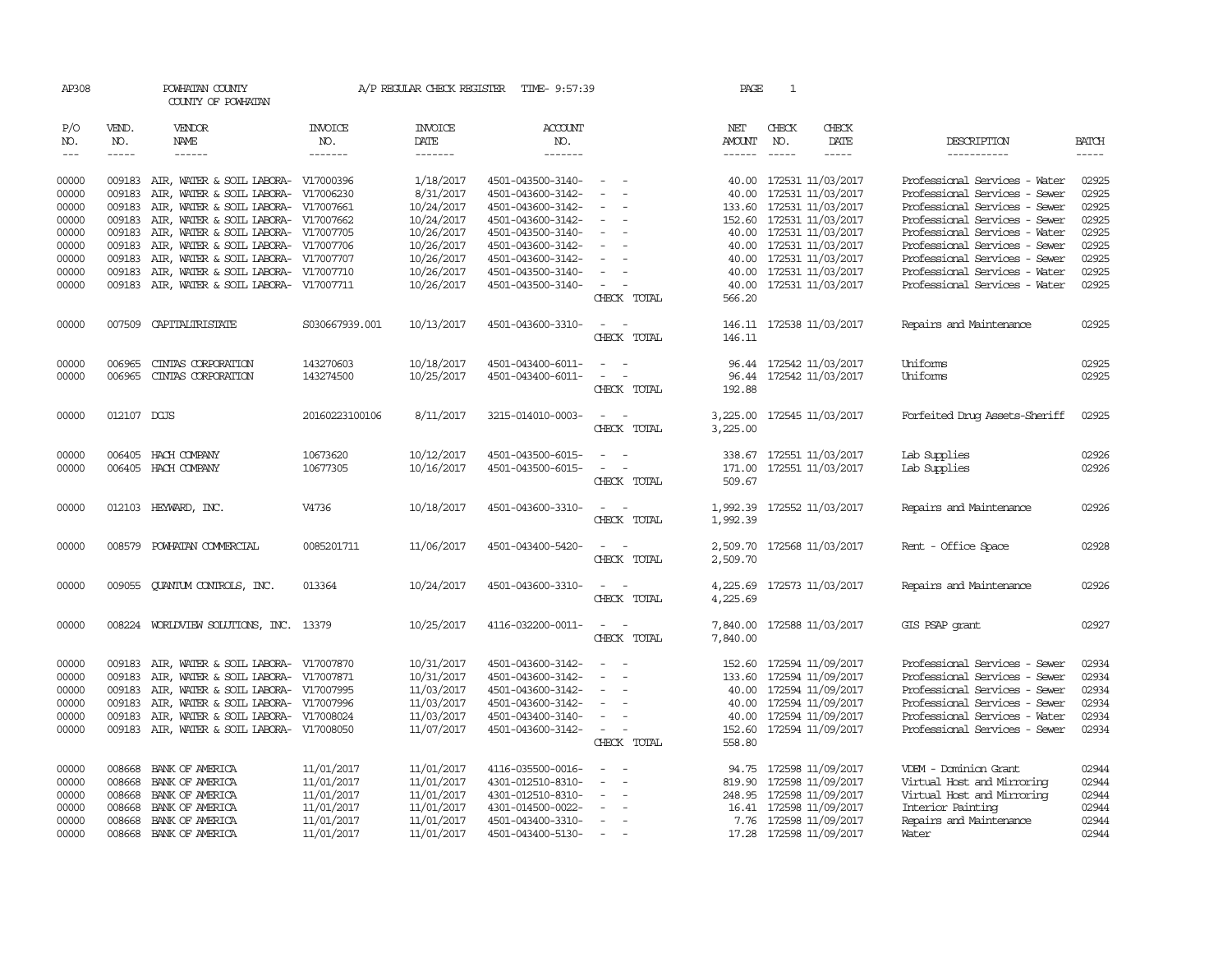| AP308                            | POWHATAN COUNTY<br>COUNTY OF POWHATAN |                                                                                                                                                                                                                                                                                                                                                                                                                                                                            | A/P REGULAR CHECK REGISTER                           | TIME- 9:57:39                                        | PAGE                                                                             | 2                                                                                                                           |                                                                             |               |                                                                                               |                                                                                                          |                                  |
|----------------------------------|---------------------------------------|----------------------------------------------------------------------------------------------------------------------------------------------------------------------------------------------------------------------------------------------------------------------------------------------------------------------------------------------------------------------------------------------------------------------------------------------------------------------------|------------------------------------------------------|------------------------------------------------------|----------------------------------------------------------------------------------|-----------------------------------------------------------------------------------------------------------------------------|-----------------------------------------------------------------------------|---------------|-----------------------------------------------------------------------------------------------|----------------------------------------------------------------------------------------------------------|----------------------------------|
| P/O<br>NO.                       | VEND.<br>NO.                          | VENDOR<br>NAME                                                                                                                                                                                                                                                                                                                                                                                                                                                             | <b>INVOICE</b><br>NO.                                | <b>INVOICE</b><br>DATE                               | <b>ACCOUNT</b><br>NO.                                                            |                                                                                                                             | NET<br>AMOUNT                                                               | CHECK<br>NO.  | CHECK<br>DATE                                                                                 | DESCRIPTION                                                                                              | <b>BATCH</b>                     |
| $---$                            | $\frac{1}{2}$                         | $\frac{1}{2} \left( \frac{1}{2} \right) \left( \frac{1}{2} \right) \left( \frac{1}{2} \right) \left( \frac{1}{2} \right) \left( \frac{1}{2} \right) \left( \frac{1}{2} \right) \left( \frac{1}{2} \right) \left( \frac{1}{2} \right) \left( \frac{1}{2} \right) \left( \frac{1}{2} \right) \left( \frac{1}{2} \right) \left( \frac{1}{2} \right) \left( \frac{1}{2} \right) \left( \frac{1}{2} \right) \left( \frac{1}{2} \right) \left( \frac{1}{2} \right) \left( \frac$ | -------                                              | --------                                             | -------                                                                          |                                                                                                                             | $- - - - - -$                                                               | $\frac{1}{2}$ | $\frac{1}{2}$                                                                                 | -----------                                                                                              | $\frac{1}{2}$                    |
| 00000<br>00000<br>00000<br>00000 | 008668<br>008668<br>008668            | BANK OF AMERICA<br>BANK OF AMERICA<br>BANK OF AMERICA<br>008668 BANK OF AMERICA                                                                                                                                                                                                                                                                                                                                                                                            | 11/01/2017<br>11/01/2017<br>11/01/2017<br>11/01/2017 | 11/01/2017<br>11/01/2017<br>11/01/2017<br>11/01/2017 | 4501-043600-3310-<br>4501-043500-3310-<br>4501-043600-3310-<br>4501-043600-3310- | $\overline{\phantom{a}}$<br>$\equiv$<br>CHECK TOTAL                                                                         | 86.90<br>107.14<br>1,907.73                                                 |               | 172598 11/09/2017<br>172598 11/09/2017<br>69.59 172598 11/09/2017<br>439.05 172598 11/09/2017 | Repairs and Maintenance<br>Repairs and Maintenance<br>Repairs and Maintenance<br>Repairs and Maintenance | 02944<br>02944<br>02944<br>02944 |
| 00000<br>00000<br>00000          | 011610<br>011610                      | 011610 BUSINESS CARD<br><b>BUSINESS CARD</b><br><b>BUSINESS CARD</b>                                                                                                                                                                                                                                                                                                                                                                                                       | 10/27/2017<br>10/27/2017<br>10/27/2017               | 10/27/2017<br>10/27/2017<br>10/27/2017               | 4215-031700-6023-<br>4215-031700-6023-<br>4216-031800-6023-                      | $\equiv$<br>$\overline{\phantom{a}}$<br>CHECK TOTAL                                                                         | 149.85<br>1,830.00<br>279.99<br>2,259.84                                    |               | 172605 11/09/2017<br>172605 11/09/2017<br>172605 11/09/2017                                   | State Asset Forfeiture EXP-She<br>State Asset Forfeiture EXP-She<br>Sheriff Asset Forfeiture Expen       | 02942<br>02942<br>02942          |
| 00000<br>00000<br>00000<br>00000 | 011661<br>011661                      | 011661 BUSINESS CARD<br><b>BUSINESS CARD</b><br><b>BUSINESS CARD</b><br>011661 BUSINESS CARD                                                                                                                                                                                                                                                                                                                                                                               | 10/27/2017<br>10/27/2017<br>10/27/2017<br>10/27/2017 | 10/27/2017<br>10/27/2017<br>10/27/2017<br>10/27/2017 | 4116-031200-6014-<br>4116-031200-6014-<br>4116-031212-6015-<br>4116-031212-6015- | $\sim$<br>CHECK TOTAL                                                                                                       | $.00 \,$<br>96.66<br>228.90<br>481.63                                       |               | 172607 11/09/2017<br>172607 11/09/2017<br>172607 11/09/2017<br>156.07 172607 11/09/2017       | Other Operating Supplies<br>Other Operating Supplies<br>Ancillary Expenses<br>Ancillary Expenses         | 02940<br>02940<br>02940<br>02940 |
| 00000                            |                                       | 011388 CARAHSOFT TECHNOLOGY CORP                                                                                                                                                                                                                                                                                                                                                                                                                                           | IN502154                                             | 11/01/2017                                           | 4301-032200-0005-                                                                | $\overline{\phantom{a}}$<br>$\sim$<br>CHECK TOTAL                                                                           | 9,873.62                                                                    |               | 9,873.62 172609 11/09/2017                                                                    | CAD System                                                                                               | 02934                            |
| 00000<br>00000                   | 010937<br>010937                      | CARLITON'S CUSTOM PAINTING<br>CARLITON'S CUSTOM PAINTING PROJECT PYM #3                                                                                                                                                                                                                                                                                                                                                                                                    | LIBRARY PRJ#1                                        | 11/07/2017<br>11/07/2017                             | 4301-014500-0022-<br>4301-014500-0022-                                           | $\equiv$<br>CHECK TOTAL                                                                                                     | 6,000.00<br>2,000.00<br>8,000.00                                            |               | 172610 11/09/2017<br>172610 11/09/2017                                                        | Interior Painting<br>Interior Painting                                                                   | 02934<br>02934                   |
| 00000                            |                                       | 008723 CAS SEVERN                                                                                                                                                                                                                                                                                                                                                                                                                                                          | 3004123                                              | 10/26/2017                                           | 4301-032200-0005-                                                                | $\sim$<br>CHECK TOTAL                                                                                                       | 5,883.57                                                                    |               | 5,883.57 172611 11/09/2017                                                                    | CAD System                                                                                               | 02933                            |
| 00000<br>00000                   | 011728                                | DANIEL & COMPANY, INC.<br>011728 DANIEL & COMPANY, INC.                                                                                                                                                                                                                                                                                                                                                                                                                    | PROJ 2 APPL #1<br>PROJ 2 APPL #1                     | 10/31/2017<br>10/31/2017                             | 301-000200-0008-<br>4301-031200-6002-                                            | $\sim$<br>$\overline{\phantom{a}}$<br>CHECK TOTAL                                                                           | 16,709.00- 172620 11/09/2017<br>334, 172.00 172620 11/09/2017<br>317,463.00 |               |                                                                                               | Retainages Payable<br>Sally Port & Courthouse Expans                                                     | 02938<br>02938                   |
| 00000<br>00000                   | 000860<br>000860                      | DOMINION ENERGY VIRGINIA<br>DOMINION ENERGY VIRGINIA                                                                                                                                                                                                                                                                                                                                                                                                                       | 0998223150 1017<br>1875198911 1017                   | 10/31/2017<br>11/01/2017                             | 4501-043600-5110-<br>4501-043400-5110-                                           | $\sim$<br>$\overline{\phantom{a}}$<br>CHECK TOTAL                                                                           | 84.82<br>100.47<br>185.29                                                   |               | 172623 11/09/2017<br>172623 11/09/2017                                                        | Electricity<br>Electricity                                                                               | 02936<br>02936                   |
| 00000<br>00000                   | 000860<br>000860                      | DOMINION ENERGY VIRGINIA<br>DOMINION ENERGY VIRGINIA                                                                                                                                                                                                                                                                                                                                                                                                                       | 2907028530 1017<br>3085476897 1017                   | 10/31/2017<br>10/31/2017                             | 4501-043400-5110-<br>4501-043600-5110-                                           | $\equiv$<br>CHECK TOTAL                                                                                                     | 49.31<br>113.87<br>163.18                                                   |               | 172624 11/09/2017<br>172624 11/09/2017                                                        | Electricity<br>Electricity                                                                               | 02936<br>02936                   |
| 00000<br>00000                   | 000860<br>000860                      | DOMINION ENERGY VIRGINIA<br>DOMINION ENERGY VIRGINIA                                                                                                                                                                                                                                                                                                                                                                                                                       | 6656300552 1017<br>7897055856 1017                   | 10/31/2017<br>10/31/2017                             | 4501-043500-5110-<br>4501-043600-5110-                                           | $\sim$<br>$\overline{\phantom{a}}$<br>$\overline{\phantom{a}}$<br>CHECK TOTAL                                               | 1,813.22<br>2,194.96                                                        |               | 381.74 172625 11/09/2017<br>172625 11/09/2017                                                 | Electricity<br>Electricity                                                                               | 02936<br>02936                   |
| 00000                            |                                       | 000860 DOMINION ENERGY VIRGINIA                                                                                                                                                                                                                                                                                                                                                                                                                                            | 9052426195 1017                                      | 10/31/2017                                           | 4501-043600-5110-                                                                | $\overline{\phantom{a}}$<br>CHECK TOTAL                                                                                     | 46.71<br>46.71                                                              |               | 172626 11/09/2017                                                                             | Electricity                                                                                              | 02936                            |
| 00000                            |                                       | 011224 ELECTRONIC SYSTEMS, INC.                                                                                                                                                                                                                                                                                                                                                                                                                                            | IN810357                                             | 10/24/2017                                           | 4501-043400-3320-                                                                | $\sim$ $\sim$<br>CHECK TOTAL                                                                                                | 16.94                                                                       |               | 16.94 172631 11/09/2017                                                                       | Maintenance and Service Contra                                                                           | 02931                            |
| 00000                            | 011263 FEDEX                          |                                                                                                                                                                                                                                                                                                                                                                                                                                                                            | 5-831-77766                                          | 6/13/2017                                            | 4502-046000-8300-                                                                | $\frac{1}{2} \left( \frac{1}{2} \right) \left( \frac{1}{2} \right) = \frac{1}{2} \left( \frac{1}{2} \right)$<br>CHECK TOTAL | 36.02<br>36.02                                                              |               | 172634 11/09/2017                                                                             | Flat Rock Water Tower                                                                                    | 02935                            |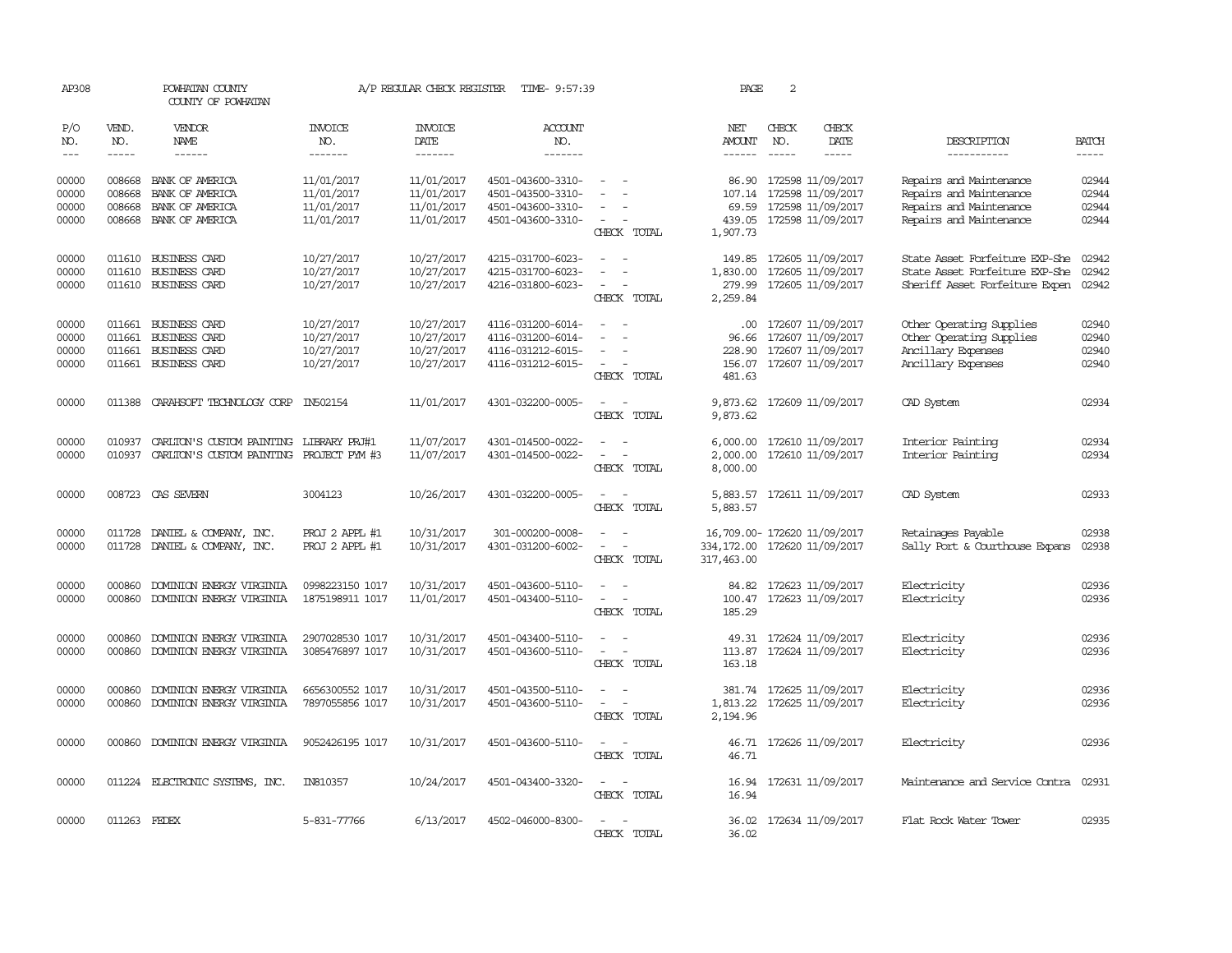| AP308                   | POWHATAN COUNTY<br>COUNTY OF POWHATAN |                                                                                                                                                                                                                                                                                                                                                                                                                                                                                              | A/P REGULAR CHECK REGISTER       | TIME- 9:57:39                          | PAGE                                                        | 3                                                                                                          |                                                     |                               |                                                                   |                                                                   |                         |
|-------------------------|---------------------------------------|----------------------------------------------------------------------------------------------------------------------------------------------------------------------------------------------------------------------------------------------------------------------------------------------------------------------------------------------------------------------------------------------------------------------------------------------------------------------------------------------|----------------------------------|----------------------------------------|-------------------------------------------------------------|------------------------------------------------------------------------------------------------------------|-----------------------------------------------------|-------------------------------|-------------------------------------------------------------------|-------------------------------------------------------------------|-------------------------|
| P/O<br>NO.<br>$---$     | VEND.<br>NO.<br>$\frac{1}{2}$         | VENDOR<br>NAME<br>$\frac{1}{2} \left( \frac{1}{2} \right) \left( \frac{1}{2} \right) \left( \frac{1}{2} \right) \left( \frac{1}{2} \right) \left( \frac{1}{2} \right) \left( \frac{1}{2} \right) \left( \frac{1}{2} \right) \left( \frac{1}{2} \right) \left( \frac{1}{2} \right) \left( \frac{1}{2} \right) \left( \frac{1}{2} \right) \left( \frac{1}{2} \right) \left( \frac{1}{2} \right) \left( \frac{1}{2} \right) \left( \frac{1}{2} \right) \left( \frac{1}{2} \right) \left( \frac$ | <b>INVOICE</b><br>NO.<br>------- | <b>INVOICE</b><br>DATE<br>-------      | <b>ACCOUNT</b><br>NO.<br>-------                            |                                                                                                            | NET<br>AMOUNT<br>$- - - - - -$                      | CHECK<br>NO.<br>$\frac{1}{2}$ | CHECK<br>DATE<br>$\frac{1}{2}$                                    | DESCRIPTION<br>-----------                                        | <b>BATCH</b><br>-----   |
| 00000                   |                                       | 010626 HENSHAW, CARL M.                                                                                                                                                                                                                                                                                                                                                                                                                                                                      | 10394                            | 9/12/2017                              | 4301-014200-6004-                                           | $\sim$ $ \sim$<br>CHECK TOTAL                                                                              | 22.42                                               |                               | 22.42 172642 11/09/2017                                           | Paving Village Building                                           | 02939                   |
| 00000                   |                                       | 010086 MEDPROUS                                                                                                                                                                                                                                                                                                                                                                                                                                                                              | MC32397                          | 11/01/2017                             | 4120-032300-3110-                                           | $\equiv$<br>$\sim$<br>CHECK TOTAL                                                                          | 395.83                                              |                               | 395.83 172653 11/09/2017                                          | Contract Services-Daytime Cove 02931                              |                         |
| 00000<br>00000          |                                       | 010924 MITCHELL PEST<br>010924 MITCHELL PEST                                                                                                                                                                                                                                                                                                                                                                                                                                                 | 104045<br>104046                 | 10/17/2017<br>10/17/2017               | 4501-043600-3142-<br>4501-043600-3142-                      | $\equiv$<br>CHECK TOTAL                                                                                    | 95.00<br>95.00<br>190.00                            |                               | 172656 11/09/2017<br>172656 11/09/2017                            | Professional Services - Sewer<br>Professional Services - Sewer    | 02931<br>02931          |
| 00000                   |                                       | 011110 MOSELEY ARCHITECTS                                                                                                                                                                                                                                                                                                                                                                                                                                                                    | 550492-022                       | 10/31/2017                             | 4301-031200-6002-                                           | $\sim$ $ \sim$<br>CHECK TOTAL                                                                              | 5,000.00<br>5,000.00                                |                               | 172658 11/09/2017                                                 | Sally Port & Courthouse Expans                                    | 02935                   |
| 00000                   |                                       | 012108 OHIO RACK, INC.                                                                                                                                                                                                                                                                                                                                                                                                                                                                       | 45369                            | 10/19/2017                             | 4301-042000-8301-                                           | $\sim$ $ \sim$<br>CHECK TOTAL                                                                              | 565.00<br>565.00                                    |                               | 172661 11/09/2017                                                 | Joint Maintenance Garage                                          | 02931                   |
| 00000<br>00000          | 012003<br>012003                      | PHOENIX FABRICATORS AND<br>PHOENIX FABRICATORS AND                                                                                                                                                                                                                                                                                                                                                                                                                                           | PAYMENT #3<br>PAYMENT #3         | 10/31/2017<br>10/31/2017               | 301-000200-0008-<br>4301-046000-8301-                       | $\sim$ 100 $\sim$<br>CHECK TOTAL                                                                           | 178,750.00<br>169,812.50                            |                               | 8,937.50- 172666 11/09/2017<br>172666 11/09/2017                  | Retainages Payable<br>Water Tower - Village Area                  | 02937<br>02937          |
| 00000<br>00000          |                                       | 000620 R.C. GOODWYN & SONS, INC<br>000620 R. C. GOODWYN & SONS, INC                                                                                                                                                                                                                                                                                                                                                                                                                          | 0785160<br>0785749               | 10/02/2017<br>10/05/2017               | 4301-014200-6004-<br>4301-014200-6004-                      | $\sim$<br>CHECK TOTAL                                                                                      | 5.69<br>17.81                                       |                               | 12.12 172673 11/09/2017<br>172673 11/09/2017                      | Paving Village Building<br>Paving Village Building                | 02932<br>02932          |
| 00000<br>00000<br>00000 |                                       | 000620 R.C. GOODWYN & SONS, INC<br>000620 R.C. GOODWYN & SONS, INC<br>000620 R.C. GOODWYN & SONS, INC                                                                                                                                                                                                                                                                                                                                                                                        | 0788245<br>0788268<br>0788330    | 10/24/2017<br>10/24/2017<br>10/24/2017 | 4301-014500-0022-<br>4301-014500-0022-<br>4301-014200-6004- | $\equiv$<br>$\overline{\phantom{a}}$<br>CHECK TOTAL                                                        | 14.07<br>8.99<br>26.00<br>49.06                     |                               | 172674 11/09/2017<br>172674 11/09/2017<br>172674 11/09/2017       | Interior Painting<br>Interior Painting<br>Paving Village Building | 02937<br>02937<br>02937 |
| 00000<br>00000<br>00000 | 007310<br>007310                      | SOUTHEASTERN EMERGENCY<br>SOUTHEASTERN EMERGENCY<br>007310 SOUTHEASTERN EMERGENCY                                                                                                                                                                                                                                                                                                                                                                                                            | 784820<br>784882<br>785558       | 8/21/2017<br>10/25/2017<br>9/28/2017   | 4120-032301-6013-<br>4120-032301-6013-<br>4120-032301-6013- | $\overline{\phantom{a}}$<br>$\sim$<br>$\sim$<br>$\omega_{\rm{max}}$ and $\omega_{\rm{max}}$<br>CHECK TOTAL | 206.00<br>202.50<br>470.60                          |                               | 172687 11/09/2017<br>172687 11/09/2017<br>62.10 172687 11/09/2017 | Medical Supplies<br>Medical Supplies<br>Medical Supplies          | 02932<br>02932<br>02932 |
| 00000<br>00000<br>00000 | 012109                                | SPILLMAN TECHNOLOGIES, INC<br>012109 SPILLMAN TECHNOLOGIES, INC<br>012109 SPILLMAN TECHNOLOGIES, INC 37075                                                                                                                                                                                                                                                                                                                                                                                   | 37073<br>37074                   | 10/27/2017<br>10/27/2017<br>10/27/2017 | 4301-032200-0005-<br>4301-032200-0005-<br>4301-032200-0005- | $\overline{\phantom{a}}$<br>$\overline{\phantom{a}}$<br>CHECK TOTAL                                        | 173, 107.00<br>86,553.00<br>86,554.00<br>346,214.00 |                               | 172689 11/09/2017<br>172689 11/09/2017<br>172689 11/09/2017       | CAD System<br>CAD System<br>CAD System                            | 02932<br>02932<br>02932 |
| 00000<br>00000          |                                       | 001940 STANDBY SYSTEMS, INC.<br>001940 STANDBY SYSTEMS, INC.                                                                                                                                                                                                                                                                                                                                                                                                                                 | 10172378<br>10172379             | 10/23/2017<br>10/23/2017               | 4501-043600-3320-<br>4501-043600-3320-                      | $\overline{\phantom{a}}$<br>$\overline{\phantom{a}}$<br>CHECK TOTAL                                        | 315.00<br>315.00<br>630.00                          |                               | 172691 11/09/2017<br>172691 11/09/2017                            | Maintenance and Svc Contracts<br>Maintenance and Svc Contracts    | 02932<br>02932          |
| 00000                   |                                       | 011188 TECH FIRE & SAFETY                                                                                                                                                                                                                                                                                                                                                                                                                                                                    | 1294                             | 10/25/2017                             | 4120-032200-8215-                                           | $\sim$ $-$<br>CHECK TOTAL                                                                                  | 1,450.00<br>1,450.00                                |                               | 172693 11/09/2017                                                 | State Dept of Fire Programs Fu                                    | 02932                   |
| 00000<br>00000          | 012147                                | VENTURE CONSTRUCTION<br>012147 VENTURE CONSTRUCTION                                                                                                                                                                                                                                                                                                                                                                                                                                          | 8879647<br>8879647               | 10/27/2017<br>10/27/2017               | 501-000200-0003-<br>3501-018990-0079-                       | $\overline{\phantom{a}}$<br>$\sim$<br>$\sim$<br>CHECK TOTAL                                                | 1,161.82                                            |                               | 1,380.00 172697 11/09/2017<br>218.18-172697 11/09/2017            | Customer Deposits Payable<br>Construction Meter Rental            | 02938<br>02938          |
| 00000                   |                                       | 011169 VERIZON                                                                                                                                                                                                                                                                                                                                                                                                                                                                               | 1357471455Y1017                  | 10/26/2017                             | 4501-043400-5230-                                           | CHECK TOTAL                                                                                                | 45.68                                               |                               | 45.68 172699 11/09/2017                                           | Telephone System                                                  | 02933                   |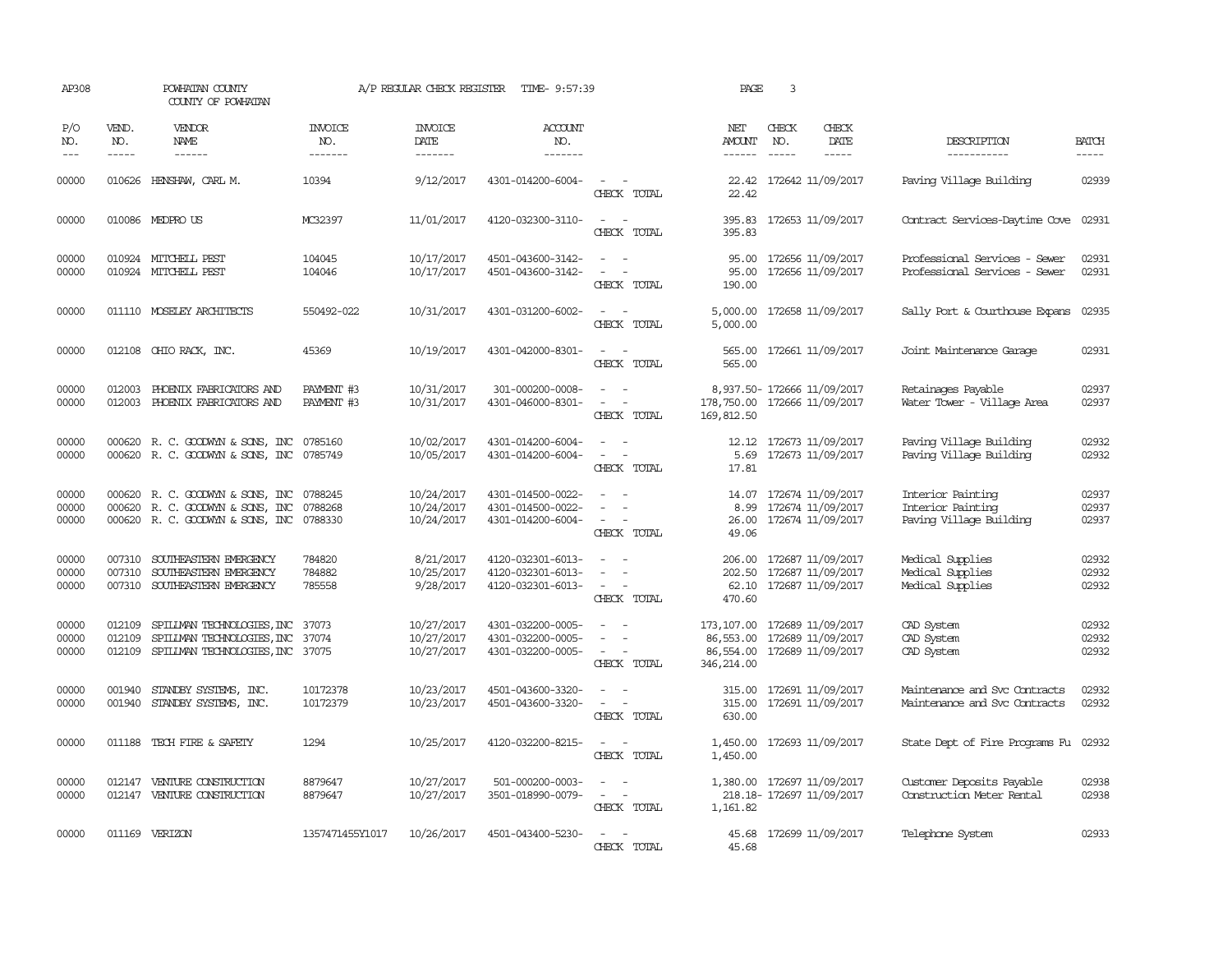| AP308                   |                               | POWHATAN COUNTY<br>COUNTY OF POWHATAN                                                                          |                                    | A/P REGULAR CHECK REGISTER                | TIME- 9:57:39                                               |                                                                                                                                                                                     | PAGE                                                                        | $\overline{4}$ |                                                                         |                                                                                                 |                         |
|-------------------------|-------------------------------|----------------------------------------------------------------------------------------------------------------|------------------------------------|-------------------------------------------|-------------------------------------------------------------|-------------------------------------------------------------------------------------------------------------------------------------------------------------------------------------|-----------------------------------------------------------------------------|----------------|-------------------------------------------------------------------------|-------------------------------------------------------------------------------------------------|-------------------------|
| P/O<br>NO.<br>$ -$      | VEND.<br>NO.<br>$\frac{1}{2}$ | VENDOR<br>NAME<br>$\frac{1}{2}$                                                                                | INVOICE<br>NO.<br>-------          | <b>INVOICE</b><br>DATE<br>$- - - - - - -$ | <b>ACCOUNT</b><br>NO.<br>-------                            |                                                                                                                                                                                     | NET<br><b>AMOUNT</b>                                                        | CHECK<br>NO.   | CHECK<br>DATE<br>-----                                                  | DESCRIPTION<br>-----------                                                                      | <b>BATCH</b><br>-----   |
| 00000                   |                               | 010641 WELLS FARGO BANK, N.A.                                                                                  | 11371895                           | 10/06/2017                                | 4209-062000-0001-                                           | CHECK TOTAL                                                                                                                                                                         | 2,505.88                                                                    |                | 2,505.88 172706 11/09/2017                                              | Administration                                                                                  | 02932                   |
| 00000                   |                               | 011181 WELLS FARGO FINANCIAL                                                                                   | 5004333427                         | 10/25/2017                                | 4501-043400-3320-                                           | $\sim$<br>$\overline{\phantom{0}}$<br>CHECK TOTAL                                                                                                                                   | 234.62<br>234.62                                                            |                | 172707 11/09/2017                                                       | Maintenance and Service Contra                                                                  | 02931                   |
| 00000<br>00000          |                               | 006551 YARD WORKS, LLC<br>006551 YARD WORKS, LLC                                                               | 9429925-IN<br>9430072-IN           | 10/24/2017<br>10/25/2017                  | 4301-014200-6004-<br>4301-014200-6004-                      | $\overline{\phantom{a}}$<br>$\sim$<br>$\sim$<br>$\sim$ $-$<br>CHECK TOTAL                                                                                                           | 88.00<br>132.00                                                             |                | 44.00 172715 11/09/2017<br>172715 11/09/2017                            | Paving Village Building<br>Paving Village Building                                              | 02932<br>02932          |
| 00000<br>00000<br>00000 | 009183<br>009183              | AIR, WATER & SOIL LABORA-<br>AIR, WATER & SOIL LABORA- V17008139<br>009183 AIR, WATER & SOIL LABORA- V17008185 | V17008064                          | 11/07/2017<br>11/09/2017<br>11/10/2017    | 4501-043600-3142-<br>4501-043400-3140-<br>4501-043600-3142- | $\sim$<br>$\overline{a}$<br>CHECK TOTAL                                                                                                                                             | 133.60<br>213.60                                                            |                | 172717 11/17/2017<br>40.00 172717 11/17/2017<br>40.00 172717 11/17/2017 | Professional Services - Sewer<br>Professional Services - Water<br>Professional Services - Sewer | 02951<br>02951<br>02951 |
| 00000                   |                               | 011931 ALTAIRIS TECHNOLOGY                                                                                     | 06-POW                             | 11/13/2017                                | 4301-031200-6001-                                           | $\overline{\phantom{a}}$<br>$\sim$<br>CHECK TOTAL                                                                                                                                   | 11,482.85 172718 11/17/2017<br>11,482.85                                    |                |                                                                         | Public Safety Radio System                                                                      | 02952                   |
| 00000                   |                               | 006192 BUSINESS DATA OF VIRGINIA 20171023                                                                      |                                    | 10/23/2017                                | 4501-043400-3146-                                           | $\sim$ $\sim$<br>CHECK TOTAL                                                                                                                                                        | 467.50                                                                      |                | 467.50 172732 11/17/2017                                                | Professional Services                                                                           | 02950                   |
| 00000                   |                               | 010937 CARLITON'S CUSTOM PAINTING HUMANSRV/LIBR#2                                                              |                                    | 11/15/2017                                | 4301-014500-0022-                                           | $\sim$ $\sim$<br>CHECK TOTAL                                                                                                                                                        | 2,871.46                                                                    |                | 2,871.46 172734 11/17/2017                                              | Interior Painting                                                                               | 02954                   |
| 00000<br>00000          | 006965                        | CINIAS CORPORATION<br>006965 CINIAS CORPORATION                                                                | 143278485<br>143282461             | 11/01/2017<br>11/08/2017                  | 4501-043400-6011-<br>4501-043400-6011-                      | $\overline{\phantom{a}}$<br>$\sim$<br>$\overline{\phantom{a}}$<br>CHECK TOTAL                                                                                                       | 225.77                                                                      |                | 96.44 172739 11/17/2017<br>129.33 172739 11/17/2017                     | Uniforms<br><b>Uniforms</b>                                                                     | 02951<br>02951          |
| 00000<br>00000          | 011728<br>011728              | DANIEL & COMPANY, INC.<br>DANIEL & COMPANY, INC.                                                               | APPLICATION #10<br>APPLICATION #10 | 10/31/2017<br>10/31/2017                  | 301-000200-0008-<br>4301-042000-8301-                       | $\overline{\phantom{a}}$<br>$\overline{\phantom{a}}$<br>CHECK TOTAL                                                                                                                 | 14, 220.00- 172749 11/17/2017<br>284,396.00 172749 11/17/2017<br>270,176.00 |                |                                                                         | Retainages Payable<br>Joint Maintenance Garage                                                  | 02950<br>02950          |
| 00000<br>00000          |                               | 011269 ECS MID ATLANTIC, LLC<br>011269 ECS MID ATLANTIC, LLC                                                   | 622212<br>623657                   | 11/08/2017<br>11/08/2017                  | 4301-014200-6004-<br>4301-031200-6002-                      | $\frac{1}{2} \left( \frac{1}{2} \right) \left( \frac{1}{2} \right) = \frac{1}{2} \left( \frac{1}{2} \right)$<br>$\overline{\phantom{a}}$<br>$\overline{\phantom{a}}$<br>CHECK TOTAL | 809.87<br>1,023.12                                                          |                | 213.25 172754 11/17/2017<br>172754 11/17/2017                           | Paving Village Building<br>Sally Port & Courthouse Expans                                       | 02951<br>02951          |
| 00000                   | 012078                        | EDUCATION & TRAINING SRVS                                                                                      | CARTER                             | 11/15/2017                                | 4501-043400-5540-                                           | $\sim$ $ \sim$<br>CHECK TOTAL                                                                                                                                                       | 499.00<br>499.00                                                            |                | 172755 11/17/2017                                                       | Conferences & Training                                                                          | 02951                   |
| 00000                   |                               | 006510 EMERGENCY SERVICES                                                                                      | 248                                | 11/14/2017                                | 4120-032300-3110-                                           | $\overline{\phantom{a}}$<br>$\sim$<br>CHECK TOTAL                                                                                                                                   | 23,056.16<br>23,056.16                                                      |                | 172757 11/17/2017                                                       | Contract Services-Daytime Cove                                                                  | 02952                   |
| 00000                   |                               | 009639 EMS MANAGEMENT &                                                                                        | 031713                             | 10/31/2017                                | 4120-032300-5845-                                           | $\frac{1}{2} \left( \frac{1}{2} \right) \left( \frac{1}{2} \right) = \frac{1}{2} \left( \frac{1}{2} \right)$<br>CHECK TOTAL                                                         | 2,401.53<br>2,401.53                                                        |                | 172758 11/17/2017                                                       | EMS Transport Third Party Bill                                                                  | 02947                   |
| 00000                   |                               | 007587 GRAINGER                                                                                                | 9597184622                         | 10/26/2017                                | 4301-042000-8301-                                           | $\sim$ $\sim$<br>CHECK TOTAL                                                                                                                                                        | 3,592.26                                                                    |                | 3,592.26 172775 11/17/2017                                              | Joint Maintenance Garage                                                                        | 02950                   |
| 00000                   |                               | 012162 INGERSOLL RAND COMPANY                                                                                  | 24206943                           | 11/07/2017                                | 4301-042000-8301-                                           | CHECK TOTAL                                                                                                                                                                         | 7,391.25                                                                    |                | 7,391.25 172784 11/17/2017                                              | Joint Maintenance Garage                                                                        | 02950                   |